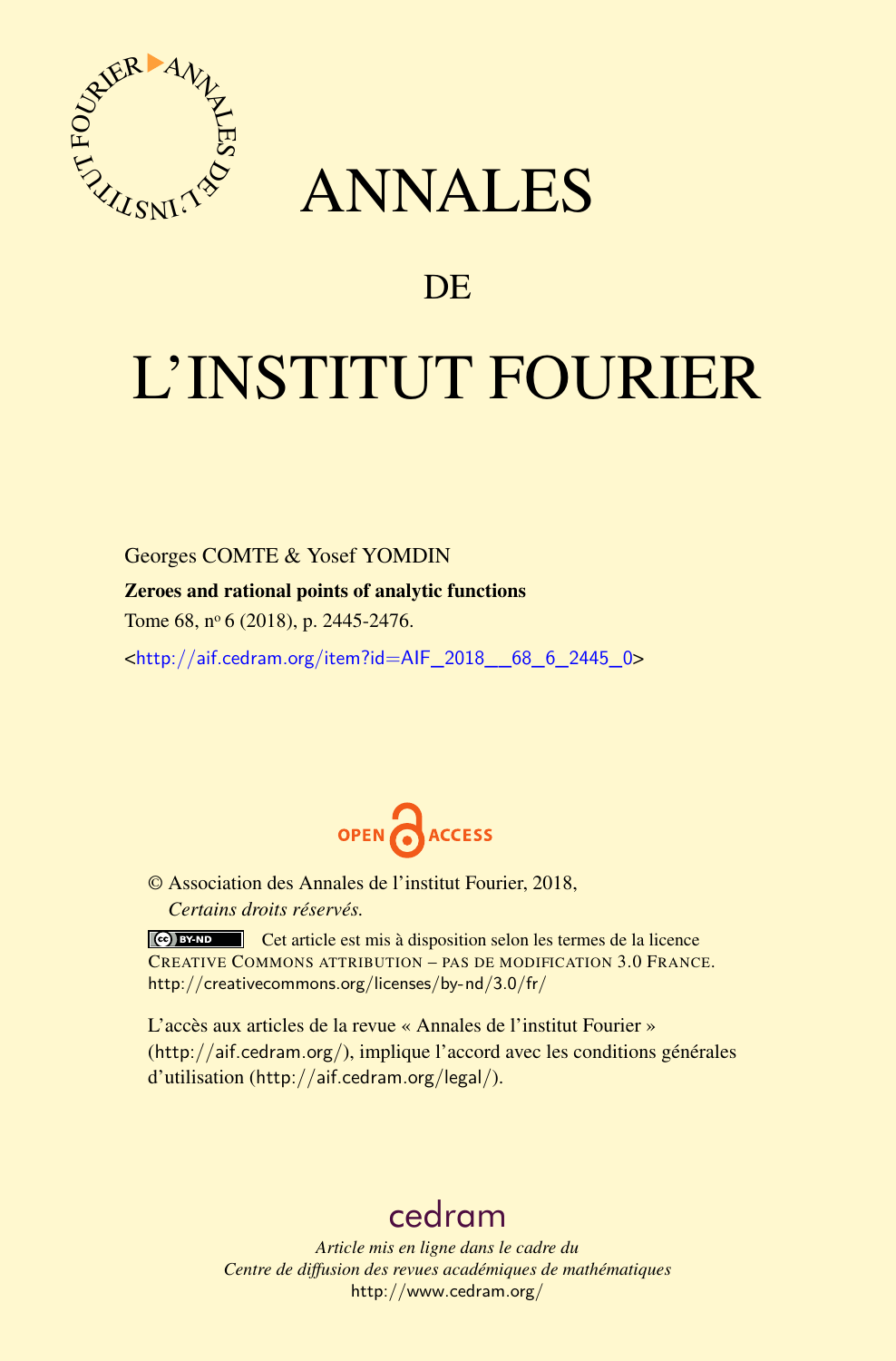#### ZEROES AND RATIONAL POINTS OF ANALYTIC **FUNCTIONS**

**by Georges COMTE & Yosef YOMDIN (\*)**

ABSTRACT. — For an analytic function  $f(z) = \sum_{k=0}^{\infty} a_k z^k$  on a neighbourhood of a closed disc  $D \subset \mathbb{C}$ , we give assumptions, in terms of the Taylor coefficients  $a_k$ of *f*, under which the number of intersection points of the graph  $\Gamma_f$  of  $f_{|D}$  and algebraic curves of degree *d* is polynomially bounded in *d*. In particular, we show these assumptions are satisfied for random power series, for some explicit classes of lacunary series, and for solutions of algebraic differential equations with coefficients and initial conditions in  $\mathbb{Q}$ . As a consequence, for any function  $f$  in these families, Γ*<sup>f</sup>* has less than *β* log*<sup>α</sup> T* rational points of height at most *T*, for some *α, β >* 0.

Résumé. — Pour une function analytique  $f(z) = \sum_{k=0}^{\infty} a_k z^k$  définie sur un voisinage d'un disque fermé  $D \subset \mathbb{C}$ , nous donnons des conditions, portant sur les coefficients de Taylor *a<sup>k</sup>* de *f*, sous lesquelles le nombre de points d'intersection du graphe Γ*<sup>f</sup>* de *f*|*<sup>D</sup>* avec les courbes algébriques de degré *d* est polynomialement borné en *d*. Nous montrons en particulier que ces conditions sont satisfaites pour les séries entières aléatoires, pour certaines classes explicites de séries lacunaires, et pour les solutions d'équations différentielles algébriques avec coefficients et conditions initiales rationnels. En conséquence, pour toute fonction *f* dans une de ces familles, Γ*<sup>f</sup>* possède moins de *β* log*<sup>α</sup> T* points rationnels de hauteur au plus *T*, pour *α, β >* 0.

#### **1. Introduction**

Let  $D_R \subset \mathbb{C}$  be a closed disc, centred at the origin and of radius R, let  $f: D_R \to \mathbb{C}$  be an analytic function on a neighbourhood of  $D_R$ , and for any  $d \geq 1$ , let us denote by  $\mathcal{P}_d$  the subspace of polynomials of  $\mathbb{C}[X, Y]$  of degree

Keywords: zeroes of analytic functions, rational points.

<sup>2010</sup> Mathematics Subject Classification: 14G05, 30B10, 30B20, 30D15.

<sup>(\*)</sup> This research was supported by the ISF, Grant No. 779/13, by FSMP and by ANR DEFIGEO. The authors would like to thank University of Savoie Mont Blanc and the Weizmann Institute for the hospitality during part of the research for this paper. The authors are very grateful to the anonymous referee for its careful reading and for many insightful suggestions.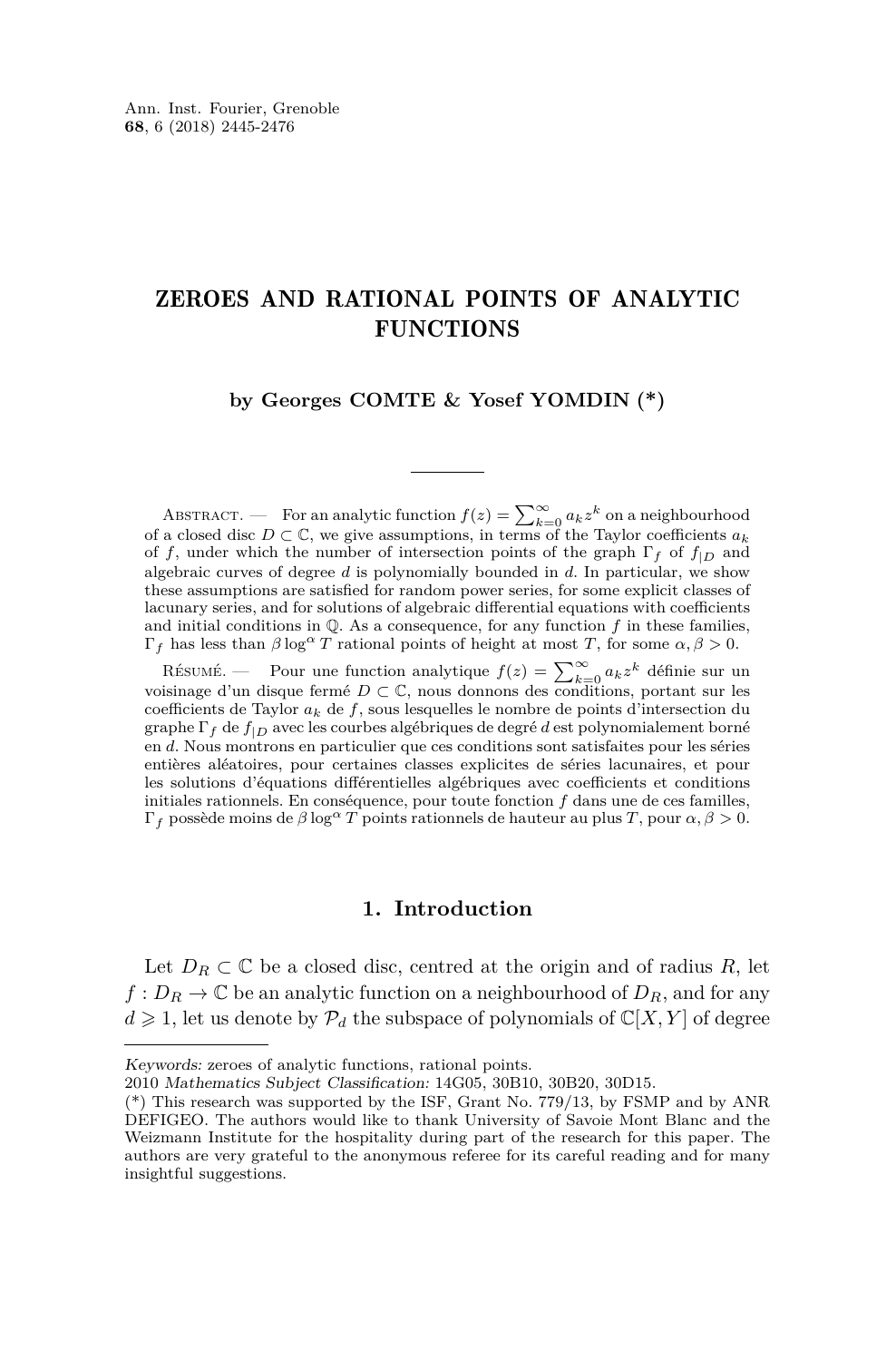at most *d*. Assuming that for any polynomial  $P \in \mathbb{C}[X, Y], P(z, f(z))$  is not identically zero, or in other words, that  $f$  is transcendental, the quantity

$$
Z_d(f) = \sup_{P \in \mathcal{P}_d \setminus \{0\}} \# \{ z \in D_R; P(z, f(z)) = 0 \},\
$$

(where zeroes are counted with multiplicity) is finite.

The integer  $Z_d(f)$  is also the maximum number of intersection points between the graph  $\Gamma_f$  of *f* and algebraic curves of degree at most *d*. Thus any bound of  $Z_d(f)$  will be called in the sequel a Bézout bound for f, since such a bound is called a Bézout bound in the case of proper intersection of two algebraic curves. Moreover in the algebraic case a polynomial bound in the degrees involved holds.

Bounding  $Z_d(f)$  is very closely related to the study of "Doubling", or "Bernstein - type" inequalities for restrictions of polynomials *P* as above to the graph  $\Gamma_f$  of f (see, for instance, [\[21,](#page-31-0) [37\]](#page-31-1)). Through this connection, many methods and results in Potential Theory, on one side, and in Approximation Theory, on the other side, become relevant, starting with the basic results of [\[38,](#page-31-2) [39\]](#page-32-0). Still, we try to keep the references to the minimum.

This article studies the growth of  $Z_d(f)$ , as *d* goes to infinity; more specifically, we provide certain assumptions on the transcendental analytic function *f*, under which *f* has, like in the algebraic case, a Bézout bound polynomial in *d*.

The asymptotic behaviour of  $Z_d(f)$  as *d* goes to infinity was studied for different classes of functions, with different tools. In fact,  $Z_d(f) < \infty$ generally holds when *f* is definable in an o-minimal structure expanding the real field<sup>(1)</sup>. But in this very general situation the behaviour of  $f$  with respect to algebraic curves of growing degree is difficult to predict. In the analytic case, considered in the present paper, the following observation is instructive: for any  $\zeta \in [0,1]$  there is analytic function f such that for a sequence of degrees *d* going to infinity,  $Z_d(f) \geq e^{d^{\zeta}}$  (see, for instance, [\[34,](#page-31-3) Example 7.5], [\[41\]](#page-32-1) or [\[42\]](#page-32-2), and inequality [\(5.4\)](#page-29-0) of Remark [5.3](#page-28-0) below). On the other hand, one also knows that for any analytic function  $f$ ,  $Z_d(f)$  is bounded from above by a polynomial in *d* of degree 2, for a certain sequence of degrees *d* going to infinity (see [\[22,](#page-31-4) Theorem 1.1]) and the asymptotic of this upper bound is best possible (see for instance [\[21,](#page-31-0) Corollary 2.6])

A polynomial in *d* Bézout bound for  $f(z) = e^z$  was obtained in [\[43\]](#page-32-3). For entire functions *f* of positive order (under some additional conditions)

<sup>&</sup>lt;sup>(1)</sup>Note that, on the opposite side, by [\[26\]](#page-31-5), a polynomial Bézout bound for  $f$  does not imply that *f* is polynomial or even definable in some o-minimal structure.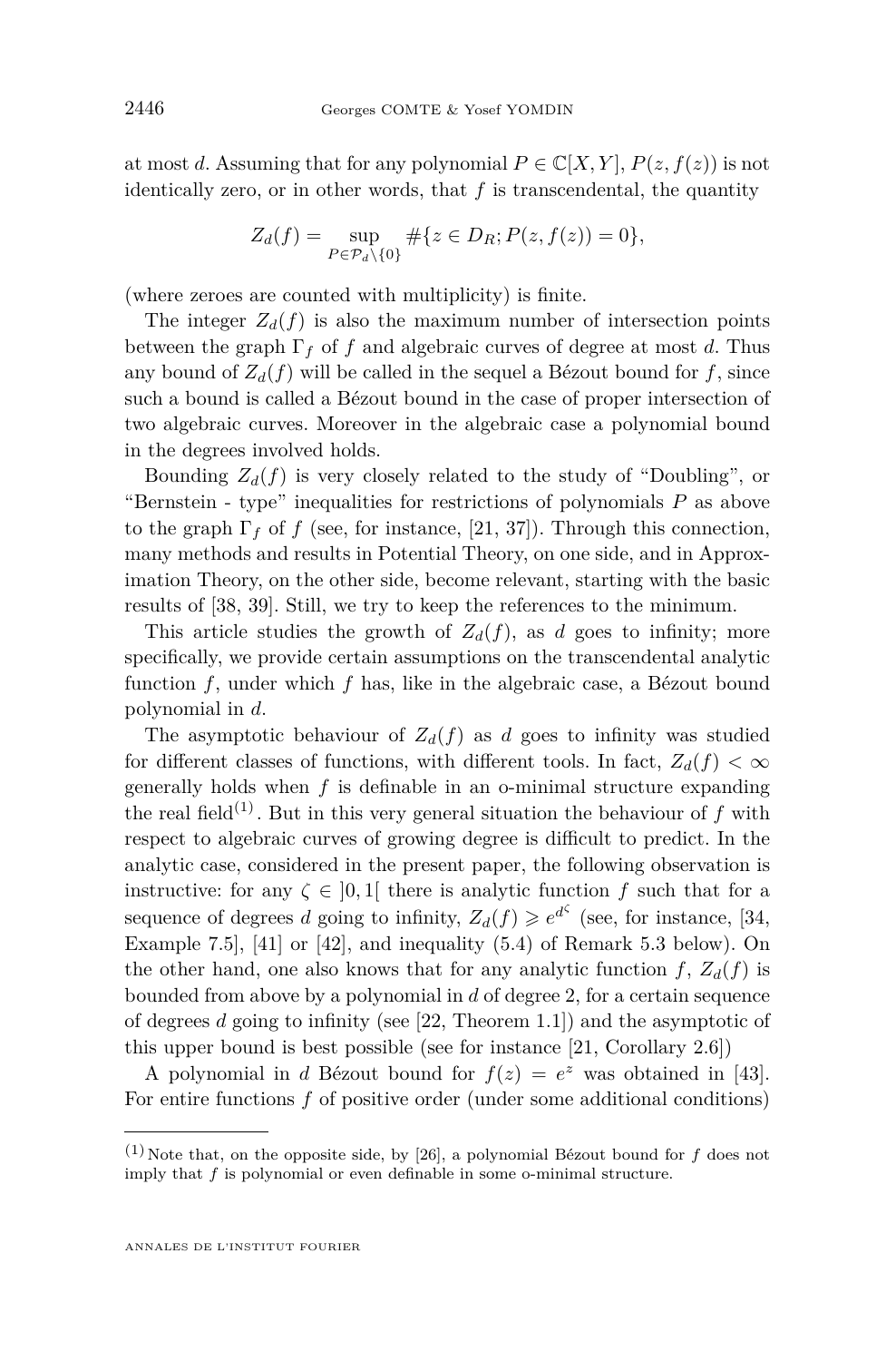such bounds were obtained in  $[21, 22]^{(2)}$  $[21, 22]^{(2)}$  $[21, 22]^{(2)}$  $[21, 22]^{(2)}$  and in [\[13,](#page-30-0) [16\]](#page-31-6). For the Riemann zeta function, and for some other specific functions accurate polynomial bounds were obtained in [\[11,](#page-30-1) [30\]](#page-31-7). Very recently, for solutions of certain types of algebraic differential equations, a polynomial in *d* Bézout bound was obtained in [\[7\]](#page-30-2).

Our approach to the problem of bounding  $Z_d(f)$ , for  $f(z) = \sum_{k=0}^{\infty} a_k z^k$ , is based on a detailed algebraic study of the Taylor coefficients  $a_k$  of f. It follows a long research line, starting with a classical work of Bautin ([\[2,](#page-30-3) [3\]](#page-30-4)). Bautin's discovery was that for analytic families  $f_{\lambda}(z) = \sum_{k=0}^{\infty} v_k(\lambda) z^k$ , with  $\lambda$ , a parameter ranging in a finite dimensional space, and  $v_k(\lambda)$ , polynomials in  $\lambda$ , the number of zeroes can be bounded in terms of the polynomial ideals  $I_r = \{v_0(\lambda), \ldots, v_r(\lambda)\}\$  (the Bautin ideals). This approach was further developed in many publications (see, for instance, [\[15,](#page-30-5) [17,](#page-31-8) [24,](#page-31-9) [37,](#page-31-1) [45\]](#page-32-4) and references therein). In particular, the case of linear families (that is to say  $v_k(\lambda)$  is linear in  $\lambda$ ) where computations are reduced to linear algebra, was considered in [\[44\]](#page-32-5). In the present paper we concentrate on linear families of the form  $P(z, f(z))$ . Notice that some notions introduced below play important role also in Hermite–Padé approximations (see, for instance, [\[1,](#page-30-6) [33\]](#page-31-10), and references therein, and Remark [3.10](#page-15-0) below). We plan to present some instances of this important connection separately.

We will consider polynomials  $P(z, y) = \sum_{0 \leq i, j \leq d} \lambda_{i,j} z^i y^j$ . In this case the parameter vector  $\lambda = (\lambda_{i,j})$  ranges in the space  $\mathbb{C}^m$ , with  $m = (d+1)^2$ and we have

$$
f_{\lambda}(z) = P(z, f(z)) = \sum_{k=0}^{\infty} v_k(\lambda) z^k,
$$

with  $v_k(\lambda)$  linear forms in the parameter  $\lambda$ . The specific coefficients of  $v_k(\lambda)$  can be explicitly written through the Taylor coefficients  $a_k$  of f (see Section [3](#page-12-0) below). For each *k* we can write

$$
\begin{pmatrix} v_0(\lambda) \\ \vdots \\ v_k(\lambda) \end{pmatrix} = M_k \begin{pmatrix} \lambda_1 \\ \vdots \\ \lambda_m \end{pmatrix},
$$

with a  $(k + 1) \times m$  matrix  $M_k$ . We define the Bautin index  $b_d = b_d(f)$  as the minimal *k* for which the rank of  $M_k$  is equal to  $m$ , and call  $M_{b_d}$  =  $M_{b_d}(f)$  the *d*-th Bautin matrix of *f* (see Definition [2.9\)](#page-9-0). The Bautin index *b*<sup>*d*</sup> is also the maximal, with respect to  $\lambda$ , multiplicity at 0 of  $f_{\lambda}(z)$  (see

 $(2)$  For the first time instances of analytic functions (with lacunary Taylor series at the origin) having polynomial Bézout bound with prescribed growth were provided in [\[21,](#page-31-0) Corollary 6.2].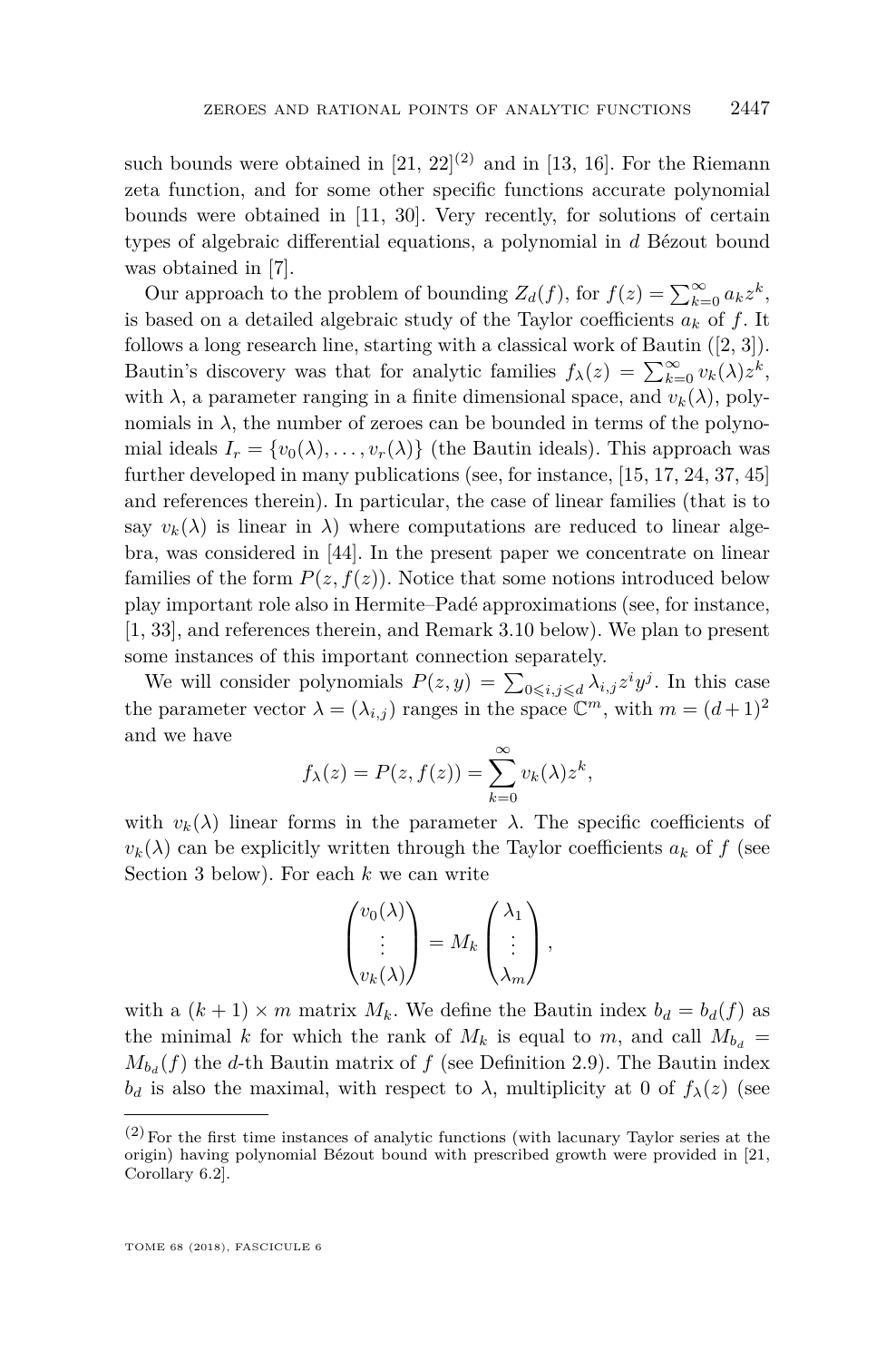Proposition [2.3\)](#page-7-0). Finally, we denote by  $\delta_d = \delta_d(f) > 0$  the maximum of the absolute value of all non-zero minor determinants of size  $m \times m$  of the Bautin matrix  $M_{b_d}$ . In this way we associate to each transcendental analytic function  $f(z) = \sum_{k=0}^{\infty} a_k z^k$ , two sequences  $(b_d)_{d \geq 1}$ , and  $(\delta_d)_{d \geq 1}$ . For hypertranscendental *f* (that is when all the derivatives  $f^{(r)}$ ,  $r \ge 0$ , are algebraically independent) we also define a sequence of multiplicities  $(\eta_d)_{d\geq 1}$  in the following way (see also Definition [3.13\)](#page-17-0).

Consider the Taylor expansion of  $f(z) = \sum_{k=0}^{\infty} a_k(u)(z-u)^k$  at points *u* near the origin. Using these expansions we construct, as above, the square matrices  $M_m(u)$ ,  $m = (d+1)^2$ . Assume that the determinants  $\Delta_d(u)$  of  $M_m(u)$  do not vanish identically in *u*, and let  $\eta_d(f)$  be the multiplicity of zero of  $\Delta_d(u)$  at  $u = 0$ . We then have

$$
\Delta_d(u) = \alpha_d u^{\eta_d} + O(u^{\eta_d+1}), \text{ with } \alpha_d \neq 0.
$$

The three sequences  $(\delta_d)$ ,  $(b_d)$ ,  $(\eta_d)$  are defined algebraically, through a finite amount (depending on *d*) of the Taylor coefficients  $a_k$  of f, and they present natural transcendence measures of *f*. In the present paper we investigate some basic properties of these sequences, and their role in bounding  $Z_d(f)$ . All the three sequences can be defined for formal power series  $f(z)$  with coefficients in an arbitrary field, although here we work only with complex (or real) analytic functions on *DR*.

The following are our main results:

- <span id="page-4-0"></span>(1) We bound  $Z_d(f)$  in terms of  $b_d(f)$  and  $\delta_d(f) > 0$  (Proposition [2.11\)](#page-9-1). In particular, for  $b_d(f) \le R(d)$ , and  $\delta_d(f) \ge e^{-S(d)}$ , with  $R, S$ polynomials in *d*, we have  $Z_d(f) \leq T(d)$ , with *T* also a polynomial in *d*.
- (2) If the Taylor coefficients  $a_k$  of f are rational, we define  $h_l(f)$  as the maximal denominator of  $a_k$ ,  $k = 0, 1, \ldots, l$ . We bound from below  $\delta_d$  in terms of  $b_d$  and  $h_{b_d}$  (Proposition [3.8\)](#page-14-0). In particular, for  $b_d(f) \le R(d)$ , and  $h_l(f) \le e^{S(l)}$ , with *R* and *S* polynomials, we show that  $\delta_d(f) \geqslant e^{-U(d)}$ , and hence  $Z_d(f) \leqslant T(d)$ , with  $T, U$  also polynomials in *d* (Theorem [3.9\)](#page-15-1). As an example, we show that this is the case for solution of algebraic ODE's with rational coefficients and rational initial values (Theorem [3.25\)](#page-24-0). This gives another proof of one of results in [\[7\]](#page-30-2).
- <span id="page-4-1"></span>(3) If the Taylor coefficients  $a_k$  at 0 of a hypertranscendental function *f* are rational and satisfy  $h_l(f) \leq e^{S(l)}$ , with *S* polynomial, and if there exists a polynomial *R* such that  $\eta_d \le R(d), d \ge 1$ , then we show that  $Z_d(f) \leq T(d)$ , with *T* also polynomial. (Theorem [3.14\)](#page-17-1).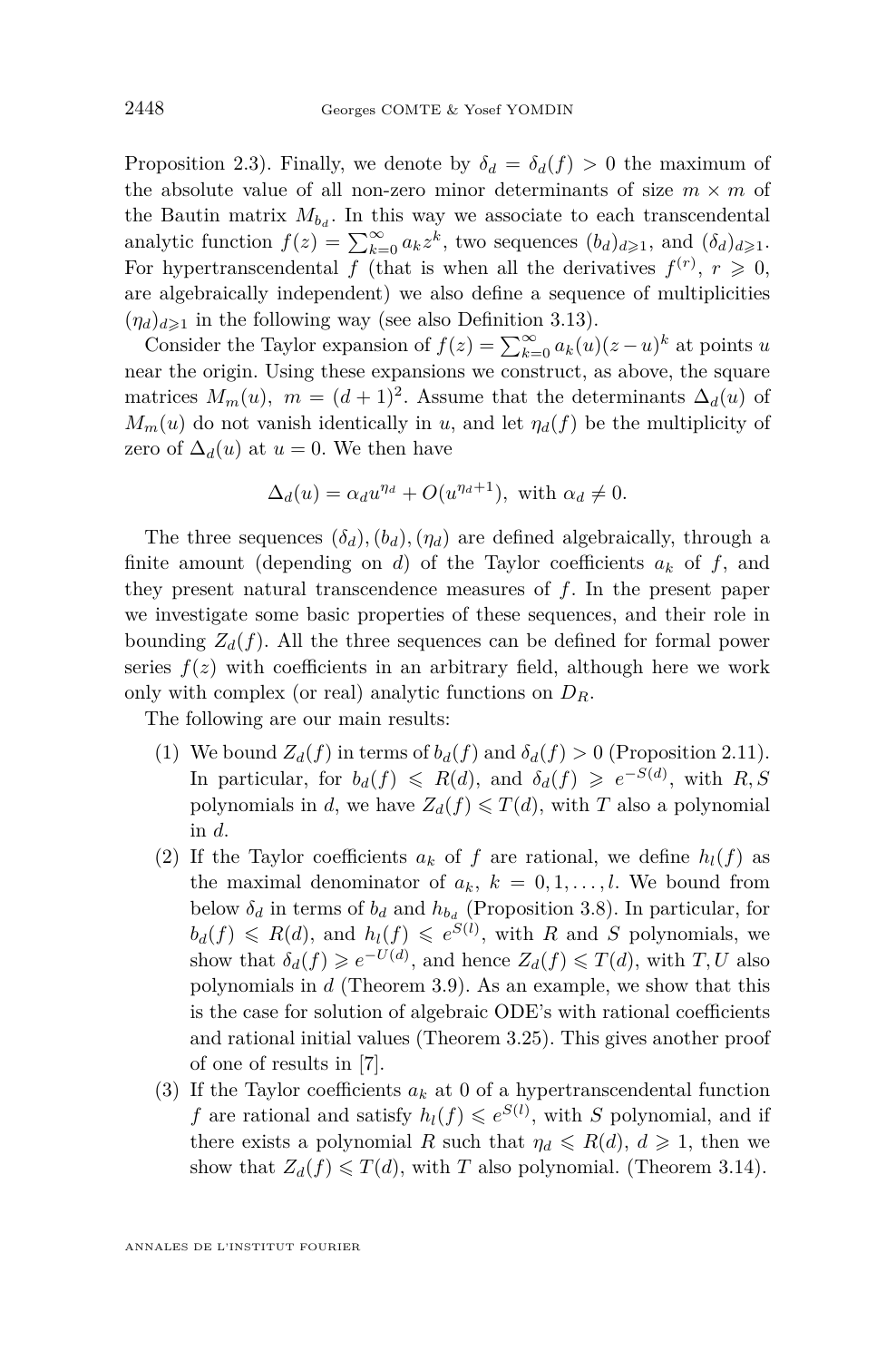- (4) We consider a class of lacunary series *f*, similar to the one con-sidered in [\[20\]](#page-31-11). We show that for this class the Bautin index  $b_d(f)$ can be explicitly estimated, as well as the Bautin matrices and the determinants  $\delta_d(f)$ . On this base we obtain examples of both polynomial and non-polynomial growth of  $Z_d(f)$  (Theorem [3.20\)](#page-21-0).
- <span id="page-5-1"></span>(5) Clearly, for a series f with random Taylor coefficients  $a_k$ , the square Bautin matrices  $M_m(u)$ ,  $m = (d+1)^2$  are non-degenerate. Hence  $b_d(f) = m = (d+1)^2$ . We show that with probability one the determinants  $\Delta_d$  of these matrices satisfy  $\Delta_d \geqslant e^{-U(d)}$  (Theorem [4.2\)](#page-26-0), and therefore  $Z_d(f) \leq T(d)$ , with *T*, *U* polynomials in *d* (Corollary [4.3\)](#page-27-0).
- <span id="page-5-2"></span>(6) Analytic functions on compact domains with polynomial Bézout bounds have the following remarkable Diophantine property: the number of rational points of height  $\leq T$  in their graph is bounded by a power of log *T*. It means that they have few rational points of given height, since a sharp upper bound for this number, for analytic functions, is in  $C_{\epsilon}T^{\epsilon}$ , for any  $\epsilon > 0$ . Therefore our assumptions also provide families of transcendental sets with few rational points, as explained in Section [5](#page-27-1) (see Theorem [5.2\)](#page-28-1).

The paper is organized as follows. In Section [2](#page-5-0) we consider general linear families  $f_{\lambda}$ , we introduce the definitions used throughout the paper, and we give a general bound for  $Z_d(f)$  in terms of the Bautin index and the determinant  $\delta$ . In Section [3](#page-12-0) we prove the results [\(1\)](#page-4-0) to [\(4\)](#page-4-1). In Section [4](#page-25-0) we prove [\(5\)](#page-5-1). Finally in Section [5](#page-27-1) we give direct Diophantine applications of our analytic Bézout theorems, as mentioned in [\(6\)](#page-5-2).

#### <span id="page-5-3"></span>**2. Linear families of analytic functions**

<span id="page-5-0"></span>The beginning of this Section is based on [\[44\]](#page-32-5).

Let us denote by  $D_R$  the disc  $\{z \in \mathbb{C}, |z| \le R\}$ , let  $\psi : (D_R, 0) \to (\mathbb{C}^n, 0)$ be an analytic curve, and let

(2.1) 
$$
\psi(t) = \sum_{k=1}^{\infty} a_k z^k, \ a_k \in \mathbb{C}^n,
$$

be the Taylor expansion of  $\psi$  at  $0 \in \mathbb{C}$ . We assume that the series [\(2.1\)](#page-5-3) converges in a neighbourhood of the disk  $D_R = \{z \in \mathbb{C}, |z| \leq R\}$ , and that  $\|\psi(t)\| \leq A$  for any  $z \in D_R$ .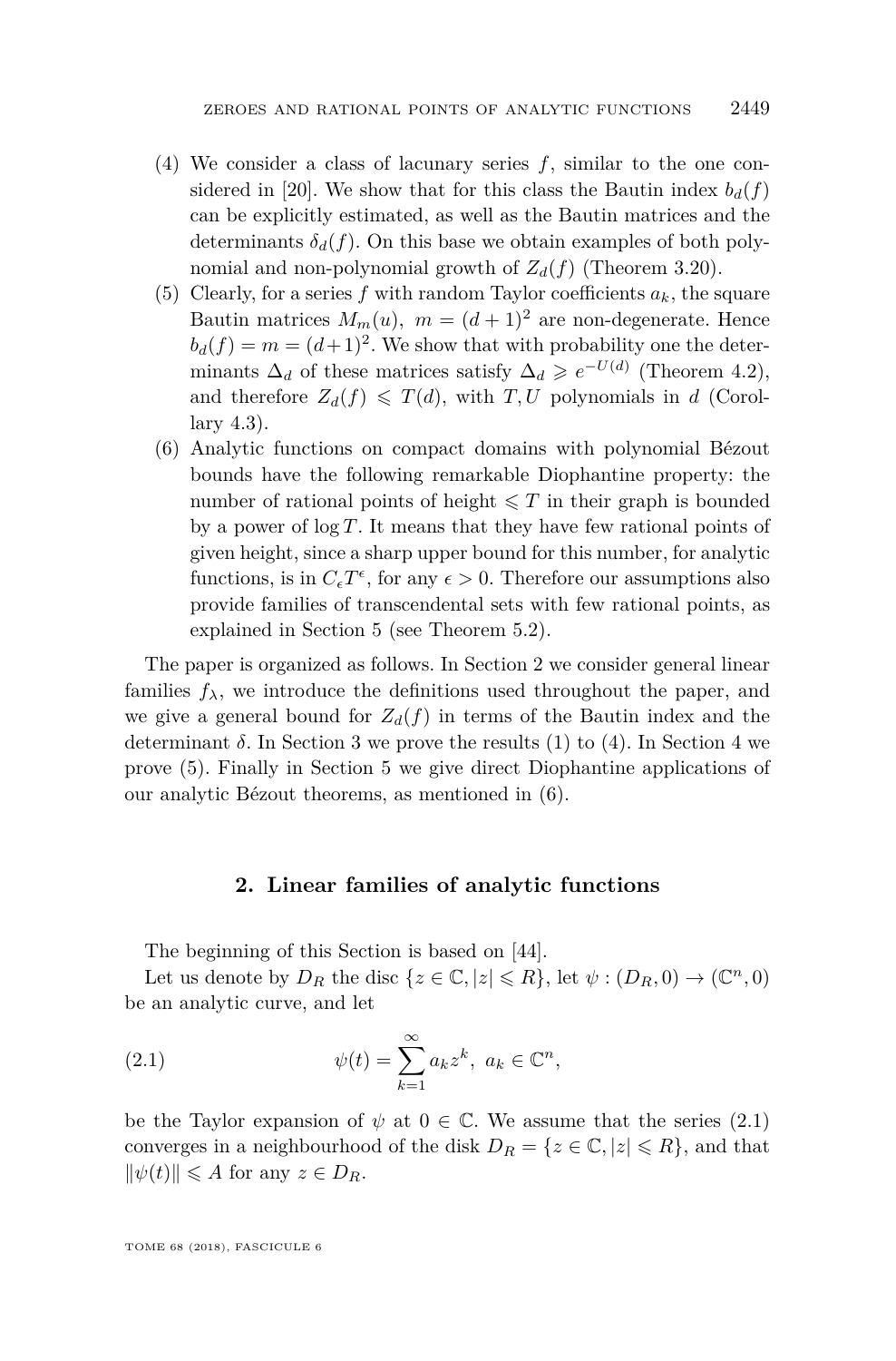For  $\lambda = (\lambda_1, \ldots, \lambda_m) \in \mathbb{C}^m$ , let

$$
Q_{\lambda} = \sum_{i=1}^{m} \lambda_i Q_i,
$$

with  $Q_j : (\Omega, 0) \to \mathbb{C}, j = 1, \ldots, m$ , analytic functions in a neighbourhood  $\Omega$  of the polydisc of  $\mathbb{C}^n$  of radius A, and bounded there by B.

In what follows we are interested in linear families of analytic functions of the form

(2.2) 
$$
f_{\lambda}(z) = Q_{\lambda}(\psi(z)) = \sum_{i=1}^{m} \lambda_i Q_i(\psi(z)).
$$

Write

(2.3) 
$$
Q_i(\psi(z)) = \sum_{k=0}^{\infty} c_k^i z^k.
$$

By our assumptions  $Q_i(\psi(z)) \leq B$  on  $D_R$ ,  $i = 1, \ldots, m$ . Hence, by Cauchy's estimates, we have

<span id="page-6-1"></span>
$$
|c_k^i| \leqslant \frac{B}{R^k}.
$$

For the Taylor development of the linear family  $f_{\lambda}$  we have

<span id="page-6-0"></span>(2.5) 
$$
f_{\lambda}(z) = \sum_{k=0}^{\infty} v_k(\lambda) z^k, \quad v_k(\lambda) = \sum_{i=1}^{m} c_k^{i} \lambda_i.
$$

Thus the coefficients  $v_k(\lambda)$  of the series [\(2.5\)](#page-6-0) are linear forms in  $\lambda$  and by [\(2.4\)](#page-6-1), for any *k*

$$
(2.6) \t\t\t |v_k(\lambda)| \leqslant \frac{m B|\lambda|}{R^k},
$$

where  $|\lambda| = \max\{|\lambda_1|, \ldots, |\lambda_m|\}.$ 

Now we associate to the family  $f_{\lambda}$  an integer  $b = b(f_{\lambda})$ . Let, for  $i \in \mathbb{N}$ ,  $L_i \subseteq \mathbb{C}^m$  be the linear subspace of  $\mathbb{C}^m$  defined by the equations  $v_0(\lambda) =$  $\cdots = v_i(\lambda) = 0$ . We have

$$
L_0 \supseteq L_1 \supseteq \ldots L_i \supseteq \ldots
$$

Hence on a certain step *b* this sequence stabilizes

$$
L_{b-1} \supsetneq L_b = L_{b+1} = \cdots = L.
$$

Note that  $\lambda \in L_b \Longleftrightarrow v_k(\lambda) = 0$ , for  $k = 0, 1, \ldots$ 

DEFINITION  $2.1.$  — We call this number *b* the Bautin index of the family  $f_{\lambda}$  (see [\[2,](#page-30-3) [3\]](#page-30-4)).

ANNALES DE L'INSTITUT FOURIER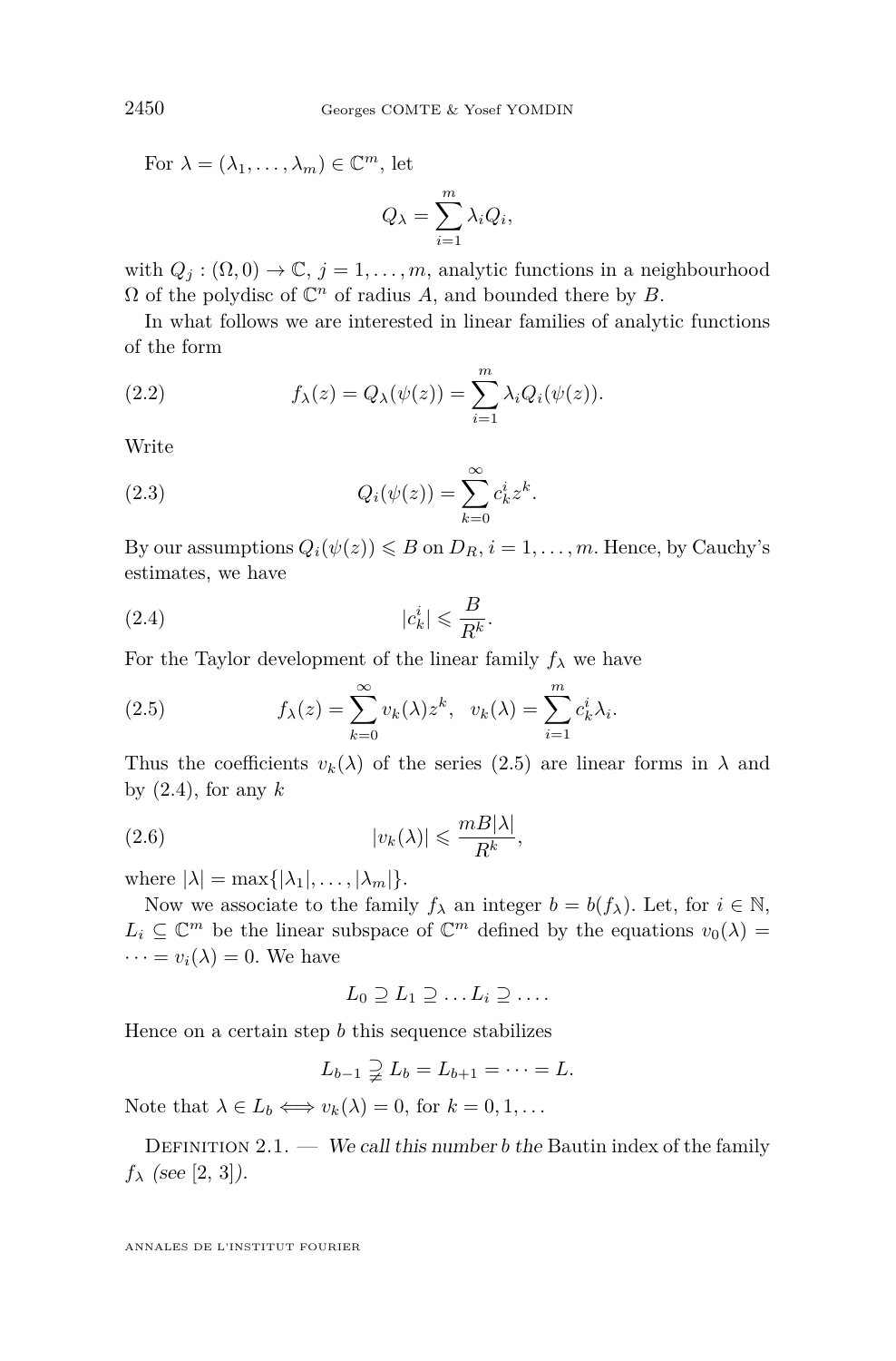<span id="page-7-1"></span>Remark 2.2. — Of course the dimension of the subspaces  $L_i \subset \mathbb{C}^m, i \in \mathbb{N}$ , is at most *m* and if  $z \mapsto f_{\lambda}(z)$  is not identically zero for all  $\lambda$ , dim( $L_b$ )  $\leq$ *m* − 1. More accurately, if we assume that for  $\lambda \neq 0$  the function  $f_{\lambda}(t)$ does not vanish identically, then we have  $L_b = \{0\}$ . But the dimension of  $L_i$  can drop at most by one at each step, thus necessarily in this situation  $b \geq m-1$ . This will be the case if  $f(z)$  is a transcendental function for the family of polynomials of degree at most *d*, that is for  $\psi(z) = (z, f(z))$ and  $Q_{i,j} = X^i Y^j$  with  $i, j \le d$ , a classical case mainly considered in the following sections.

On the other hand the Bautin index may be as big as wished. In general one cannot explicitly find the Bautin index of  $f_{\lambda}$ , since the moments, when the dimension of  $L_i$  drops, are usually difficult to determine.

A first characterization of the Bautin index of the family  $f_{\lambda}$  is the following.

<span id="page-7-0"></span>PROPOSITION 2.3. — Let us assume that for  $\lambda \neq 0$  the function  $z \mapsto$  $f_{\lambda}(z)$  is not identically zero, and let us denote by  $\mu$  the maximal multiplicity, with respect to the parameters  $\lambda \neq 0$ , of the Taylor series at the origin of  $f_{\lambda}(z)$ . Then  $\mu = b$ .

Proof. — There exists a parameter  $\lambda$  such that  $f_{\lambda}(z)$  has multiplicity  $\mu$ , that is such that

$$
f_{\lambda}(z) = v_{\mu}(\lambda)z^{\mu} + v_{\mu+1}(\lambda)z^{\mu+1} + \dots,
$$

with  $v_{\mu}(\lambda) \neq 0$ . Therefore  $\lambda \in L_{\mu-1} \setminus L_{\mu}$ . It follows that  $L_{\mu} \subsetneq L_{\mu-1}$ , and  $b \ge \mu$ . On the other hand, since no parameter  $\lambda \neq 0$  can cancel  $v_0, \ldots, v_\mu$ in the same time,  $L_{\mu} = \{0\} = L_{\mu+1} = \ldots$ , and thus  $b \le \mu$ .

Remark 2.4. — The system  $v_0(\lambda) = \cdots = v_{m-2}(\lambda) = 0$ , with *m* parameters, always having a non-zero solution, one sees that the maximal multiplicity of  $f_{\lambda}$  is at least  $m-1$ . Proposition [2.3](#page-7-0) then implies that  $b \geq m-1$ , that was already noted in Remark [2.2.](#page-7-1)

<span id="page-7-2"></span>Remark 2.5. — Under the assumption that for  $\lambda \neq 0$  the function  $z \mapsto$  $f_{\lambda}(z)$  is not identically zero, and counting zeroes with multiplicity, from Proposition [2.3](#page-7-0) one observes that

$$
\lim_{r \to 0} \max_{\lambda \neq 0} \# \{ z \in D_r, f_\lambda(z) = 0 \} \geqslant b.
$$

We give hereafter in Theorem [2.7](#page-8-0) more accurate relations between the Bautin index and the number of zeroes of the family  $f_{\lambda}$ , showing in particular that the above inequality is an equality.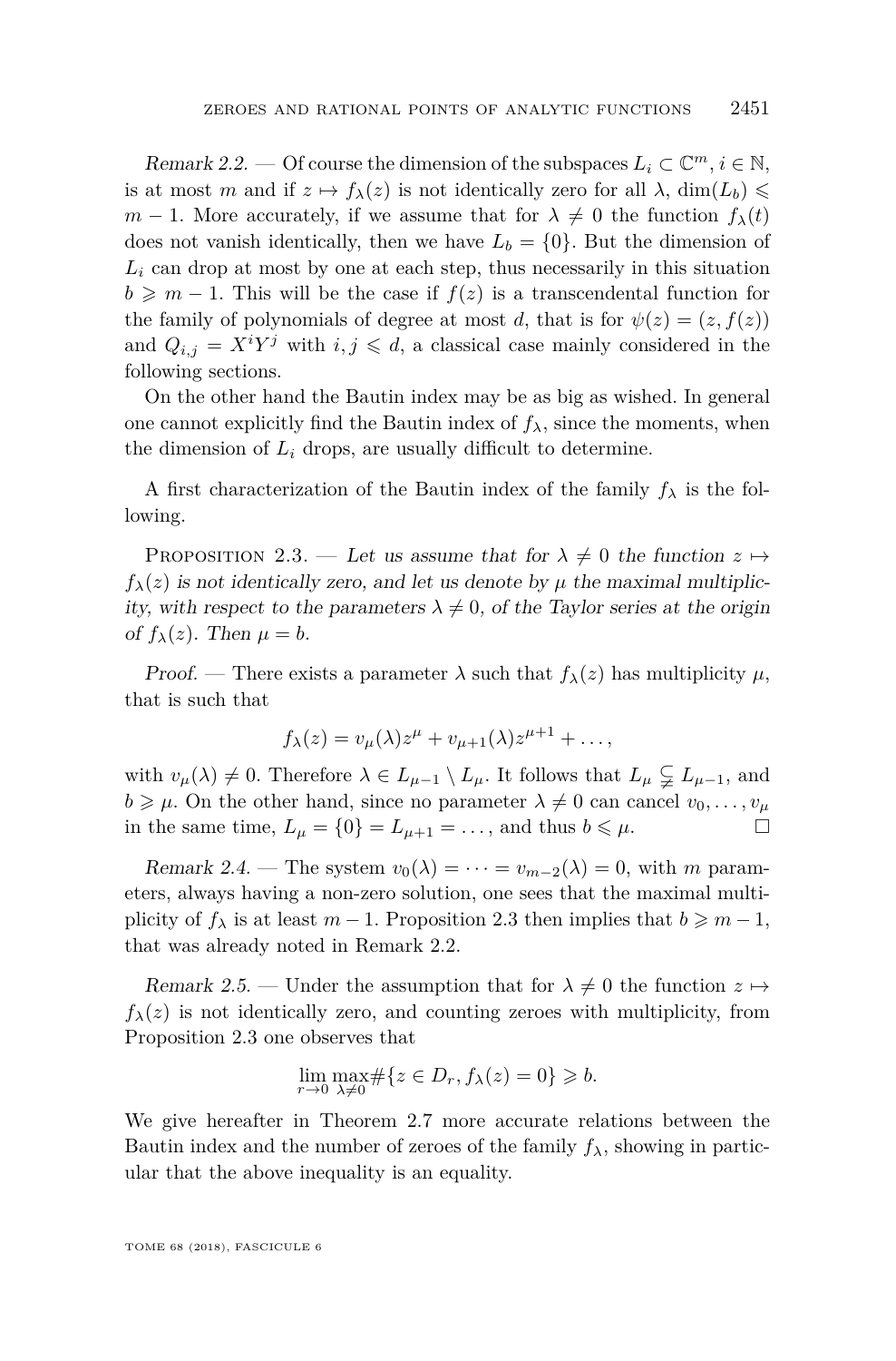Since *L* is defined by  $v_0(\lambda) = \cdots = v_b(\lambda) = 0$ , any linear form  $\ell(\lambda)$ , which vanishes on *L*, can be expressed as a linear combination of  $v_0, \ldots, v_b$ . Now a basis  $(v_{i_1}, \ldots, v_{i_{\sigma}}), i_1, \ldots, i_{\sigma} \in \{0, \ldots, b\}$ , of the space of linear forms vanishing on *L* being chosen among the elements of the family  $(v_0, \ldots, v_b)$ , there exists a constant  $\tilde{c} > 0$ , depending on this basis, such that for any  $\ell$ with  $\ell_{|L} \equiv 0$ , we have

<span id="page-8-1"></span>(2.7) 
$$
\ell(\lambda) = \sum_{j=1}^{\sigma} \mu_j v_{i_j}(\lambda), \ \mu_j \in \mathbb{C}, \ \text{and} \ |\mu_j| \leq \tilde{c} ||\ell||, j = 1, \dots, \sigma.
$$

where for  $\ell(\lambda) = \sum_{i=1}^{m} \alpha_i \lambda_i$ ,  $\|\ell\| = \max_i |\alpha_i|$ .

<span id="page-8-3"></span>Notation 2.6. — We denote by  $c = c(f_\lambda) > 0$  the minimum of the constants  $\tilde{c}$  satisfying  $(2.7)$ .

An effective estimation of *c* is difficult, in general. However, if the Bautin index  $b(f_\lambda)$  is known,  $c(f_\lambda)$  can be estimated via a finite computation in terms of the Taylor coefficients of  $\psi$  and of  $Q_i$  (see Proposition [2.11](#page-9-1) below).

Now let a family  $f_{\lambda}$  be given, and let the Bautin index  $b(f_{\lambda})$  and the constant  $c(f_\lambda)$  of this family be defined as above.

<span id="page-8-0"></span>THEOREM  $2.7.$  — Zeroes being counted with multiplicity, we have the following uniform bounds with respect to the parameter  $\lambda$ , when  $f_{\lambda} \neq 0$ .

(1) The maximal number of zeroes of  $f_{\lambda}$  in the disk  $D_{\frac{R}{4}}$  is at most

$$
\begin{cases}\n5b \log \left(4 + 2c(b+1)\frac{B}{R^b}\right) & \text{if } R \leq 1, \\
5b \log \left(4 + 2c(b+1)B\right) & \text{if } R \geq 1,\n\end{cases}
$$

(2) This maximal number of zeroes of  $f_{\lambda}$  is at most *b* in  $D_{\rho}$ , where

$$
\rho = \frac{R}{e^{10b+2}\max(2, c(b+1)B\max(\frac{1}{R}, 1)^b)}.
$$

Proof. — For any  $\lambda \in \mathbb{C}^m$ , and for any  $j \geq b+1$ , by the definition of *c* and from the bound [\(2.4\)](#page-6-1) (see Theorem 1.1 of [\[44\]](#page-32-5) and the last inequality in its proof), we have

<span id="page-8-2"></span>(2.8) 
$$
|v_j(\lambda)|R^j \leqslant c(b+1)B \max\left(\frac{1}{R},1\right)^b \max_{i=0,\dots,b}|v_i(\lambda)|R^i.
$$

Then, the bounds to prove on the number of zeroes are consequences of  $(2.8)$  and [\[37,](#page-31-1) Lemma 2.2.1, Theorem 2.1.3].

Remark 2.8. — Note that under the assumption that for  $\lambda \neq 0$  the function  $z \mapsto f_{\lambda}(z)$  is not identically zero, and counting zeroes with multiplicity,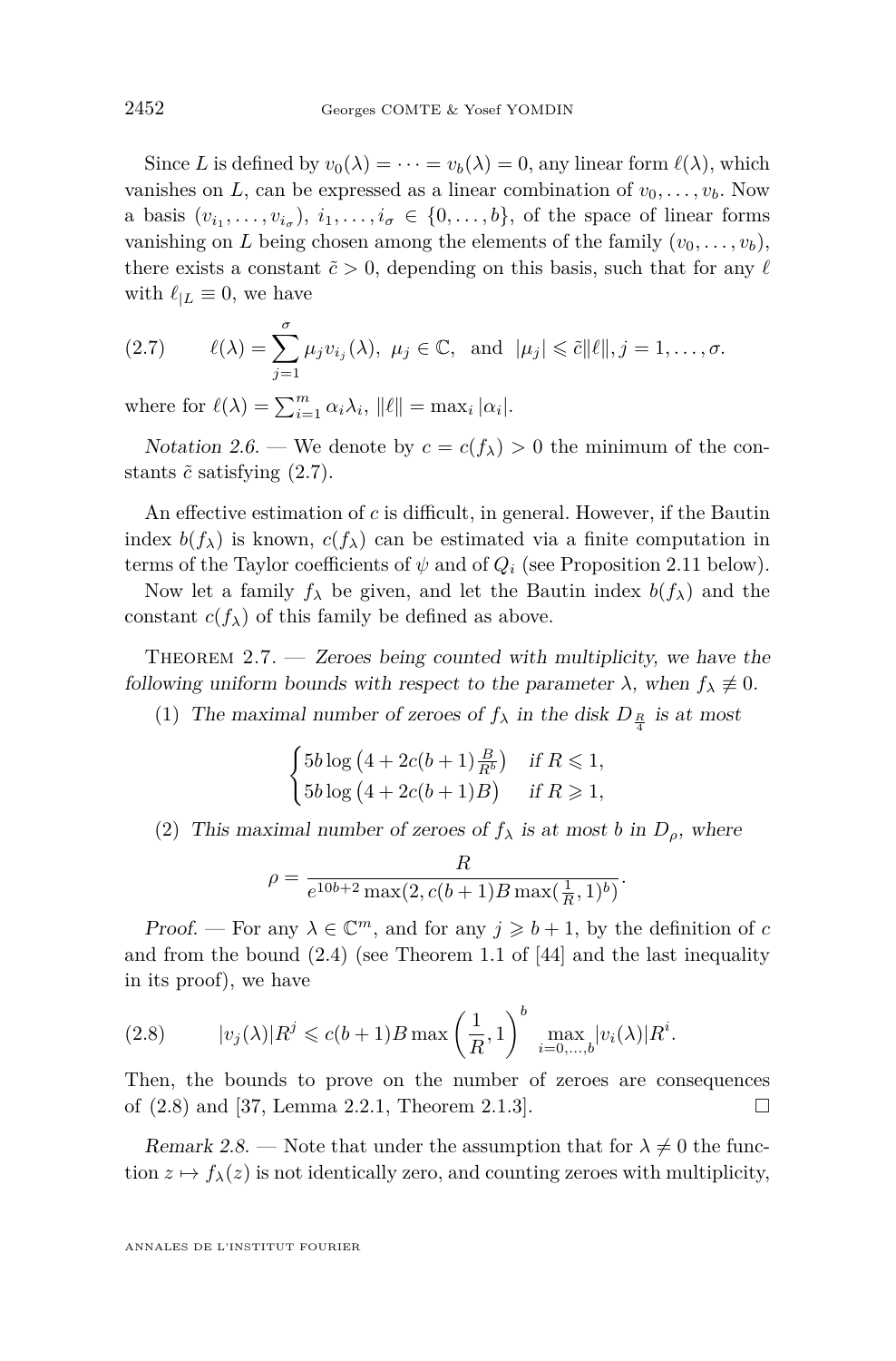from Theorem [2.7](#page-8-0) and Remark [2.5](#page-7-2) one has

$$
\lim_{r \to 0} \max_{\lambda \neq 0} \# \{ z \in D_r, f_\lambda(z) = 0 \} = b.
$$

This infinitesimal maximal number of zeroes is called the cyclicity of  $Q_\lambda$ on  $\psi$  (see [\[44\]](#page-32-5)).

In what follows we develop explicit bounds on the number of zeroes of  $f_{\lambda}$ in  $D_{\frac{R}{4}}$  in terms of the coefficients  $c_k^i$ , with  $i = 1, \ldots, m, k = 0, \ldots, b$ , i.e., ultimately, in terms of the Taylor coefficients of  $\psi$  and of  $Q_i$  up to the order *b*. By Theorem [2.7,](#page-8-0) this amounts bounding the constant  $c(f_\lambda)$  introduced in Notation [2.6.](#page-8-3) Note also that such a bound is given by a bound on the coefficients  $\mu_j, \ldots, \mu_{\sigma}$  of the system [\(2.7\)](#page-8-1), since in this system one can consider only linear forms  $\ell$  of norm 1. Let us denote the dimension of the stabilized subspace  $L = L_b$  by  $s = m - \sigma \leq m - 1$ . All the information we need, as we will see, is encoded in the rank  $\sigma$  matrix  $M = (c_k^i)$ ,  $k =$  $0, \ldots, b, i = 1, \ldots, m$ , with  $b+1$  lines and m columns. With our notation,  $M = M_b$  is defined by

$$
\begin{pmatrix} v_0(\lambda) \\ \vdots \\ v_b(\lambda) \end{pmatrix} = M_b \begin{pmatrix} \lambda_1 \\ \vdots \\ \lambda_m \end{pmatrix}.
$$

<span id="page-9-0"></span>DEFINITION 2.9. — With the above notation, the  $(b+1) \times m$  matrix  $M = M_b$  is called the Bautin matrix of the family  $f_{\lambda}$ . The matrix  $M_b$  is the matrix of the linear map  $\Lambda$  sending elements of the vector space  $\mathcal Q$  spanned by the analytic functions  $Q_1, \ldots, Q_m$  (assumed to be linearly independent) to the space of *b*-jets at the origin of analytic functions. The map Λ is the composition of the linear maps  $\Lambda : \mathcal{Q} \to \mathbb{C}\{z\}$  sending  $Q_{\lambda}$  to  $f_{\lambda}$  with the linear map  $j_0^b : \mathbb{C}\{z\} \to \mathbb{C}^{b+1}$  of *b*-jets at the origin, *b* being the first order of jets at the origin such that  $\dim(j_0^b(\Lambda(Q))) = \dim(\Lambda(Q)).$ 

<span id="page-9-2"></span>Notation 2.10. — We will denote by  $\delta > 0$  the maximum of the absolute value of all non-zero minor determinants of size  $\sigma \times \sigma$  of the Bautin matrix *M*.

<span id="page-9-1"></span>PROPOSITION 2.11. — Let  $f_{\lambda}$  be given as above. Then

$$
c(f_\lambda) \leqslant \sigma \frac{(B \sqrt{\sigma})^{\sigma-1}}{\delta R^{\beta(\sigma-1)}}, \quad \text{where } \beta = \begin{cases} b & \text{if } R \leqslant 1 \\ \frac{\sigma}{2} & \text{if } R \geqslant 1. \end{cases}
$$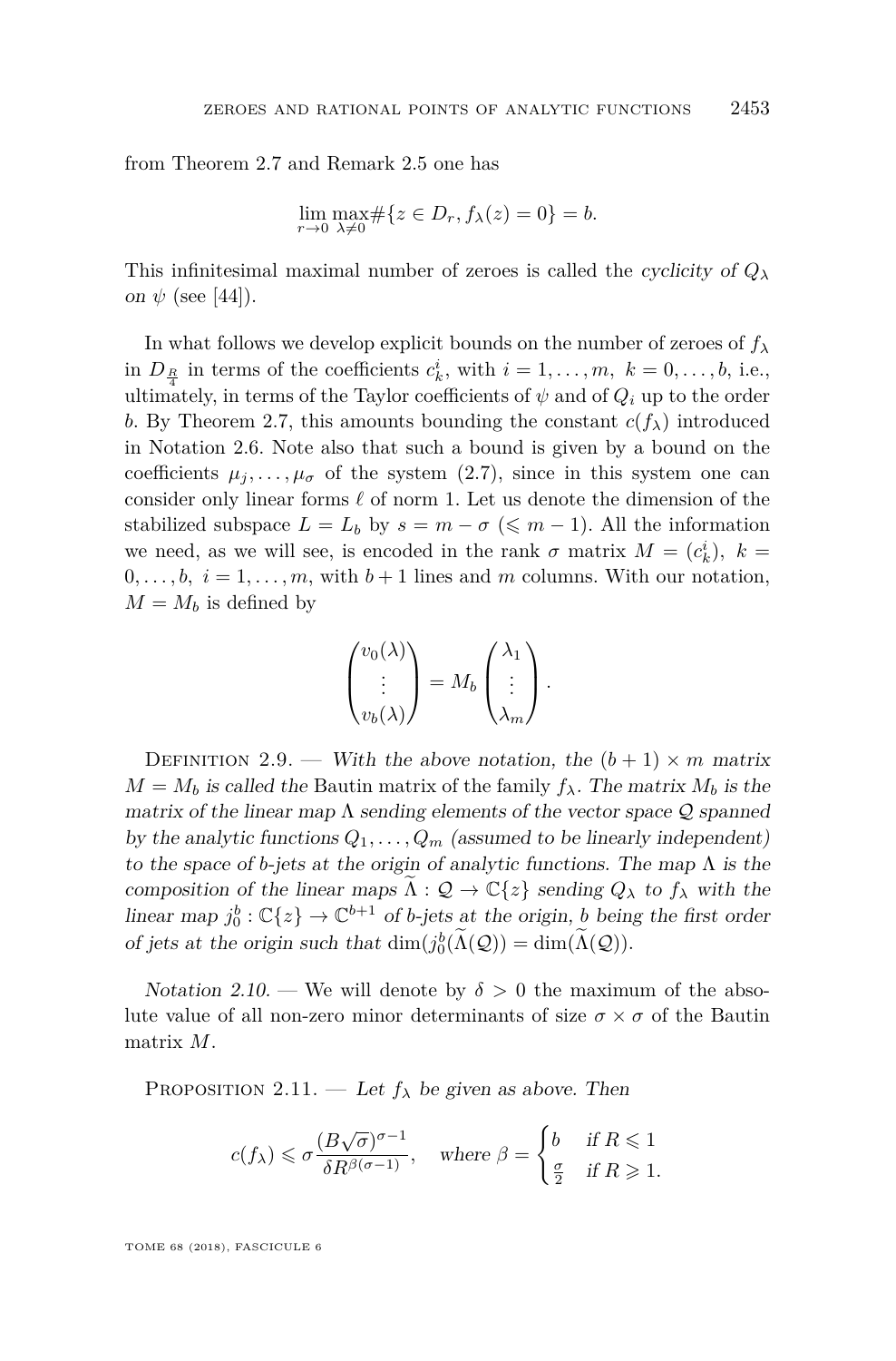In turn, in the disk  $D_{\frac{R}{l}}$ , the maximal number  $Z(f_\lambda)$  of zeroes of the family  $f_{\lambda}$ , with respect to the parameter  $\lambda$ , satisfies

$$
Z(f_{\lambda}) \leqslant \begin{cases} 5b\log\left(4+2(b+1)\sqrt{\sigma}\frac{(B\sqrt{\sigma})^{\sigma}}{\delta R^{b\sigma}}\right) & \text{if } R \leqslant 1, \\ 5b\log\left(4+2(b+1)\sqrt{\sigma}\frac{(B\sqrt{\sigma})^{\sigma}}{\delta R^{\frac{\sigma}{2}(\sigma-1)}}\right) & \text{if } R \geqslant 1, \end{cases}
$$

Proof. — Let  $\hat{M}$  be a submatrix of M of size  $\sigma \times \sigma$ , with the absolute value of the determinant equal to  $\delta$ , according to notation [2.10.](#page-9-2)  $\hat{M}$  is obtained from *M* by the choice of the lines  $i_1 < \cdots < i_{\sigma}$  of *M* (corresponding to the choice  $(v_{i_1}, \ldots, v_{i_{\sigma}})$  for a basis of the space of linear forms cancelling on *L*), and the choice of certain  $\sigma$  columns, say, the first  $\sigma$  columns in *M*. When  $\|\ell\| \leq 1$ , [\(2.7\)](#page-8-1) gives the linear system

$$
\begin{pmatrix} \alpha_1 \\ \vdots \\ \alpha_\sigma \end{pmatrix} = {^t\hat{M}} \begin{pmatrix} \mu_1 \\ \vdots \\ \mu_\sigma \end{pmatrix}
$$

with  $|\alpha_j| \leq 1$ ,  $j = 1, \ldots, \sigma$ . Therefore, by the Cramer rule, each  $\mu_j$  satisfies

$$
(2.9) \t\t |\mu_j| \leqslant \frac{\sigma \hat{\delta}}{\delta},
$$

where  $\hat{\delta}$  is the maximum of the absolute values of  $(\sigma-1)\times(\sigma-1)$  sub-minors of  $\hat{M}$ . Next, by  $(2.4)$ , we have

<span id="page-10-0"></span>
$$
|c_{i_j}^i| \leqslant \frac{B}{R^{i_j}} \leqslant \begin{cases} \frac{B}{R^b} & \text{if } R \leqslant 1\\ \frac{B}{R^j} & \text{if } R \geqslant 1. \end{cases}
$$

Consequently, the length of the *j*-th row-vectors in  $(\sigma - 1) \times (\sigma - 1)$  subminors of  $\hat{M}$  does not exceed

$$
\begin{cases} \frac{B\sqrt{\sigma-1}}{R^b} & \text{if } R \leqslant 1, \\ \frac{B\sqrt{\sigma-1}}{R^j} & \text{if } R \geqslant 1. \end{cases}
$$

Interpreting the determinant as the volume of the span of its row-vectors, we conclude that

$$
\sigma\hat\delta\leqslant \begin{cases} \sigma\frac{(B\sqrt{\sigma-1})^{\sigma-1}}{R^{b(\sigma-1)}}\leqslant \sigma\frac{(B\sqrt{\sigma})^{\sigma-1}}{R^{b(\sigma-1)}}& \text{if }R\leqslant 1,\\ \sigma\frac{(B\sqrt{\sigma-1})^{\sigma-1}}{R^{\frac{\sigma}{2}(\sigma-1)}}\leqslant \sigma\frac{(B\sqrt{\sigma})^{\sigma-1}}{R^{\frac{\sigma}{2}(\sigma-1)}}& \text{if }R\geqslant 1. \end{cases}
$$

This bound, combined with [\(2.9\)](#page-10-0) and Theorem [2.7,](#page-8-0) completes the proof of Proposition [2.11.](#page-9-1)

<span id="page-10-1"></span>Remark 2.12. — From the beginning of this section, we have assumed that the analytic map  $\psi$  is defined on a disc centred at the origin and that  $\psi(0) = 0$ . This choice is harmless since, in case  $\psi$  is defined on a ball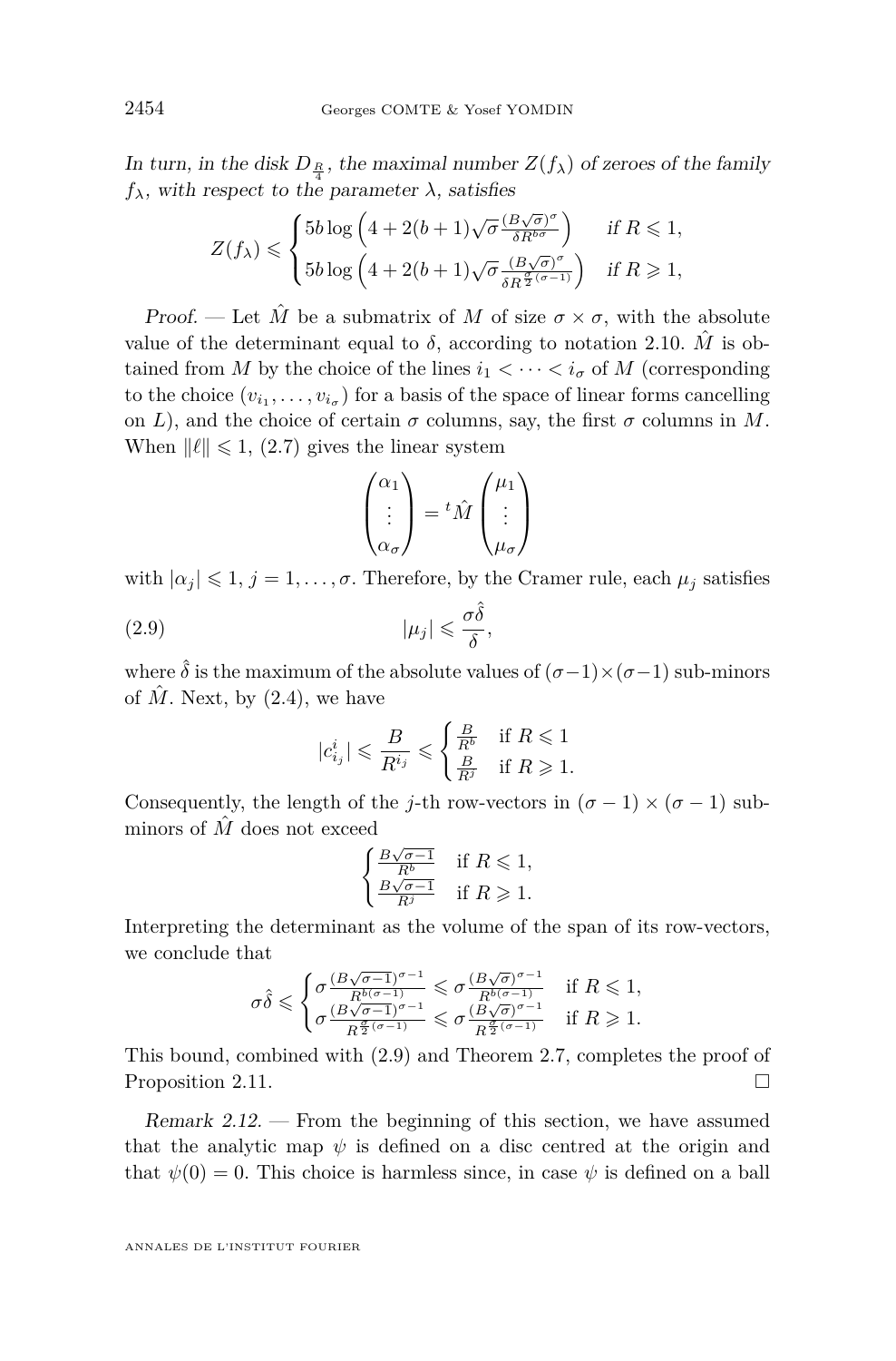centred at *a*, one can consider  $\phi(z) = \psi(z+a) - \psi(a)$  and the bounds given in Theorem [2.7](#page-8-0) and Proposition [2.11](#page-9-1) for  $\phi$  and the family  $Q_i(w + \psi(a))$ are the same bounds for  $\psi$  and the family  $Q_i(w)$  when Taylor series are considered at *a* instead of 0.

<span id="page-11-0"></span>Remark 2.13. — A classical application of bounds given in Proposition [2.11](#page-9-1) is for analytic plane curves  $\psi(z) = (z, f(z))$  and the family  $Q_i(X, Y)$  of two variables monomials of total degree at most some integer *d*. In this case we consider that *f* is given by its Taylor series at the origin and that this series converges on the disc  $D_R$  of radius  $R$  and centred at the origin, by Remark [2.12.](#page-10-1) The curve  $\psi(z)$  is the standard parametrization of the graph of *f*. In this setting we will provide bounds for the number of zeroes of  $P_d(z, f(z))$  on  $D_R$  that are uniform with respect to coefficients of polynomials  $P_d$  of degree at most *d*. Now note that in this situation one can only consider functions  $f$  that are bounded by 1 on  $D_R$ , since a uniform bound on the number of zeroes of  $P_d(z, \frac{1}{N}f(z))$ , where *N* bounds  $f(z)$  on  $D_R$ , provides a uniform bound on the number of zeroes of  $P_d(z, f(z))$ . In the same way one can as well assume for simplicity that *f* is analytic on the unit disc, up to applying the bounds provided by Proposition [2.11](#page-9-1) to the new function  $g(z) = f(Rz)$ , since a uniform bound on the zeroes of  $P_d(w, g(w))$  on  $D_1$  is a uniform bound on the zeroes of  $P_d(z, f(z))$  on  $D_R$ . Of course the same rescaling effects apply in the same way for the family  $X^i Y^j, i, j \leq d$ , of two variables monomials. Nevertheless those reductions are not always possible for any family of analytic functions  $Q_j$  and for any analytic curve *ψ*.

Finally when one restricts to analytic functions bounded by 1 on  $D_1$  and for the family  $Q_{i,j} = X^i Y^j, i + j \leq d$  or for the family  $X^i Y^j, i, j \leq d$  of two variables monomials, one can take 1 for *B* as bound for  $Q_{i,j}(z, f(z))$  on *D*1. Note that in this case, from Proposition [2.11](#page-9-1) we deduce the following statement.

<span id="page-11-1"></span>COROLLARY 2.14. — Let  $f_{\lambda}$  be given as above with  $R = 1$  and  $B = 1$ , then in the disk  $D_{\frac{1}{4}}$  the maximal number  $Z(f_\lambda)$  of zeroes of the family  $f_\lambda$ , with respect to the parameters  $\lambda$ , satisfies

$$
Z(f_{\lambda}) \leqslant 5b \log \left( 4 + 2(b+1) \frac{e^{\sigma \log \sigma}}{\delta} \right).
$$

Proof. — After taking  $B = 1$  and  $R = 1$  in the last inequality of Propo-sition [2.11,](#page-9-1) observe that  $\sqrt{\sigma}^{\sigma+1} = e^{(\sigma+1)\frac{1}{2}\log \sigma} \leqslant e^{\sigma \log \sigma}$ . — Профессор — Профессор — Профессор — Профессор — Профессор — Профессор — Профессор — Профессор — Профессор <br>В профессор — Профессор — Профессор — Профессор — Профессор — Профессор — Профессор — Профессор — Профессор —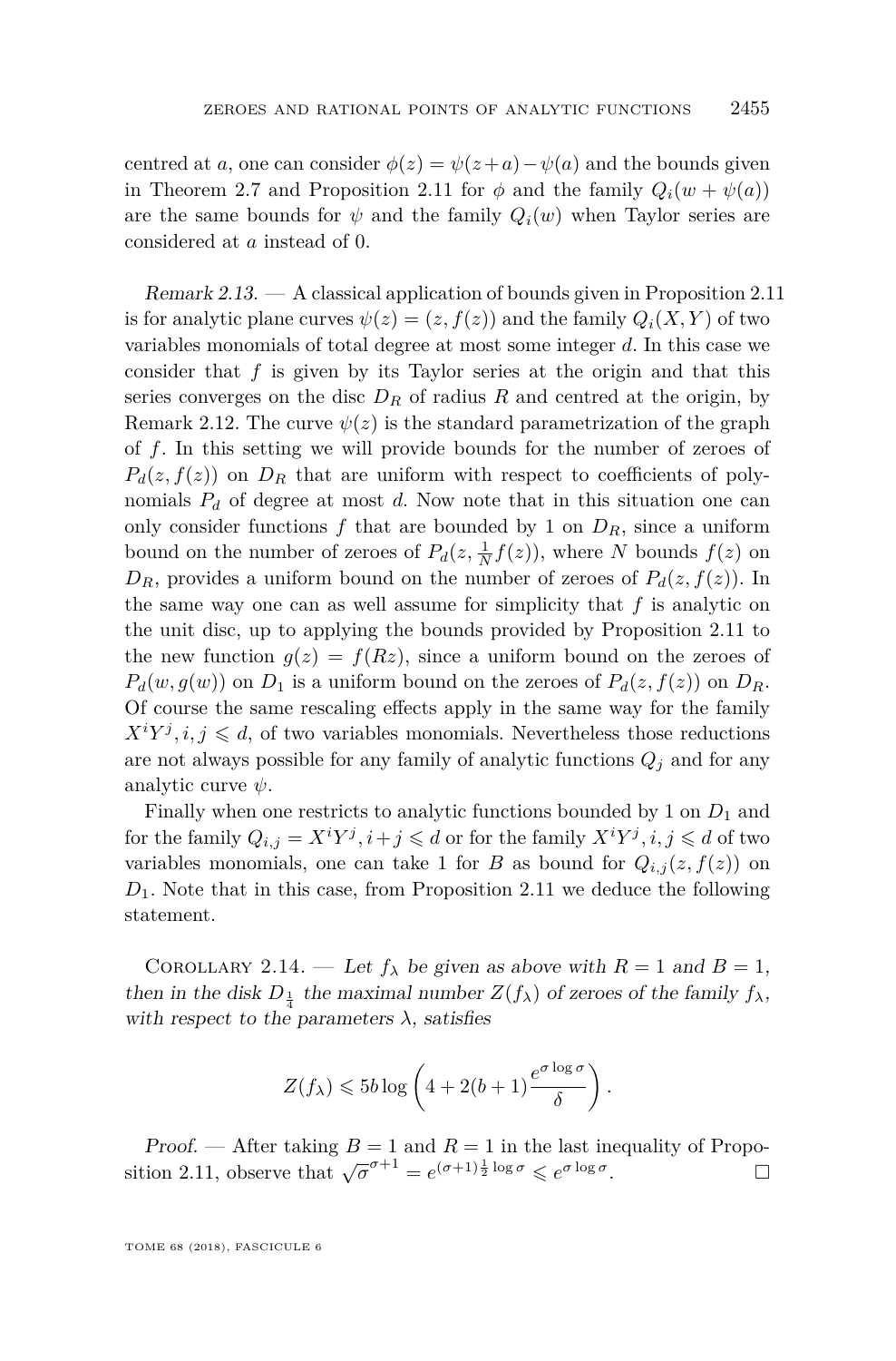#### <span id="page-12-0"></span>**3. Bézout bounds for transcendental analytic curves**

#### **3.1. Families of polynomials**

From now on we consider the classical case of the family of polynomials with degree at most a fixed integer *d*. That is to say, for a given analytic function  $f:(D_1,0) \to (\mathbb{C},0)$ 

we want to bound the number of zeroes of  $P_d(z, f(z))$ , for  $P_d$  a two variables polynomial of degree at most *d*. Considering Remarks [2.12](#page-10-1) and [2.13,](#page-11-0) for simplicity we assume that *f* sends 0 to 0, is given by its converging Taylor series on the unit disc  $D_1$ , and is bounded by 1 on  $D_1$ .

In fact, we consider the problem in the following (essentially equivalent) form<sup>(3)</sup>: give a bound for

$$
\mathcal{Z}_d(f) := \max_{\substack{p_j \in \mathbb{C}[z] \\ \deg p_j \le d}} \# \left\{ z \in D, \sum_{j=0}^d p_j(z) f^j(z) = 0 \right\}
$$

for some disc  $D \subset D_1$  centred at the origin. Denoting  $p_j(z) = \sum_{i=0}^d \lambda_{j,i} z^i$ , the sum  $\sum_{j=0}^{d} p_j(z) f^j(z)$  has the form  $\sum_{0 \leqslant i,j \leqslant d} \lambda_{j,i} z^i f^j(z)$ .

With the notation of Section [2,](#page-5-0) we have to consider the family of monomials  $Q_{i,j} = X^i Y^j$ ,  $i, j \le d$ , and the analytic function  $\psi(z) = (z, f(z))$ , therefore here the number of parameters is  $m = (d+1)^2$ . Let us denote by  $\mathcal{Q}_d$  the vector space spanned by the monomials  $Q_{i,j} = X^i Y^j$ ,  $i, j \leq d$ . In order to guarantee  $\mathcal{Z}_d(f) < \infty$  for any *d* as soon as some  $p_j$  is not zero, we assume that  $f$  is transcendental, that is no non-zero polynomial restricted to the graph of *f* vanishes identically. By Remark [2.2,](#page-7-1) the Bautin index  $b = b_d$  of this family satisfies  $b \geqslant m - 1 = d^2 + 2d$  and the corresponding Bautin matrix  $M = M_b$  has at least  $m = (d+1)^2$  lines (and exactly m columns). Furthermore the dimension  $s$  of the space  $L_b$  is 0 and therefore the dimension  $\sigma$  of the space generated by  $v_0, \ldots, v_b$  is *m*. The matrix *M* is the matrix of the linear map  $\Lambda: \mathcal{Q}_d \to \mathbb{C}^{b+1}$  (in the basis of monomials) sending an element  $P(X, Y) \in \mathcal{Q}_d$  to the *b*-jet  $j_0^b(P(z, f(z))$  at the origin of the analytic map  $P(z, f(z))$ , and, with the notation of Definition [2.9,](#page-9-0) *b* is the first index of jets such that  $\dim(j_0^b(\Lambda(Q_d))) = \dim(\Lambda(Q_d)) = (d+1)^2$ .

<sup>&</sup>lt;sup>(3)</sup> The family  $\sum_{0 \leq i,j \leq d} \lambda_{j,i} z^i f^j(z)$  considered here presents the advantage to have a slightly more symmetric Bautin matrix than the family  $\sum_{i+j\leqslant d} \lambda_{j,i} z^i f^j(z)$ . Of course one can easily deduce the Bautin matrix of the second family from the Bautin matrix of the first family, and the problem could be considered only for the family  $\sum_{i+j\leq d}\lambda_{j,i}z^{i}f^{j}(z)$  as well. In particular note that  $Z_{d}(f) \leq \mathcal{Z}_{d}(f) \leq Z_{2d}(f)$ , and therefore a polynomial bound for the maximal number of zeroes of one family gives rise to a polynomial bound for the maximal number of zeroes of the other family.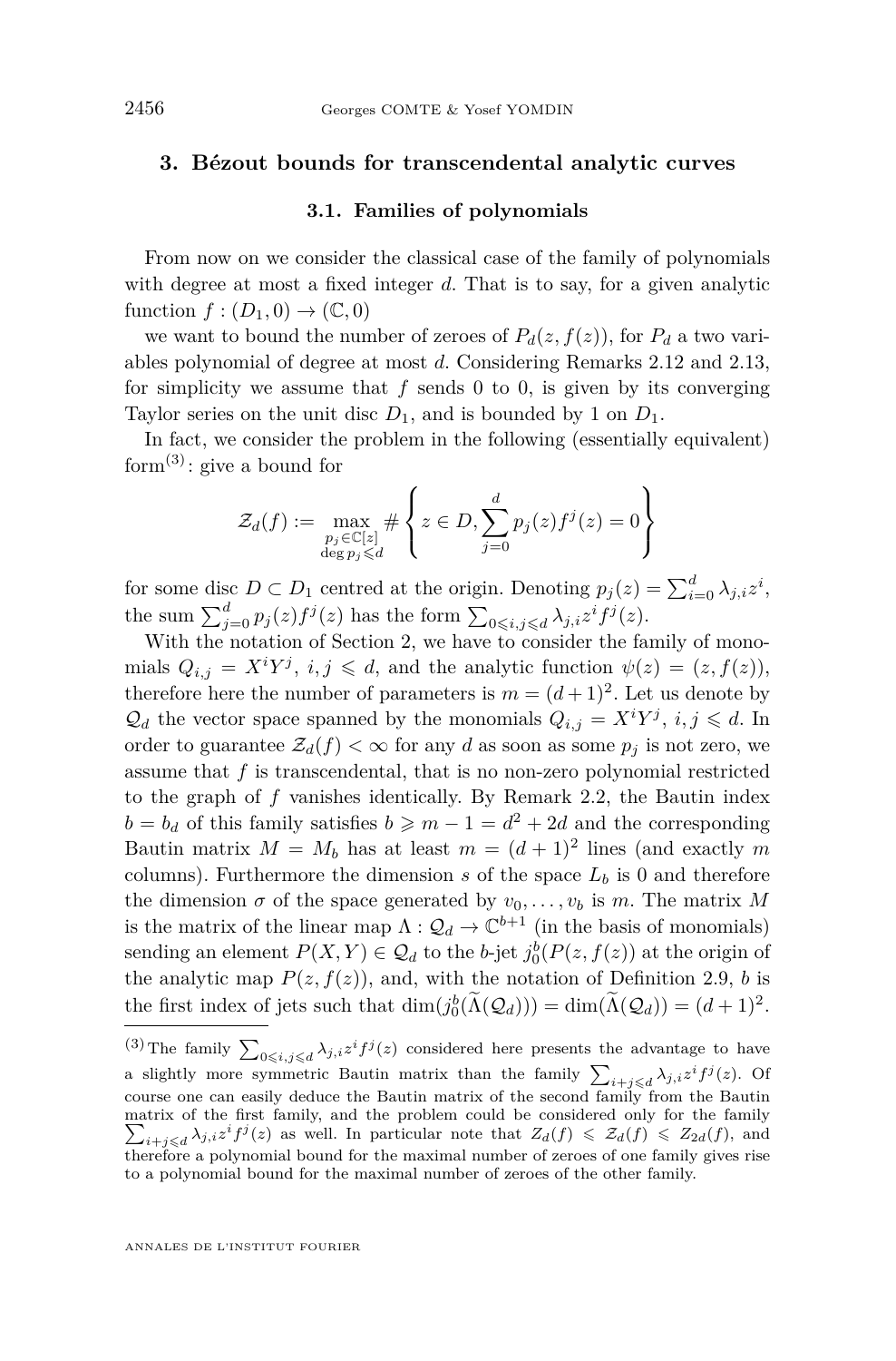<span id="page-13-2"></span>Notation 3.1. — For  $i, j \in \mathbb{N}$ , we denote by  $a_i^j$  the *i*<sup>th</sup> Taylor coefficient at the origin of the *j*th power  $f^j$  of *f*. Namely,  $a_i^j = \frac{1}{i!}(f^j)^{(i)}(0)$ .

With this notation, a direct computation shows that

*M* = 1 0 0 *a* 1 <sup>0</sup> 0 0 *. . . a<sup>d</sup>* <sup>0</sup> 0 0 0 0 *a* 1 *d*−1 *a* 1 *d*−2 0 *. . . a<sup>d</sup> d*−1 0 0 1 *a* 1 *d a* 1 *d*−1 *a* 1 0 *. . . a<sup>d</sup> d a d* 0 0 0 *a* 1 *<sup>d</sup>*+1 *a* 1 *d a* 1 1 *. . . a<sup>d</sup> <sup>d</sup>*+1 *a d* 1 0 0 0 *a* 1 *b a* 1 *b*−1 *a* 1 *b*−*d . . . a<sup>d</sup> b a d b*−1 *a d b*−*d* 

By Corollary [2.14](#page-11-1) any non-zero minor determinant of size  $m \times m$  of M will provide a bound for  $\mathcal{Z}_d(f)$  on  $D_{\frac{1}{4}}$ , since in Corollary [2.14,](#page-11-1)  $\delta$  is the maximum of all non-zero minor determinants of size  $m \times m$  of M. But such a minor has to contain the first  $d+1$  lines of M, as well as the last line. One sees that the absolute value  $\Delta$  of any non-zero determinant of  $(d^2 + d) \times (d^2 + d)$  minor of the following matrix

<span id="page-13-1"></span>(3.1) 
$$
\tilde{M} = \begin{pmatrix} a_{d+1}^1 & \cdots & a_1^1 & \cdots & a_{d+1}^d & \cdots & a_1^d \\ \vdots & \vdots & \vdots & \vdots & \vdots & \vdots \\ a_b^1 & \cdots & a_{b-d}^1 & \cdots & a_b^d & \cdots & a_{b-d}^d \end{pmatrix}
$$

provides on  $D_{\frac{1}{4}}$  the Bézout bound

(3.2) 
$$
\mathcal{Z}_d(f) \leqslant 5b \log \left( 4 + 2(b+1) \frac{e^{2(d+1)^2 \log(d+1)}}{\Delta} \right).
$$

#### <span id="page-13-0"></span>**3.2. Bézout bound through the transcendence index**

<span id="page-13-3"></span>We start this subsection by the following definition of a notion of measure of the local transcendence of an analytic transcendental function.

DEFINITION 3.2. — For a transcendental analytic function  $f: D_1 \to \mathbb{C}$ and for any  $d \geq 1$  the *d*-th transcendence index  $\nu_d$  of f is the maximal (with respect to all non-zero polynomials  $P_d \in \mathcal{P}_d$ ) multiplicity at 0 of the function  $g(z) = P_d(z, f(z))$ . The non-decreasing sequence  $\nu(f)$  $(\nu_1, \ldots, \nu_d, \ldots)$  is called the transcendence sequence of f.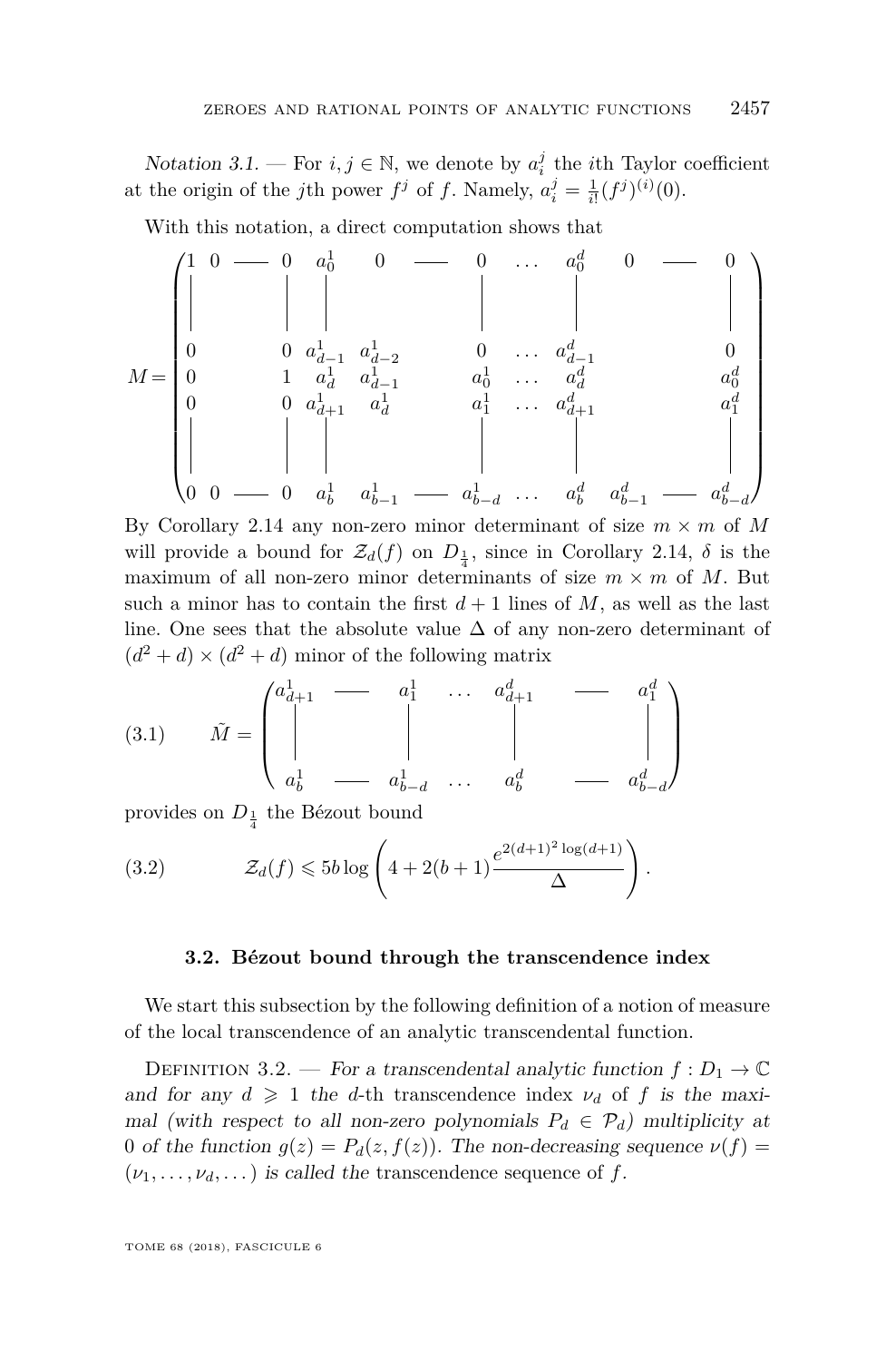Remark 3.3. — The d-th transcendence index measures the maximal order of contact at the origin between the graph of *f* and algebraic curves of degree at most *d*. The higher this index is, the less *f* seems transcendental, since infinite  $\nu_d$  means that *f* is algebraic.

Remark 3.4. — As already observed in Proposition [2.3,](#page-7-0) *ν<sup>d</sup>* is the Bautin index of the linear family associated to  $f$  and the monomials  $X^i Y^j$  of degree  $i + j$  at most *d*. Since the number of monomials in two variables of degree at most *d* is  $(d+1)(d+2)/2$ , by Remark [2.2,](#page-7-1)  $\nu_d \geq (d^2+3d)/2$ always.

<span id="page-14-2"></span>Remark 3.5. — Using the notation *b*, as in the beginning of Section [3,](#page-12-0) for the Bautin index of the family  $\sum_{0 \leq j \leq d} p_j(z) f^j(z)$ , with deg  $p_j \leq d$ , one has by Proposition [2.3](#page-7-0) that  $b = \mu$ , where  $\mu$  is the maximal multiplicity, with respect to the coefficients of the polynomials  $p_j$ , of this family. Therefore one gets  $\nu_d \leqslant b = \mu \leqslant \nu_{2d}$ . In particular, inequality [\(3.2\)](#page-13-0) gives the following proposition.

<span id="page-14-1"></span>PROPOSITION 3.6. — Let  $f : D_1 \to \mathbb{C}$  be a transcendental analytic function with transcendence sequence  $(\nu_d)_{d \geq 1}$ , then on  $D_{\frac{1}{4}}$ 

$$
\mathcal{Z}_d(f) \leqslant 5\nu_{2d}\log\left(4+2(\nu_{2d}+1)\frac{e^{2(d+1)^2\log(d+1)}}{\Delta}\right),
$$

where  $\Delta$  is the absolute value of a certain non-zero minor determinant of size  $(d^2 + d) \times (d^2 + d)$  of the matrix  $\tilde{M}$  defined at [\(3.1\)](#page-13-1).

Now we assume that  $f(z) = \sum_{k=0}^{\infty} a_k z^k$  has rational Taylor coefficients  $a_k = \frac{m_k}{p_k}$ , with the greatest common divisor  $m_k \wedge p_k$  of  $m_k, p_k$  equal to 1 and  $p_k > 0$ , and let us introduce the following notation.

*Notation 3.7.* — For any  $l \ge 1$ , let  $h_l = \max\{p_k; k = 1, ..., l\}$ .

Under this assumption we can bound from below the non-zero determinant of the  $(d^2 + d) \times (d^2 + d)$  minors of  $\tilde{M}$ , in terms of the transcendence index  $\nu_{2d}$  and the height bound  $h_{\nu_{2d}}$ .

<span id="page-14-0"></span>PROPOSITION 3.8. — For f as above and for  $\Delta$  the absolute value of a non-zero minor determinant of size  $(d^2 + d) \times (d^2 + d)$  of  $\tilde{M}$  we have

$$
\Delta \geqslant h_{\nu_{2d}}^{-d^2(d+1)\nu_{2d}}.
$$

Proof. — For simplicity write *h* for  $h_{\nu_{2d}}$  and  $\nu$  for  $\nu_{2d}$ . Using the notation of Notation [3.1,](#page-13-2) write the coefficients  $a_k^1, k \leq \nu$ , as rational numbers having the same denominator *D*, this common denominator being at most *h ν* . Next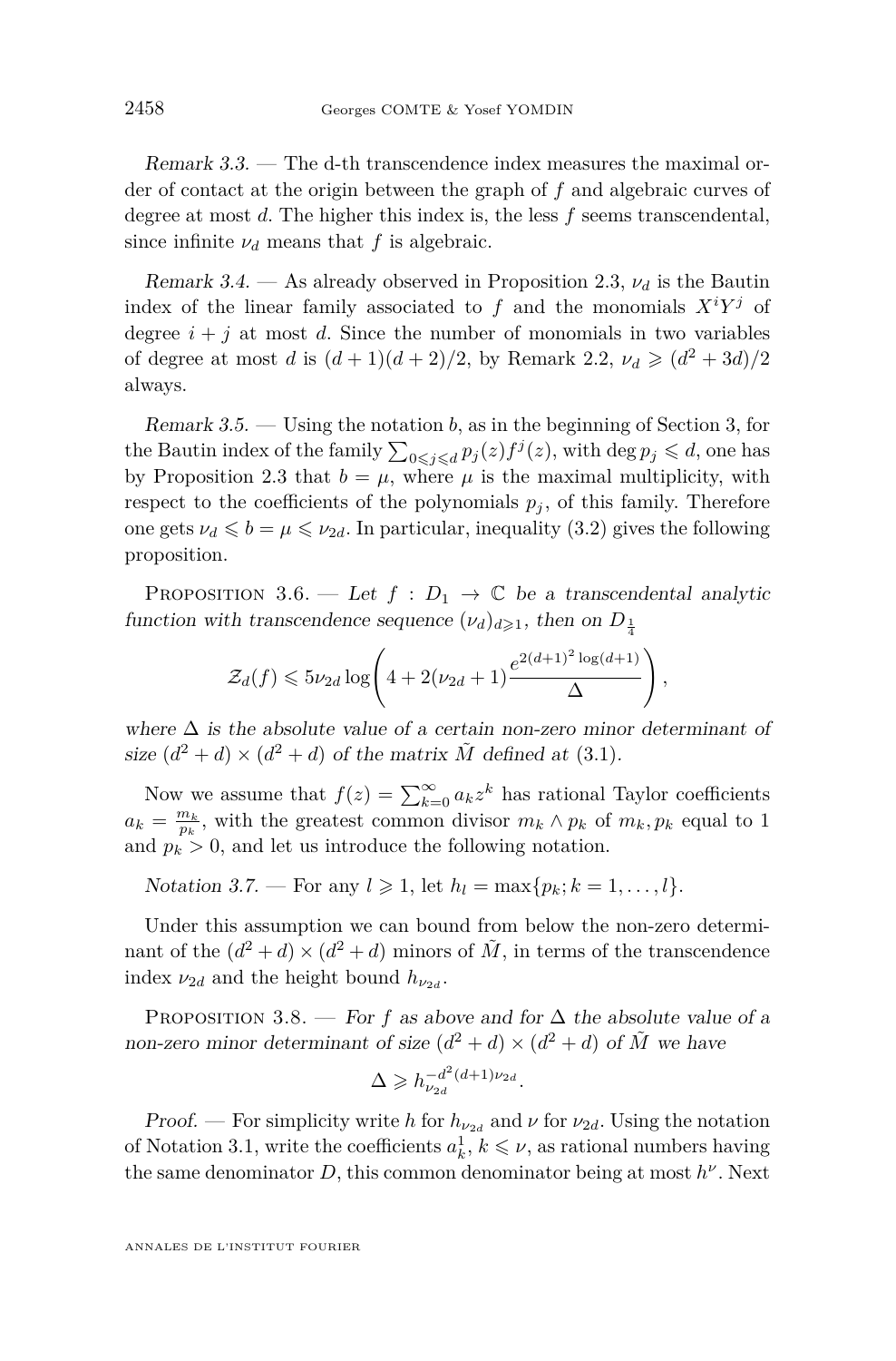we write the coefficients  $a_i^j$ , for  $1 \leqslant j \leqslant d$ ,  $1 \leqslant i \leqslant \nu$ , as rational numbers having the same denominator  $D^d$ . Indeed,  $a_i^j$  are sums of the products  $a_{i_1}^1 \ldots a_{i_j}^1, i_1 + \cdots + i_j = i$ , with  $j \leq d$ . Therefore the determinant of a  $(d^2 + d) \times (d^2 + d)$  minor of  $\tilde{M}$  can be written as a rational number having for denominator

<span id="page-15-2"></span>
$$
D^{d^2(d+1)} \leqslant h^{d^2(d+1)\nu}.
$$

But then such a non-zero determinant cannot be smaller in absolute value than  $h^{-d^2(d+1)\nu}$ .

An important special case is when there exist polynomials  $R(d)$  and  $S(d)$ , with positive coefficients, such that

$$
(3.3) \t\nu_d \le R(d), \ h_l \le e^{S(l)}, \ d, l \ge 1
$$

Under this condition we can guarantee that  $\mathcal{Z}_d(f)$  grows at most polynomially in *d*.

<span id="page-15-1"></span>THEOREM 3.9. — Assume that f has rational Taylor coefficients at the origin, and that the growth conditions  $(3.3)$  are satisfied. Then on  $D_{\frac{1}{4}}$ 

$$
\mathcal{Z}_d(f)\leqslant T(d),
$$

for a certain polynomial *T*.

Proof. — Under condition [\(3.3\)](#page-15-2) and by Proposition [3.8,](#page-14-0) since *S* is an increasing function, we have

$$
\frac{1}{\Delta} \leqslant h_{\nu_{2d}}^{d^2(d+1)\nu_{2d}} \leqslant e^{S(R(2d))d^2(d+1)R(2d)} = e^{U(d)}.
$$

Now by Proposition [3.6,](#page-14-1) on  $D_{\frac{1}{4}}$ , we easily have for instance

$$
\mathcal{Z}_d(f) \leqslant 5R(2d) \log(4 + 2(R(2d) + 1)e^{2(d+1)^2 \log(d+1)}e^{U(d)})
$$
  

$$
\leqslant 5R(2d) \log(4R(2d)e^{2(d+1)^3}e^{U(d)})
$$
  

$$
\leqslant 10R^2(2d) + 10R(2d)(2(d+1)^3 + U(d))
$$

<span id="page-15-0"></span>Remark 3.10. – Producing instances of Taylor series  $f(z) = \sum_{k \geqslant 0} a_k z^k$ converging on  $D_1$ , with rational coefficients  $a_k$  having denominators bounded from above by  $e^{S(k)}$ , where *S* is a certain polynomial, is easy. Nevertheless the second assumption of Theorem [3.9,](#page-15-1) concerning the growth of the transcendence sequence of *f*, is more difficult to control. A polynomial bound  $\nu_d(f) \le R(d)$  is known for solutions of some classes of algebraic ODE's (see [\[6,](#page-30-7) [25,](#page-31-12) [32,](#page-31-13) [31\]](#page-31-14)). We expect such a bound to hold for Taylor series produced by some natural classes of recurrence relations. In Section [3.4](#page-18-0) we give conditions on lacunarity of the series *f* that allow estimates of the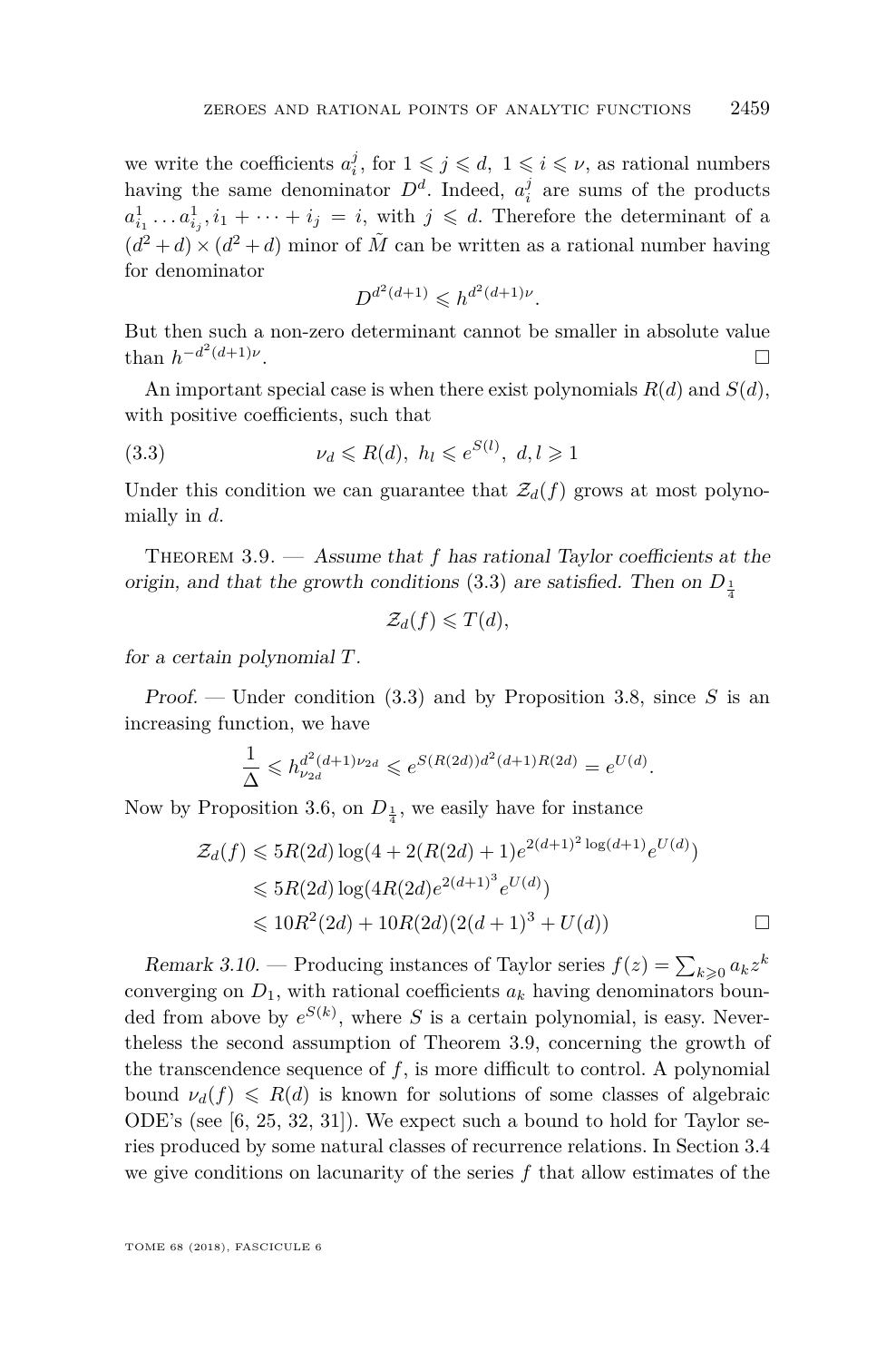growth of  $\nu_d(f)$ . In general, we consider bounding of the growth of the transcendence sequence of *f* as an important open question.

If we consider polynomials  $P(z, y) = p_1(z)y + p_0(z)$  of degree 1 in *y*, with  $p_0(z)$ ,  $p_1(z)$  of degree *d* in *z*, we are in the framework of the classical Padé approximation. In this case the sequence of maximal multiplicities  $\mu_d = \mu_d(f)$  of  $g(z) = P(z, f(z)) = p_1(z)f(z) + p_0(z)$  has the following remarkable description (see, for instance, [\[33\]](#page-31-10)): let

$$
f(z) = \frac{1}{q_1(z) + \frac{1}{q_2(z) + \dots}}, \ \ \deg q_l = s_l, \ l = 1, 2, \dots,
$$

be a continued fraction representation of the series  $f(z)$ . Then  $\mu_d = s_1 +$  $s_2 + \cdots + s_d$ .

For polynomials  $P(z, y) = p_0(z)$  of degree 0 in *y* the behavior of  $\mu_d$  was studied in [\[24\]](#page-31-9), in particular, it was related there to linear non-autonomous recurrence relations for the Taylor coefficients of *f*.

#### **3.3. Bézout bound through the Bautin multiplicity**

In the previous Section [3.2,](#page-13-3) in Proposition [3.8,](#page-14-0) some minors of the matrix  $\tilde{M}$  were bounded from below, in terms of the transcendence index  $\nu_{2d}$  and the height bound  $h_{\nu_{2d}}$ . On this base, on  $D_{\frac{1}{4}}$ ,  $\mathcal{Z}_d(f)$  was bounded from above by a polynomial in *d* (see Theorem [3.9\)](#page-15-1), under the condition that the sequences  $(\nu_d)_{d\geq 1}$  and  $(\log h_d)_{d\geq 1}$  are polynomially bounded.

A special case in which the transcendence index (or thanks to the double inequality of Remark [3.5,](#page-14-2) in which the Bautin index *b* itself of the family  $\sum_{j=0}^{d} p_j f^j$ , deg  $p_j \leq d$ ) is polynomially bounded is the case that *b* is minimal, that is equal to  $d^2 + 2d$ . In this case the matrix  $\tilde{M}$  of [\(3.1\)](#page-13-1) is an invertible square matrix of size  $d^2 + d$  with the same determinant as the Bautin matrix *M*.

Notation 3.11. — Being zero or not, let us call this  $(d^2 + d) \times (d^2 + d)$ determinant the Bautin determinant of the family  $\sum_{j=0}^{d} p_j f^j$ , deg  $p_j \leq d$ , and let us denote it by  $\Delta_d$ .

So far the study has been done by looking at Taylor series at the origin. Let us now allow Taylor expansions of *f* at points *z* near the origin. In this situation, the Bautin matrix  $M$ , as well as its submatrix  $M$ , have entries  $a_i^j(z)$  that are analytic functions in the variable *z*. To emphasize this dependency, we adopt the notation  $\tilde{M}(z)$  and  $\Delta_d(z)$  (and keep the notation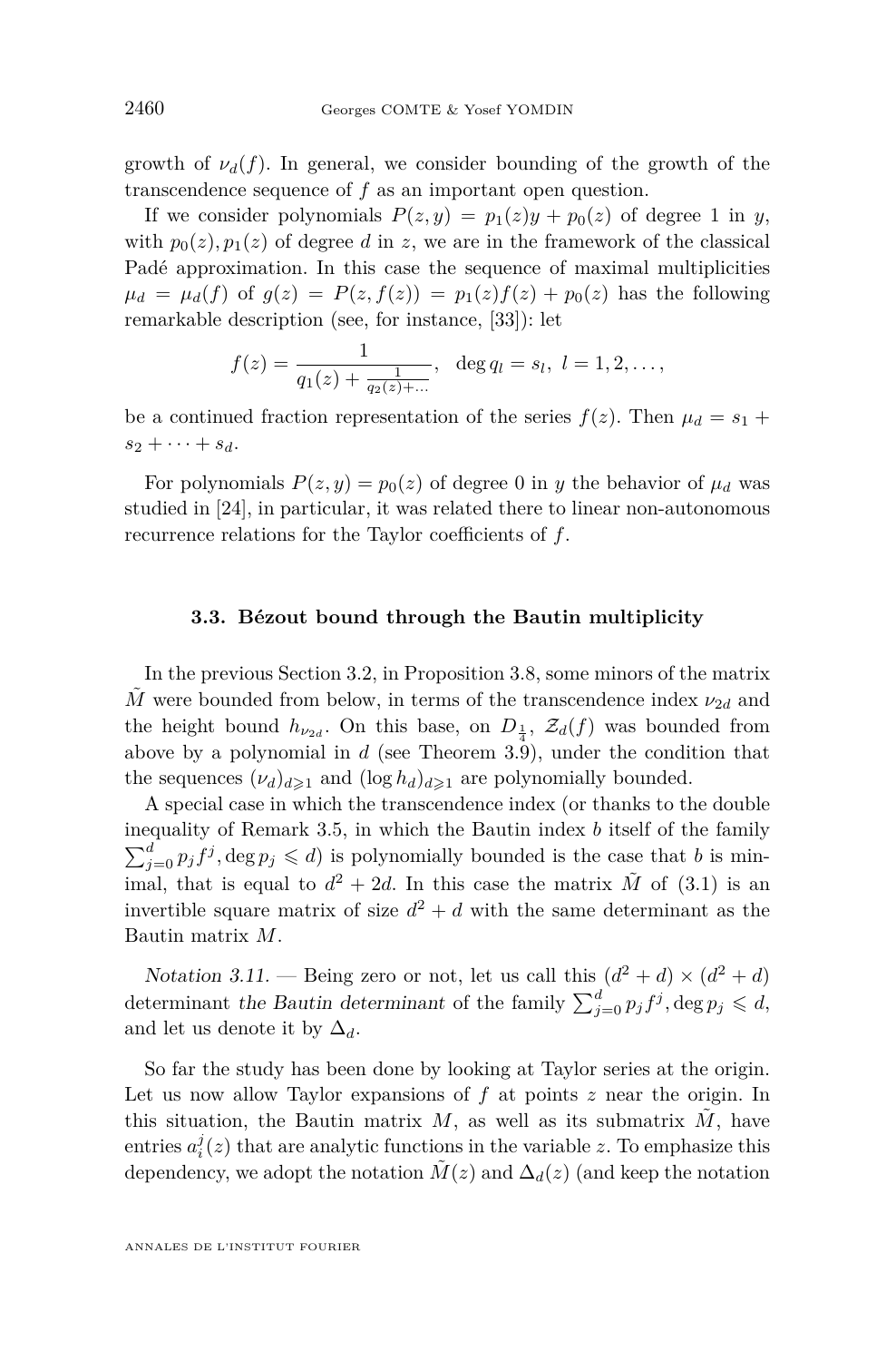$\tilde{M}$  and  $\Delta_d$  for  $z = 0$ ). We shall assume that for each degree *d* the Bautin determinant  $\Delta_d(z)$ , as a function of *z*, does not vanish identically. This is in particular true when  $f(z)$  is a hypertranscendental function, i.e. all the derivatives are algebraically independent. In this situation, for a generic base point  $z, \Delta_d(z) \neq 0, \nu_d(z) \leq d^2 + 2d$ , and therefore the transcendence index  $\nu_d(z)$  is polynomially bounded. The study of Section [3.2](#page-13-3) could then be done by shifting the origin at some generic point *z*, however in this translation one loses the control on the rationality of the coefficients of the Taylor expansion of *f*, an assumption that is necessary to formulate at some fixed point (namely the origin, for simplicity), since this assumption makes no sense at generic points *z*. Nevertheless, still in the case that  $\Delta_d(z)$ does not vanish identically, one can use the following dichotomy:

- when  $\Delta_d(0) \neq 0$ , as just observed, we are in particular in the frame of Section [3.2](#page-13-3) where  $\nu_d$  is polynomially bounded (by  $d^2 + 2d$ ),
- when  $\Delta_d(0) = 0$ , we can expand  $\Delta_d(z)$  as a non-zero Taylor series in *z* at the origin and study the multiplicity of this expansion with respect to *d*. We will see in Theorem [3.14](#page-17-1) that when the sequence of these multiplicities has at most a polynomial growth, then a Bézout bound for *f* is still possible.

Remark  $3.12$ . — This dichotomy means that when some transversality defect for *f* is quantitatively well controlled (through the multiplicity of  $\Delta_d(z)$ ), then a good zero-counting bound is possible, and for instance, in turn, a good bound for the density of rational points of bounded height in the graph of *f* will also be possible (see Theorem [5.2\)](#page-28-1).

<span id="page-17-0"></span>DEFINITION 3.13. — For any  $d \ge 1$ , the *d*-th Bautin multiplicity  $\eta_d$  of *f* is the multiplicity at 0 of the Bautin determinant  $\Delta_d(z)$ , considered as an analytic function of *z*. The sequence  $\eta(f) = (\eta_d)_{d \geq 1}$  is called the Bautin multiplicity sequence of *f*.

In brief, for each  $d \geq 1$ , we can write

$$
\Delta_d(z) = \alpha_d z^{\eta_d} + O(z^{\eta_d+1}), \text{ with } \alpha_d \neq 0.
$$

<span id="page-17-1"></span>THEOREM 3.14. — Assume that  $f: D_1 \to \mathbb{C}$  is an analytic function with rational Taylor coefficients at the origin satisfying the growth condi-tion [\(3.3\)](#page-15-2) and such that there exists a polynomial *R* with  $\eta_d \leq R(d)$ , for  $d \geqslant 1$ . Then on  $D_{\frac{1}{4}}$ 

$$
\mathcal{Z}_d(f)\leqslant T(d),
$$

for a certain polynomial *T*.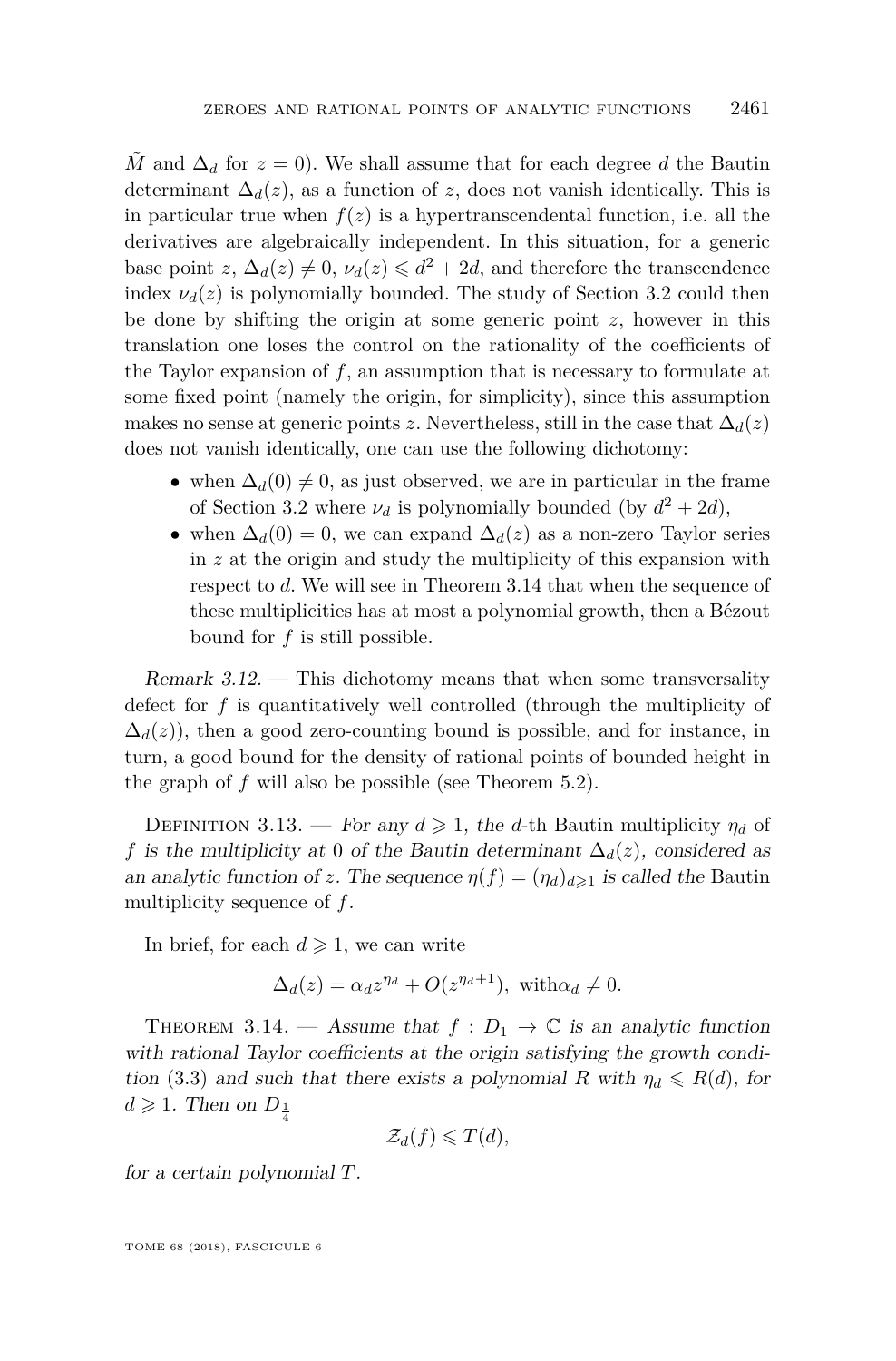Proof. — The Bautin matrix of Definition [2.9](#page-9-0) is the matrix of size  $(d+1)^2$ , in the base of monomials of  $\mathcal{Q}_d$ , of the linear map  $\Lambda : \mathcal{Q}_d \to$  $(\mathbb{C}{z})^{(d+1)^2}$  sending a polynomial to the vector of the first  $(d+1)^2$  derivatives  $(P(z, f(z))^{(j)}/j!$  of  $P(z, f(z))$ . For a given polynomial  $P \in \mathcal{Q}_d$ , such that the multiplicity at the origin of  $P(z, f(z))$  is maximal, and therefore is the Bautin index  $b_d$  of f for the family of monomials of  $\mathcal{Q}_d$ , one can write  $b_d = d^2 + 2d + r$ , with  $r \ge 0$ . Then the multiplicity at the origin of the first  $(d+1)^2$  derivatives of  $P(z, f(z))$  is bigger than *r*. Now writing the Bautin matrix in a basis of  $\mathcal{Q}_d$  starting with *P*, the elements of the first column of this matrix have multiplicity at least *r*. It follows that the Bautin determinant  $\Delta_d(z)$  itself has multiplicity at least  $r = b_d - d^2 - 2d$ , and therefore  $\eta_d \geq b_d - d^2 - 2d \geq \nu_d - d^2 - 2d$ . As a conclusion, when  $\eta_d$  is polynomially bounded,  $\nu_d$  is polynomially bounded as well. The existence of the polynomial  $T$  then follows from Theorem [3.9.](#page-15-1)

<span id="page-18-1"></span>Remark 3.15. — The function  $\Delta_d(z)$  is a polynomial with coefficients in  $\mathbb{Z}$  in the variables  $a_1(z), \ldots, a_{d^2+d}(z)$  and with degree  $\frac{d(d+1)^2}{2}$ . Indeed, the entries of  $\tilde{M}$  are the functions  $a_i^j$ , with  $i = 1, \ldots, d^2 + d$ ,  $j = 1, \ldots, d$ , and  $a_i^j$  is a sum of products of type  $a_{i_1} \ldots a_{i_j}$ ,  $i_1 + \cdots + i_j = i$ . The Bautin multiplicity  $\eta_d$  therefore measures the degree of cancellation allowed by the polynomial  $\Delta_d$  applied on the  $d^2 + d$  first derivatives of *f*. This simple observation suggests to introduce, for an hypertranscendental analytic function  $f: D_1 \to \mathbb{C}$ , the notion of polynomial hypertranscendence, defined by the existence of polynomials  $A, B \in \mathbb{R}[X]$  with positive coefficients, such that for any  $d \in \mathbb{N}$ , for any polynomial  $P \in \mathbb{Z}[X_0, \ldots, X_{A(d)}]$ , with degree  $\leq d$ , the multiplicity of  $P(\frac{f(z)}{0!}, \frac{f'(z)}{1!}, \ldots, \frac{f^{(A(d))}(z)}{A(d)!})$  at the origin is bounded by  $B(d)$ . This notion of strong hypertranscendence, relevant by itself, is motivated here by the remark that since there exists  $p \in \mathbb{N}$  such that  $d^2 + d \leq d^p$ and  $\frac{d(d+1)^2}{2} \leqslant A(d^p)$ , we have  $\eta_d \leqslant B(d^p)$  for such a function.

#### **3.4. Lacunary series**

<span id="page-18-0"></span>The aim of this section is to give concrete instances of series *f* satisfying polynomial growth condition for the transcendence sequence  $(\nu_d)_{d\geq 1}$ considered in [\(3.3\)](#page-15-2), and thus having a polynomial Bézout bound. For this we focus on lacunary series for which the computation of a bound for the transcendence sequence  $(\nu_d)_{d \geq 1}$  is possible. This case has been considered in [\[21,](#page-31-0) Theorem 6.1], where a family of analytic functions with  $\mathcal{Z}_d(f)$  having prescribed growth is given. Our conditions, being more flexible, improve on these earlier conditions (see Remark [3.22\)](#page-22-0).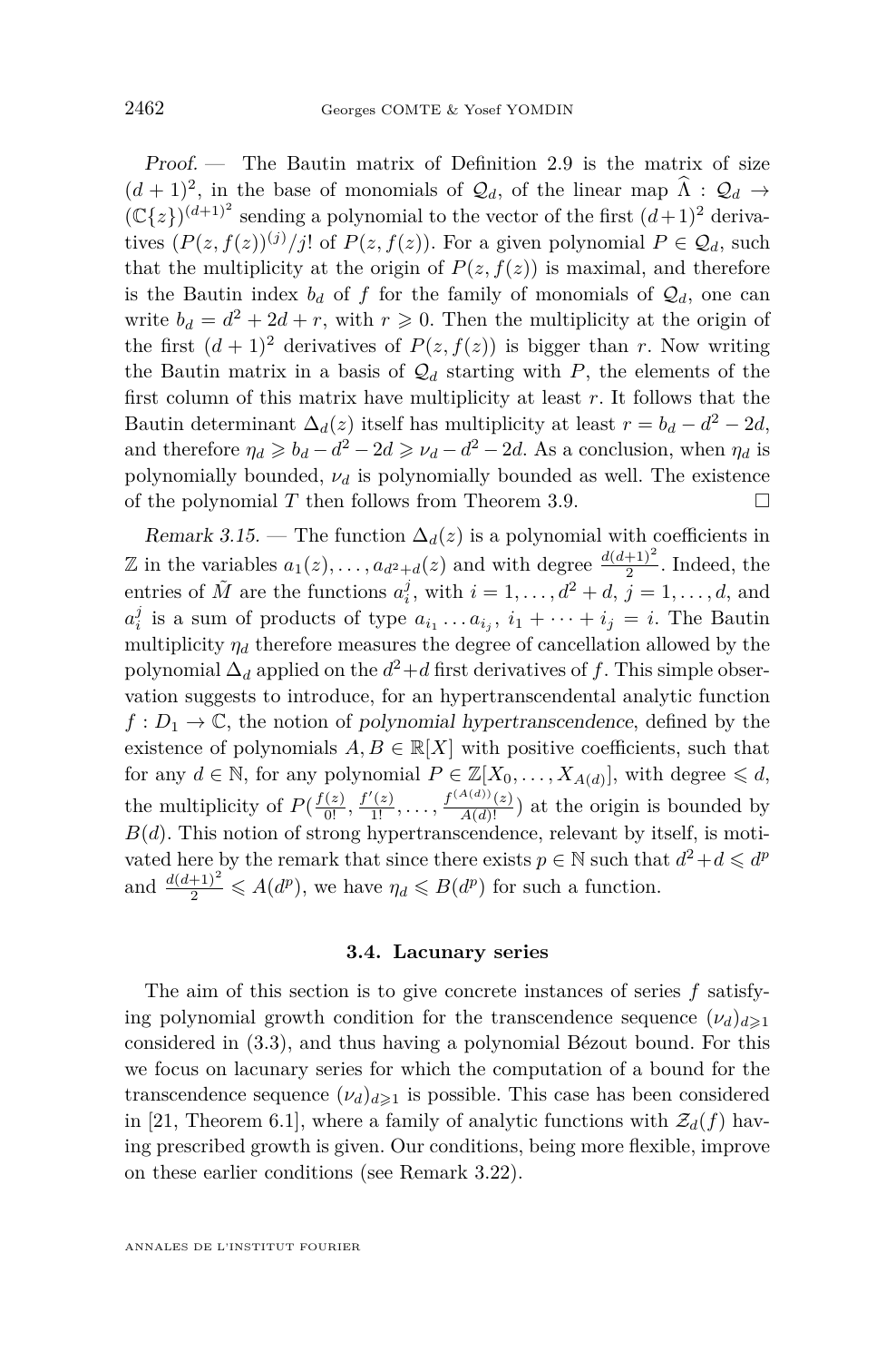We begin with the following remark which improves on the estimates of Propositions [3.8](#page-14-0) and [3.9,](#page-15-1) in case of lacunary series.

Remark 3.16. — Assume that the Taylor coefficients of the series *f* are rational numbers and denote by  $\theta_d$  the amount of those non-zero coefficients among  $a_0, \ldots, a_{\nu_d}$ . Then, with exactly the same proofs adapted to this notation, Proposition [3.8](#page-14-0) and Theorem [3.9](#page-15-1) may be formulated as follows: the absolute value  $\Delta$  of a non-zero minor determinant of size  $(d^2 + d) \times$  $(d^2 + d)$  of  $\tilde{M}$  satisfies  $\Delta \geq h_{\theta_{2d}}^{-d^2(d+1)\theta_{2d}}$  $\frac{(-a)(a+1)}{b}$ , and consequently when there exist polynomials *R* and *S* such that  $\theta_d \le R(d)$ ,  $h_d \le e^{S(d)}$ , one gets  $\mathcal{Z}_d(f) \leq T(d)\nu_{2d} \log \nu_{2d}$ , for some polynomial *T*.

Now in order to estimate the growth of the transcendence sequence  $(\nu_d)_{d\geq 1}$ , let us assume that the lacunarity of the series f is quantitatively controlled by the following condition

<span id="page-19-0"></span>(3.4) 
$$
f(z) = \sum_{k=1}^{\infty} a_k z^{n_k}, \ a_k \neq 0 \text{ and for any } k \geq 1, \ n_{k+1} > n_k^2.
$$

Note that in what follows no assumption is made on the rationality of the Taylor coefficients of f. We assume that f is analytic on  $D_1$  and bounded there by 1.

<span id="page-19-1"></span>LEMMA 3.17. — Under condition [\(3.4\)](#page-19-0), for any  $l \geq 1$  and for any  $m, j \in [0, n_{l+1} - 1]$ , the series  $z^m f^j(z)$  contains the non-zero monomial  $(a_{l+1})^j z^{j n_{l+1}+m}$ , and no other monomials with degree in  $j n_{l+1} + m, n_{l+2}$ .

Proof. — For  $j = 0$  the series  $z^m f^j(z)$  is the monomial  $z^m$  and thus is of the required from. Now for  $j \geq 1$ , write  $f(z)$  as the sum  $f(z) = f_{l+1}(z) +$  $\bar{f}_{l+1}(z)$ , with  $f_{l+1}(z) = \sum_{k=1}^{l+1} a_k z^{n_k}$ , and  $\bar{f}_{l+1}(z) = \sum_{k=l+2}^{\infty} a_k z^{n_k}$ . The monomial  $(a_{l+1})^j z^{j n_{l+1}}$  has the highest degree among the monomials of the series  $f^j(z)$  which come from the terms in  $f^j_{l+1}$ . On the other hand, all other monomials in  $f^{j}(z)$  which come from the products of terms in  $f_{l+1}(z)$  and in  $\bar{f}_{l+1}(z)$ , have degree at least  $n_{l+2}$ . The terms of the series  $x^m f^j(z)$  are the terms of  $f^j(z)$  shifted by *m* and therefore for  $m, j < n_{l+1}$ we have

$$
jn_{l+1} + m \le (n_{l+1} - 1)n_{l+1} + n_{l+1} - 1 = n_{l+1}^2 - 1 < n_{l+2},
$$
\n
$$
since by condition (3.4), n_{l+2} > n_{l+1}^2.
$$

<span id="page-19-2"></span>PROPOSITION 3.18. — Under condition [\(3.4\)](#page-19-0), for any  $l \geq 1$  and for any *d* in the interval  $[n_l, n_{l+1} - 1]$  we have

$$
n_{l+1} \leqslant \nu_d \leqslant n_{l+1}^2 - 1 < n_{l+2}.
$$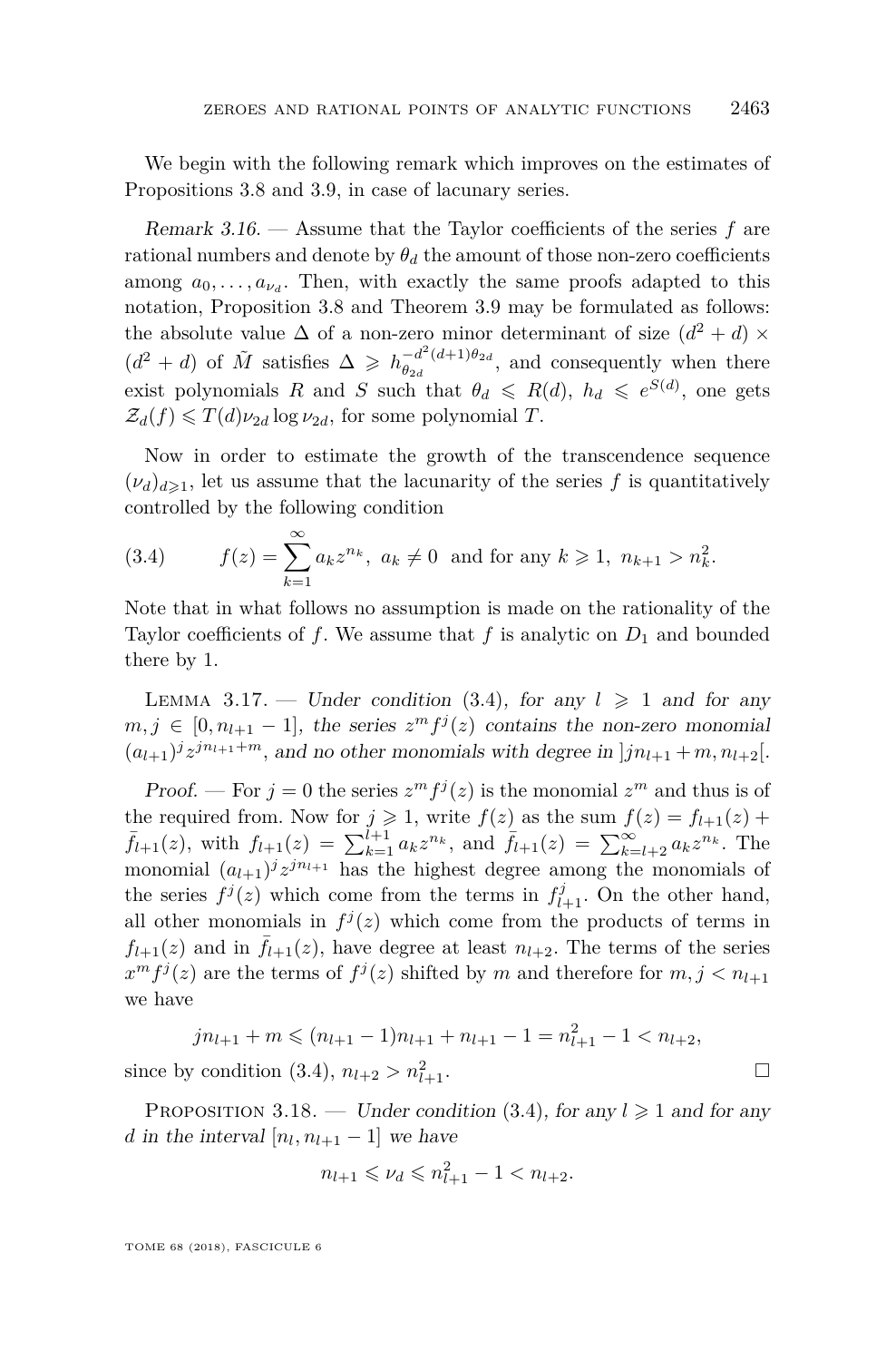Proof. — First of all, for  $l \geq 1$  and  $d \geq n_l$ , we have  $\nu_d \geq \nu_{n_l} \geq n_{l+1}$ , since for the polynomial  $P(z, y) = y - \sum_{k=1}^{l} a_k z^{n_k}$  of degree  $n_l$ , the function  $P(z, f(z)) = \sum_{k=l+1}^{\infty} a_k z^{n_k}$  has multiplicity  $n_{l+1}$  at the origin.

Let now  $P_d(z, y) = p_d(z)y^d + \cdots + p_1(z)y + p_0(z)$  be a polynomial of degree  $d \leq n_{l+1} - 1$  and let us prove that the multiplicity of  $P_d(z, f(z))$  at the origin is at most  $n_{l+1}^2 - 1$ ; this will prove that  $\nu_d \leqslant n_{l+1}^2 - 1 < n_{l+2}$ .

Denote by  $s \leq d$  the highest degree of *y* in  $P_d(z, y)$  for which the polynomial  $p_s(z)$  is not identically zero, and let us write  $p_s(z) = ax^r +$  $bx^{r-1} + \ldots, r \leq d$ , with  $a \neq 0$ . By Lemma [3.17,](#page-19-1) the summand  $ax^r f^s(z)$ in  $P_d(z, f(z))$  contains the monomial  $v = a(a_{l+1})^s z^{sn_{l+1}+r}$ . Let us show that this monomial cannot cancel with any other monomial in  $P_d(z, f(z))$ , because, if it is the case, since for  $s, r \leq d < n_{l+1}$ , we have

$$
sn_{l+1} + r \leqslant (n_{l+1} - 1)n_{l+1} + n_{l+1} - 1 \leqslant n_{l+1}^2 < n_{l+2},
$$

it will finish the proof. As just noticed, since  $sn_{l+1} + r < n_{l+2}$ , the monomial  $v$  can cancel only with the monomials coming from the truncated series  $f_{l+1}(z) = \sum_{k=1}^{l+1} a_k z^{n_k}$  introduced in the proof of Lemma [3.17,](#page-19-1) since  $f(z) - f_{l+1}(z) = \sum_{k=l+2}^{\infty} a_k z^{n_k}$ . But on one hand *v* cannot cancel with any monomial in  $p_s(z) f_{l+1}^s(z)$ , and on the other hand, for any  $q < s$ , the monomials in  $f^{q}(z)$ ,  $q < s$ , coming from the truncated series  $f_{l+1}(z)$ , have degree at most  $qn_{l+1}$ . Hence the highest degree of monomials in  $p_q(z) f_{l+1}^q(z)$  can be  $qn_{l+1} + d < (q+1)n_{l+1} \leqslant sn_{l+1} + r$ . As announced, we conclude that *v* cannot cancel with any other monomial in  $P_d(z, f(z))$ .

Lemma [3.17](#page-19-1) does not only let us bound the terms of the sequence  $\nu$  like in Proposition [3.18,](#page-19-2) it also lets us compute some  $(d+1)^2 \times (d+1)^2$  non-zero minor determinant in the Bautin matrix  $M$  (up to allowing more than  $b+1$ ) rows in *M*).

<span id="page-20-0"></span>PROPOSITION 3.19. — Under condition [\(3.4\)](#page-19-0), for any  $l \geq 1$ , for any  $d \in [n_l, n_{l+1} - 1]$ , there exists a  $(d+1)^2 \times (d+1)^2$  minor in *M* (up to allowing more than  $b + 1$  rows in the definition of the Bautin matrix  $M$ ) with non-zero determinant  $\Delta = (a_{l+1})^{\frac{1}{2}d(d+1)^2}$ . For  $d = n_{l+1} - 1$  this determinant is the upper square  $(d+1)^2 \times (d+1)^2$  minor of the Bautin matrix *M*.

Proof. — Let us fix  $l \geq 1$ , and  $d \in [n_l, n_{l+1}-1]$ . Then for any  $j = 0, \ldots, d$ by Lemma [3.17,](#page-19-1) we have in *M* a lower-triangular square  $(d+1)\times(d+1)$  block  $M_j$  corresponding to lines ranging from  $jn_{l+1}$  to  $jn_{l+1} + d$  and columns ranging from  $j(d+1)$  to  $(j+1)(d+1) - 1$  in *M*, and  $M_j$  has for entries  $(a_{l+1})^j$  on its main diagonal. Note that  $dn_{l+1} + d$  may be bigger than  $b+1$ ,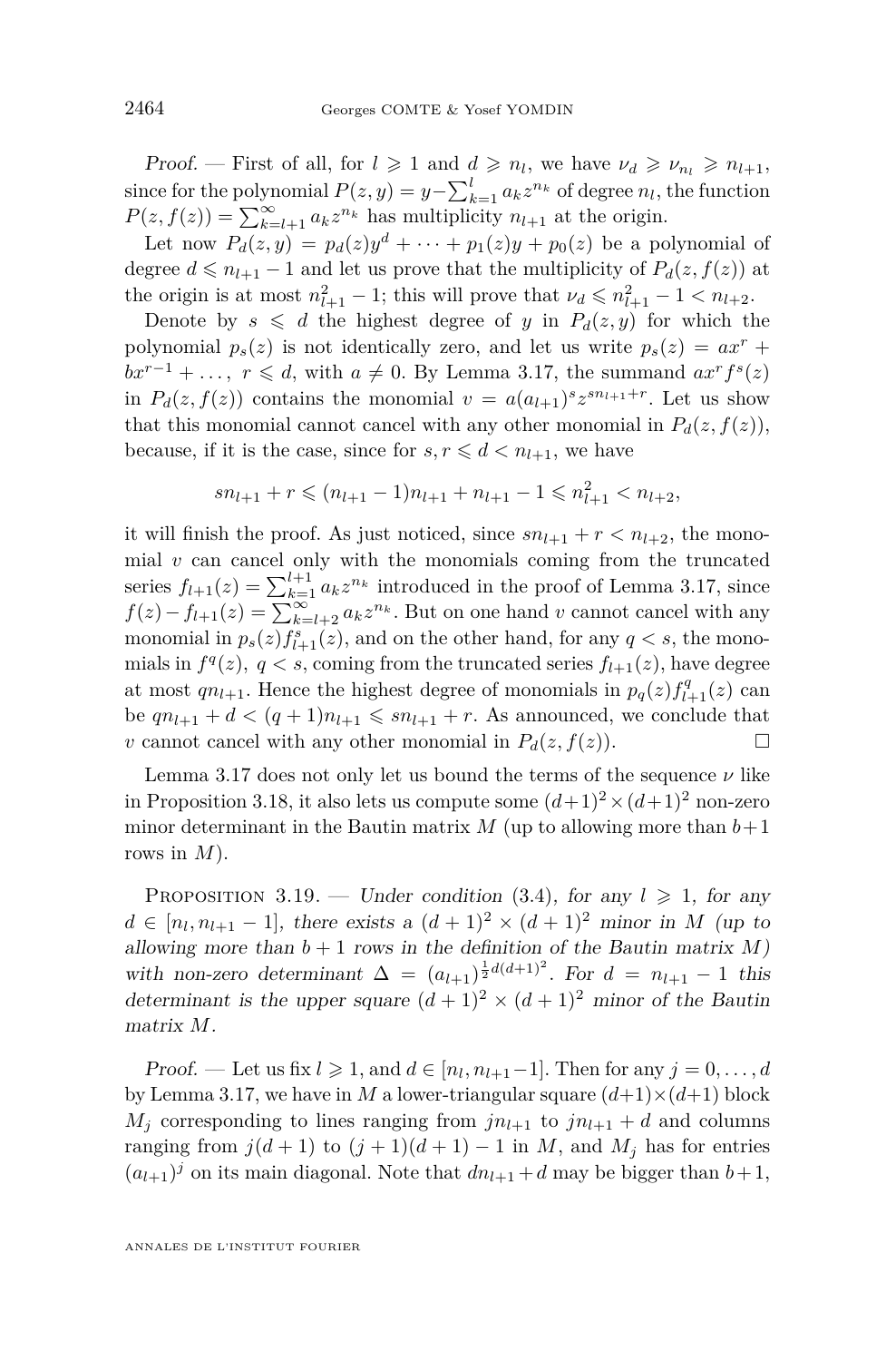so we maybe have to consider a matrix having more lines then the Bautin matrix *M*, which is harmless.

Now, if we drop from *M* all the lines which are not in  $M_i$  for some  $j = 0, \ldots, d$ , we obtain a  $(d+1)^2 \times (d+1)^2$  minor M' which is lower triangular and has the blocks  $M_j$ ,  $j = 0, \ldots, d$ , on its main diagonal. Hence its determinant  $\Delta$  is  $(a_{l+1})^{\frac{1}{2}d(d+1)^2}$ .

For *d* equal to its maximal value  $n_{l+1} - 1$  each line of *M* belongs to one block  $M_j$ , and hence  $M'$  coincides with the upper square  $(d+1)^2 \times (d+1)^2$ minor of the Bautin matrix  $M$ .

So far, in condition [\(3.4\)](#page-19-0) we have required that the lacunarity of the series  $f(z) = \sum_{k=1}^{\infty} a_k z^{n_k}$  is big enough. We now require in addition that the lacunarity of  $f$  is not too big, in the following condition

<span id="page-21-1"></span>(3.5) There exists  $q > 2$ , such that for any  $k \geq 1$ ,  $n_k^2 < n_{k+1} \leq n_k^q$ .

Under this assumption we can now show that *f* has a polynomial Bézout bound on  $D_{\frac{1}{4}}$ .

<span id="page-21-0"></span>THEOREM  $3.20.$  — Under condition  $(3.5)$ , the transcendence sequence *ν<sup>d</sup>* grows at most polynomially in *d*. More accurately we have

$$
\nu_d(f) < d^{q^2}.
$$

If, in addition, for a certain fixed  $p > 0$ , and for any  $k \geq 1$  we have  $|a_k| \geqslant e^{-n_k^p}$ , then on  $D_{\frac{1}{4}}$ 

$$
\mathcal{Z}_d(f) \leq 10(2d)^{q^2} (1 + qd^2 + 5d^{pq+3}).
$$

Proof. — Let the degree  $d \geq 1$  be given and let *l* be such that  $d \in$  $[n_l, n_{l+1} - 1]$ . By Proposition [3.18](#page-19-2) we have

$$
\nu_d < n_{l+2} \leqslant (n_l)^{q^2} \leqslant d^{q^2}.
$$

Now by Proposition [3.19](#page-20-0) we obtain the existence of some  $(d+1)^2 \times (d+1)^2$ minor in *M* with non-zero determinant  $\Delta$ , such that

$$
|\Delta| = |a_{l+1}|^{\frac{1}{2}d(d+1)^2} \ge \exp\left(-\frac{1}{2}d(d+1)^2 n_{l+1}^p\right)
$$
  

$$
\ge \exp\left(-\frac{1}{2}d(d+1)^2 n_l^{qp}\right)
$$
  

$$
\ge \exp\left(-\frac{1}{2}d^{qp+1}(d+1)^2\right).
$$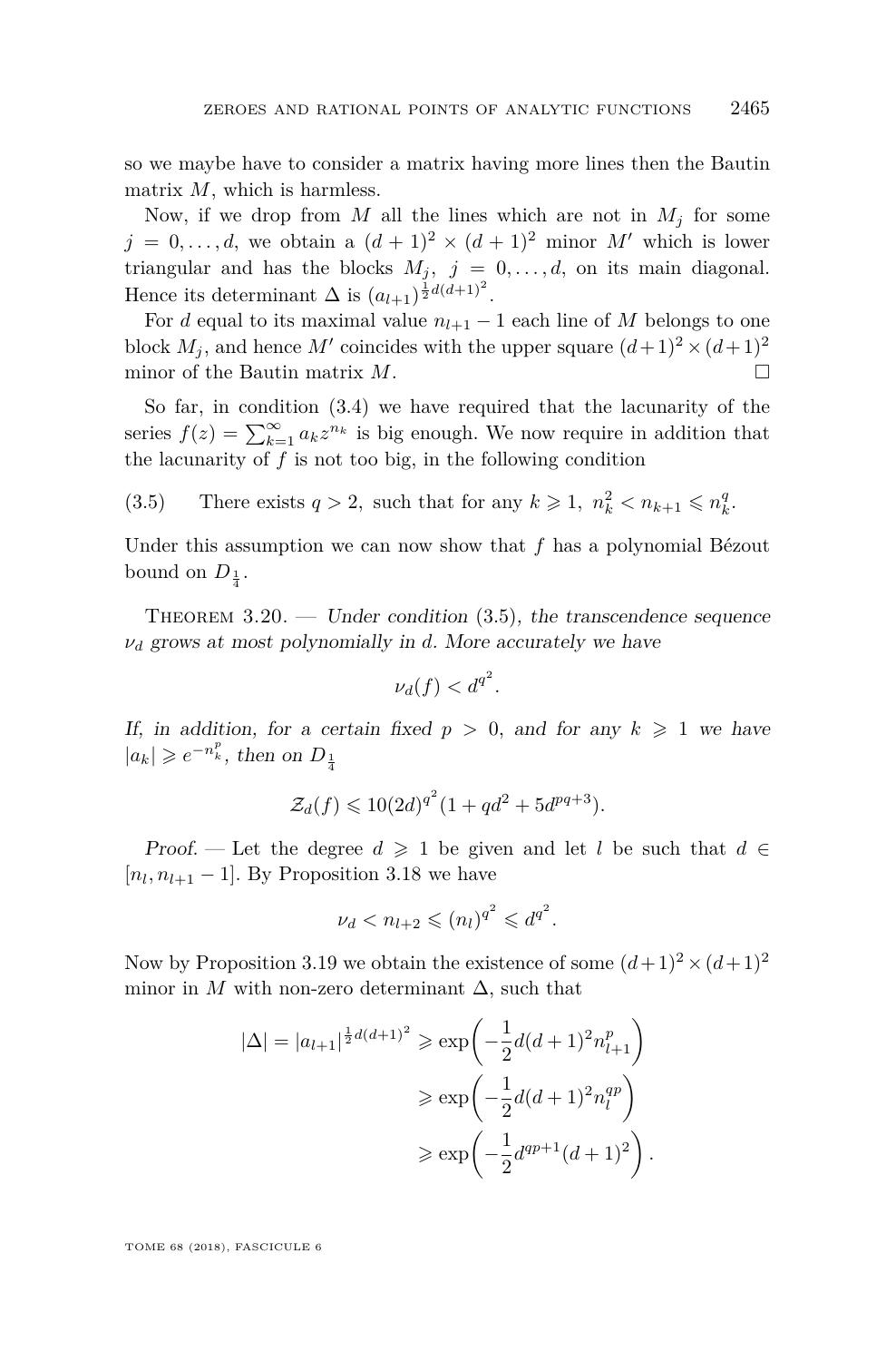Now by Proposition [3.6,](#page-14-1)

$$
\mathcal{Z}_d(f) \leqslant 5\nu_{2d} \log \left( 4 + \frac{\nu_{2d} + 1}{\Delta} e^{2(d+1)^3} \right)
$$
  

$$
\leqslant (2d)^{q^2} 5 \log \left( 4 + ((2d)^{q^2} + 1) e^{\frac{1}{2} d^{q p+1} (d+1)^2 + 2(d+1)^3} \right).
$$

Since for instance,  $1 + (2d)^{q^2} \leqslant e^{2dq^2}$ ,  $\frac{1}{2}d^{qp+1}(d+1)^2 + 2(d+1)^3 \leqslant$  $5d^{pq+1}(d+1)^2 \leq 10d^{pq+3}$ , we have

$$
\mathcal{Z}_d(f) \leq (2d)^{q^2} 5 \log \left( 4 + e^{2qd^2 + 10d^{pq+3}} \right).
$$

And finally since  $\log(4 + e^x) \leq 2 + x$ , for  $x \geq 0$ , we obtain

$$
\mathcal{Z}_d(f) \leq 10(2d)^{q^2}(1+qd^2+5d^{pq+3}).
$$

This completes the proof of Theorem [3.20](#page-21-0)

Remark 3.21. — When the gaps between the degrees  $n_l$  grow faster than assumed in Theorem [3.20,](#page-21-0) that is faster than forced by condition [\(3.5\)](#page-21-1), the asymptotic growth of the transcendence indices  $\nu_d$  and of bounds on  $\mathcal{Z}_d(f)$ fastens accordingly. Notice, however, that from Proposition [3.18,](#page-19-2) for a subsequence of degrees of the form  $d = n_{l+1} - 1$ ,  $l \ge 1$ , under condition [\(3.4\)](#page-19-0) only, the multiplicity  $\nu_d$  is at most  $d^2 + 2d$ . Under appropriate assumptions on the coefficients  $a_l$  for the above subsequence of degrees  $d$  we obtain a polynomial bound also for  $\mathcal{Z}_d(f)$ . This phenomenon is to compare to a sim-ilar behaviour in [\[22,](#page-31-4) Theorem 1.1] or [\[41,](#page-32-1) Theorem 0.3], [\[42,](#page-32-2) Theorem 1.3], where the minimal asymptotic for  $\mathcal{Z}_d(f)$  is obtained on some sequence of degrees *d* going to infinity.

<span id="page-22-0"></span>Remark 3.22. — In [\[21,](#page-31-0) Corollary 6.2], for  $\alpha \geq 3$ , the lacunarity condition,

(3.6) 
$$
n_{k+1} = n_k^{\alpha - 1}, \quad a_k = e^{-n_k \log n_k}
$$

is considered as a condition implying a polynomial Bézout bound for *f* (with prescribed order of asymptotic in  $[\alpha - 1, \alpha]$  as explained in the in-troduction). Here our condition [\(3.5\)](#page-21-1) and our assumption  $|a_k| \geq e^{-n_k^p}$ , for some  $p > 0$ , in Theorem [3.20,](#page-21-0) are somewhat more flexible as conditions giving a polynomial Bézout bound for *f*.

#### **3.5. Rational Taylor coefficients via recurrence relations**

In this section we study recurrence relations for the Taylor coefficients of the series  $f(z) = \sum_{k=1}^{\infty} a_k z^k$ , assuming that the starting coefficients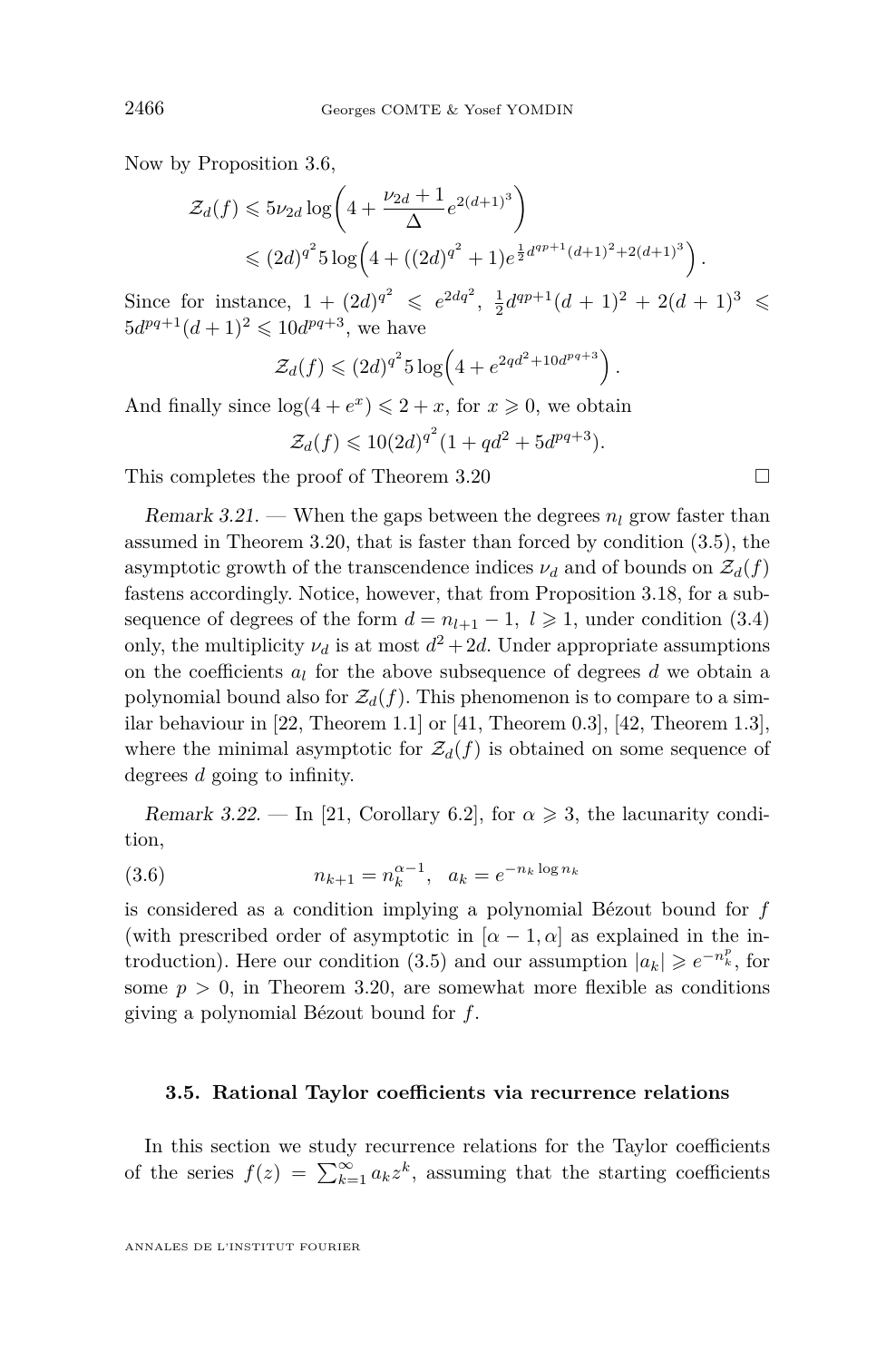are rational numbers. In case the recurrence relation is linear (with polynomial coefficients in  $1/k$ ) it turns out that the  $a_k$ 's satisfy the bound  $h_l \leq e^{S(l)}$ ,  $l \geq 1$  of condition [\(3.3\)](#page-15-2), one of the two hypotheses required in Theorems [3.9](#page-15-1) and [3.14.](#page-17-1) Furthermore in case *f* is a solution of an algebraic differential equation with polynomial coefficients, the other hypothesis required in Theorem [3.9,](#page-15-1) namely a bound that is polynomial in *d* for the transcendence index  $\nu_d$ , is automatically satisfied (see Remark [3.24](#page-24-1) and Theorem [3.25\)](#page-24-0).

Let

<span id="page-23-0"></span>
$$
Q(k, u_1, u_2, \dots, u_r) = \sum_{|\beta| \leq d_1} p_{\beta}(k) u^{\beta}
$$

be a polynomial of degree  $d_1$  in the variables  $u_1, u_2, \ldots, u_r$  and with coefficients  $p_\beta(k) = \sum_{i=0}^{d_2} c_{\beta,i}(\frac{1}{k})^i$  being polynomials in  $\frac{1}{k}$  of degree  $d_2$ . We consider a polynomial recurrence relation of length *r* of the form

$$
(3.7) \t a_{k+1} = Q(k, a_k, a_{k-1}, \dots, a_{k-r+1}).
$$

We assume that the coefficients  $c_{\beta,i}$  are rational numbers, as well as the initial terms  $a_0, a_1, \ldots, a_{r-1}$  of the sequence  $a = (a_0, a_1, \ldots, a_{r-1}, a_r, \ldots)$ . For  $k \geq r-1$ , let  $D_k$  denote the common denominator of  $a_0, \ldots, a_k$ , when those rational numbers are written in their irreducible form. We also denote by  $L_1$  (respectively,  $L_2$ ) the common denominator of all the coefficients  $c_{\beta,i}$ ,  $i = 0, \ldots, d_2, |\beta| \leq d_1$  (respectively, the common denominator of all the initial given terms  $a_0, a_1, \ldots, a_{r-1}$  again when those rational numbers are written in their irreducible form. Note that  $D_{r-1} = L_2$ .

<span id="page-23-2"></span>PROPOSITION 3.23. — With the notation above, for any  $k \geq r-1$ ,

$$
D_k \leqslant e^{Md_1^{k-r+1}k\log k},
$$

where

<span id="page-23-1"></span>
$$
M = \max\left(\frac{\log L_2}{(r-1)\log(r-1)}, d_2 + \frac{\log L_1}{\log 2}\right).
$$

Proof. – The products of  $a_j$  entering Q in [\(3.7\)](#page-23-0) can be written with denominator  $D_k^{d_1}$ . Therefore, the next term  $a_{k+1}$ , and hence all the terms  $a_0, \ldots, a_k, a_{k+1}$ , can be written with the common denominator  $\tilde{D}_{k+1} =$  $L_1 k^{d_2} D_k^{d_1}$ . Now we prove by induction that

$$
(3.8) \t\t D_k \leqslant e^{Md_1^{k-r+1}k\log k}.
$$

For  $k = r - 1$  we have  $D_{r-1} = L_2$ , and [\(3.8\)](#page-23-1) is satisfied by the choice of M. Assuming that the required inequality is satisfied for a certain  $k \geq r-1$ ,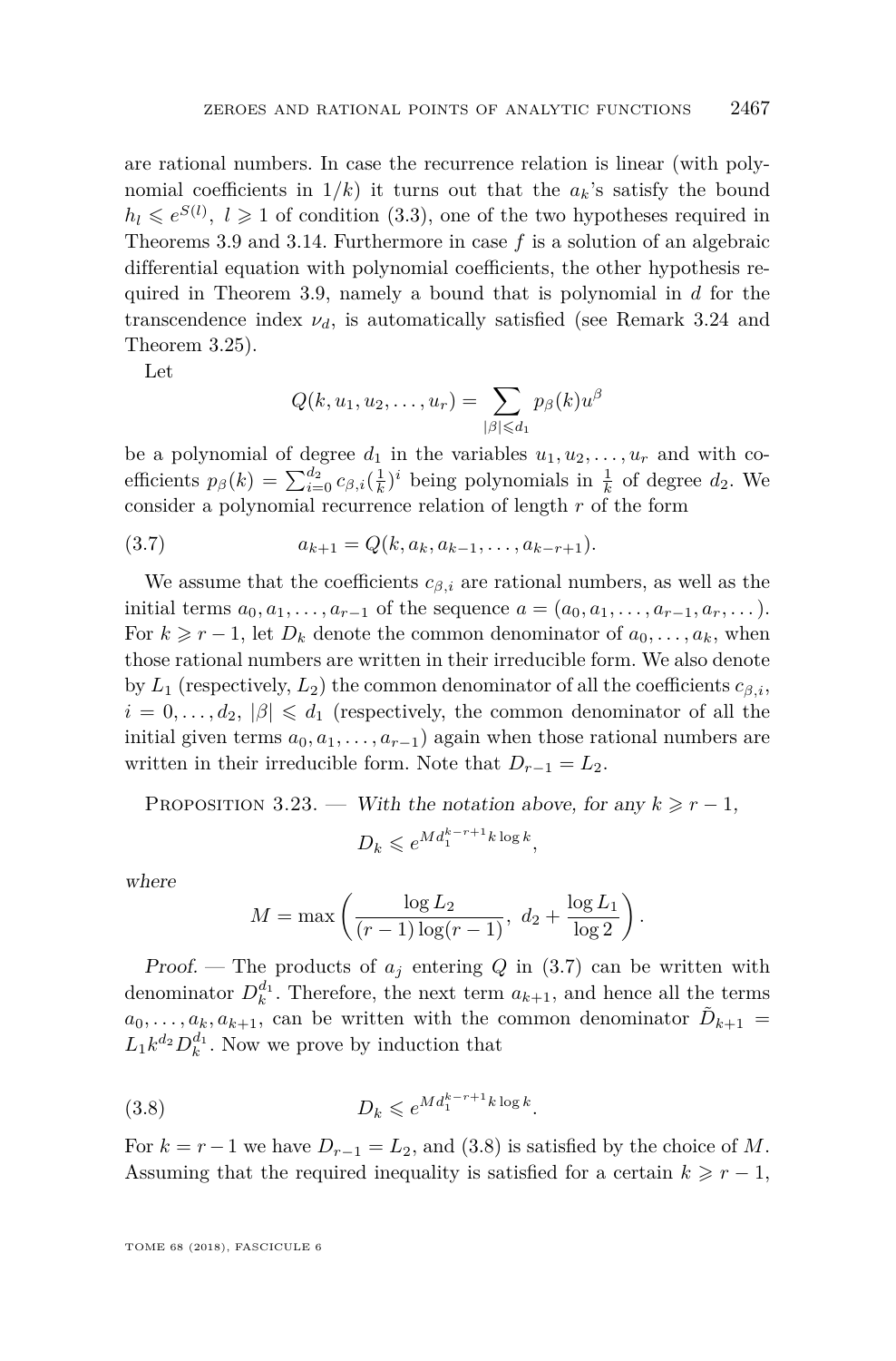we now prove it for  $k + 1$ . We have

$$
D_{k+1} \leq \tilde{D}_{k+1} = L_1 k^{d_2} D_k^{d_1} \leq L_1 k^{d_2} e^{Md_1^{k+1-r+1} k \log k}
$$
  
= 
$$
e^{Md_1^{k+1-r+1} k \log k + \log L_1 + d_2 \log k}
$$
  
= 
$$
e^{Md_1^{k+1-r+1} (k \log k + \frac{\log L_1 + d_2 \log k}{Md_1^{k+1-r+1})}}.
$$

By the choice of *M* the last expression does not exceed

$$
e^{Md_1^{k+1-r+1}(k\log k+\log k)} < e^{Md_1^{k+1-r+1}(k+1)\log(k+1)}.
$$

This completes the proof of Proposition [3.23.](#page-23-2)  $\Box$ 

Notice that for  $d_1 > 1$  the denominators grow as a double exponent, i.e. faster than an exponent of a polynomial in *k*. The trivial example of recurrence relation  $a_{k+1} = a_k^2$ , i.e.  $a_k = a_0^{2^k}$ , shows that this growth indeed happens in recurrence relations of the form [\(3.7\)](#page-23-0).

<span id="page-24-1"></span>Remark 3.24. — However, in the special case of linear recurrence rela-tions of the form [\(3.7\)](#page-23-0), we have  $d_1 = 1$ , and the bound of Proposition [3.23](#page-23-2) takes the form  $D_k \leq e^{Mk \log k}$ . This special case includes Poincaré-type recurrence relations, which are satisfied by the Taylor coefficients of solutions  $f(z)$  of linear differential equations with polynomial coefficients. In the more general case where *f* satisfies an algebraic differential equation  $f^{(d)} = Q(z, f(z), \ldots, f^{(d-1)})$ , where *Q* is some given polynomial in  $\mathbb{Q}[X_1,\ldots,X_d]$ , iteration of derivation of each member of this equation leads to equations of type  $f^{(k)}(z) = Q_k(z, f(z), \ldots, f^{(d-1)})$ , where  $Q_k$  is a polynomial in  $\mathbb{Q}[X_1,\ldots,X_d]$  with controlled height of its coefficients and controlled degree with respect to *d*. Studying these derivations and using some results of [\[7\]](#page-30-2) one obtains also in this case the bound on the height of  $a_k = f^{(k)}(0)$  required by our growth condition [\(3.3\)](#page-15-2). Therefore, combining well-known bounds on the transcendence sequences  $(\nu_d)_{d\geq 1}$  of solutions of differential equations with polynomial coefficients, that turn out to be polynomially bounded in *d* (see [\[6,](#page-30-7) [25,](#page-31-12) [31,](#page-31-14) [32\]](#page-31-13)), our Proposition [3.23](#page-23-2) and Theorem [3.9](#page-15-1) above, we immediately obtain the following statement, a result, which was recently proved (among others results in this direction and by others methods) in [\[7,](#page-30-2) Corollary 4, Theorem 6] (note that in [\[7\]](#page-30-2), no assumption on the rationality of initial conditions is required).

<span id="page-24-0"></span>THEOREM  $3.25.$  — Let f be an analytic function, defined on the unit disc, that is solution of an algebraic differential equation with rational coefficients and initial conditions. Then there exists a polynomial *T* such that on  $D_{\frac{1}{4}}$ ,  $\mathcal{Z}_d(f) \leq T(d)$ .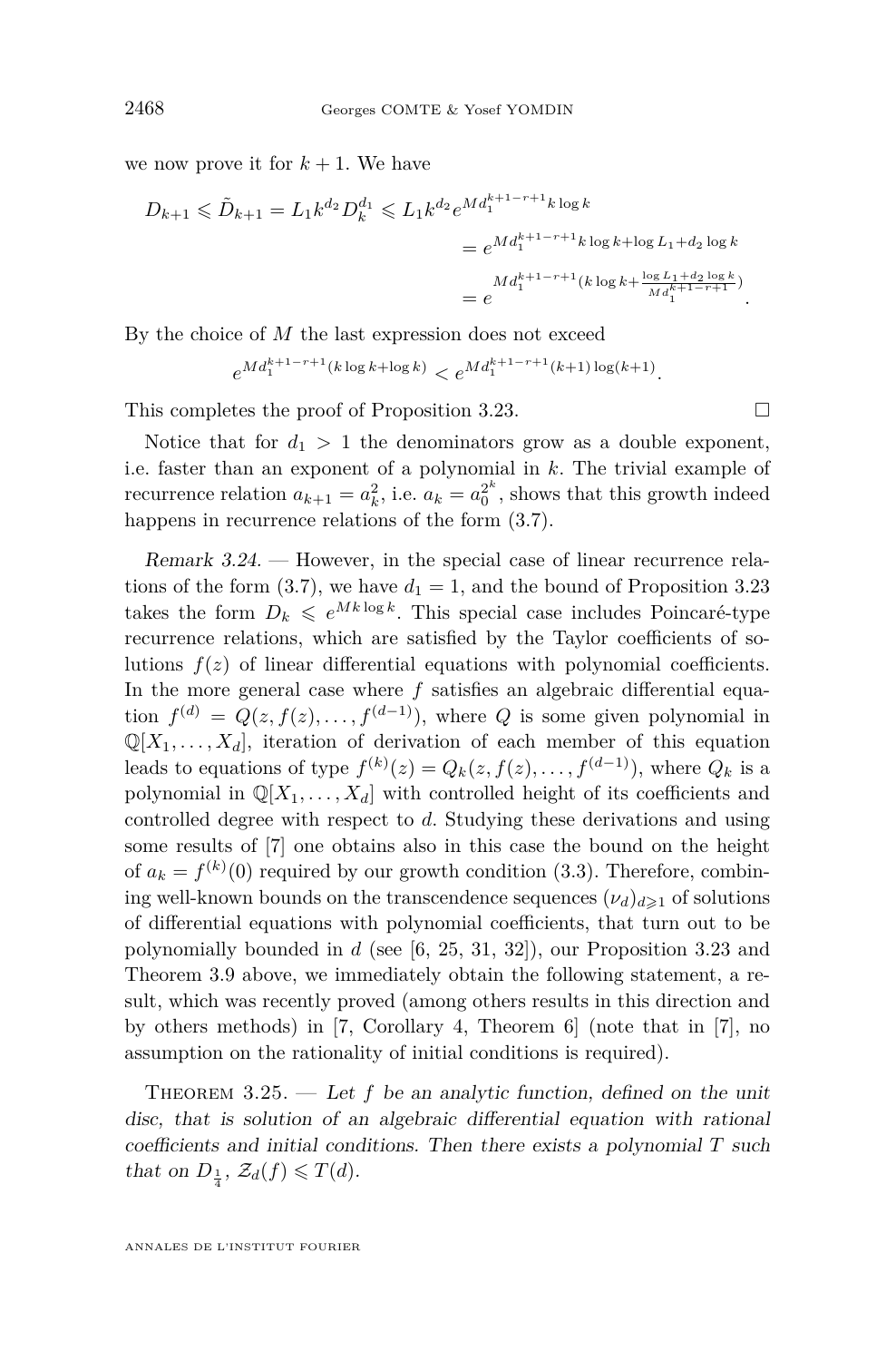#### **4. Bautin determinant for random series**

<span id="page-25-0"></span>In this section, we discuss the behaviour of the Bautin determinant for random Taylor coefficients. We prove that for any  $p \in [0,1]$ , there exists a set  $E_p$  of probability p, such that for any series  $f \in E_p$ , the corresponding Bautin determinant, as a function of *d*, is bounded from below by  $e^{U_p(d)}$ , for a certain polynomial  $U_p$ . In case  $\Delta_d \neq 0$ , the Bautin index of the family  $\sum_{j=0}^{d} p_j f^j$  is  $d^2 + 2d$ , and consequently the transcendence index  $\nu_d$ is bounded by  $d^2 + 2d$ , and thus the growth condition on the transcendence indices sequence in Theorem [3.9](#page-15-1) is fulfilled. It follows that for any  $p \in$  $[0,1]$ , for Taylor coefficients in a set of probability p,  $\mathcal{Z}_d(f)$  is polynomially bounded in *d*.

Let us fix some integer  $d \geq 1$  and let us start by the following remark.

Remark  $4.1.$  — As already noticed in Remark [3.15,](#page-18-1) as a polynomial in the Taylor coefficients of the series f, the Bautin determinant (of size  $d^2+d$ ), still denoted  $\Delta_d$ , is a polynomial in the variables  $a_1, \ldots, a_{d^2+d}$  and with degree  $\frac{d(d+1)^2}{2}$ .

For  $d \geq 1$ , following this remark, and to be more general, we will consider instead of the polynomial  $\Delta_d$  of arity (number of variables)  $d^2+d$  and degree  $d(d+1)^2/2$ , any polynomial with arity and degree polynomially bounded in *d*.

Let  $I = [-1, 1] \subset \mathbb{R}$ . We consider the unit *n*-dimensional cubes  $I^n \in$  $\mathbb{R}^n$ ,  $n \geq 1$ , and the infinite dimensional unit cube  $I^{\infty} = \varprojlim_{n \in \mathbb{N}} I^n$  that comes with its standard projections  $\pi_n: I^{\infty} \to I^n$ . Let us denote by  $\mu_n$  the probability Lebesgue measure on  $I^n$ , for any  $n \geq 1$ . For any  $n \geq 1$  and any measurable set  $G \subset I^n$  denote by  $\tilde{G} \subset I^{\infty}$  the cylinder  $\pi_n^{-1}(G)$  over  $G$ . The probability measure  $\mu$  on  $I^{\infty}$  is defined by setting  $\mu(E) = \sum_{i=1}^{\infty} \mu_{n_i}(G_{n_i}),$ for any subset  $E \subset I^{\infty}$  that can be expressed as a disjoint union of cylinders  $\tilde{G}_{n_i}$ , with  $G_{n_i}$  a  $\mu_{n_i}$ -measurable in  $I^{n_i}$ .

We identify the sequences  $(a_k)_{k\geqslant 0} \in I^{\infty}$  with the analytic functions  $f(z) = \sum_{k=0}^{\infty} a_k z^k$ , this series converging at least in the interior of  $D_1$ . For a polynomial *Q* of arity *m* and for  $f = (a_k)_{k \geq 0} \in I^{\infty}$  we denote  $Q(a_0, \ldots, a_{m-1}) = Q(\pi_m(f))$  by  $Q(f)$ .

Let finally  $(Q_d)_{d\geq 1}$  be a sequence of polynomials  $Q_d$ , of arity  $m_d$  and degree  $q_d$ , and let us assume

<span id="page-25-1"></span>(4.1) 
$$
|Q_d|_{I^{m_d}} = \max\{|Q_d(x)|; x \in I^{m_d}\} \geq 1.
$$

Note that we also have  $|\Delta_d|_{I^{d^2+d}} \geq 1$ , since  $\Delta_d = 1$  when for instance  $a_{d+1}^1 = 1$  and  $a_i^j = 0$  for  $i = 1, ..., d^2 + d$ ,  $j = 1, ..., d$ ,  $i \neq d+1$ ,  $j \neq 1$ .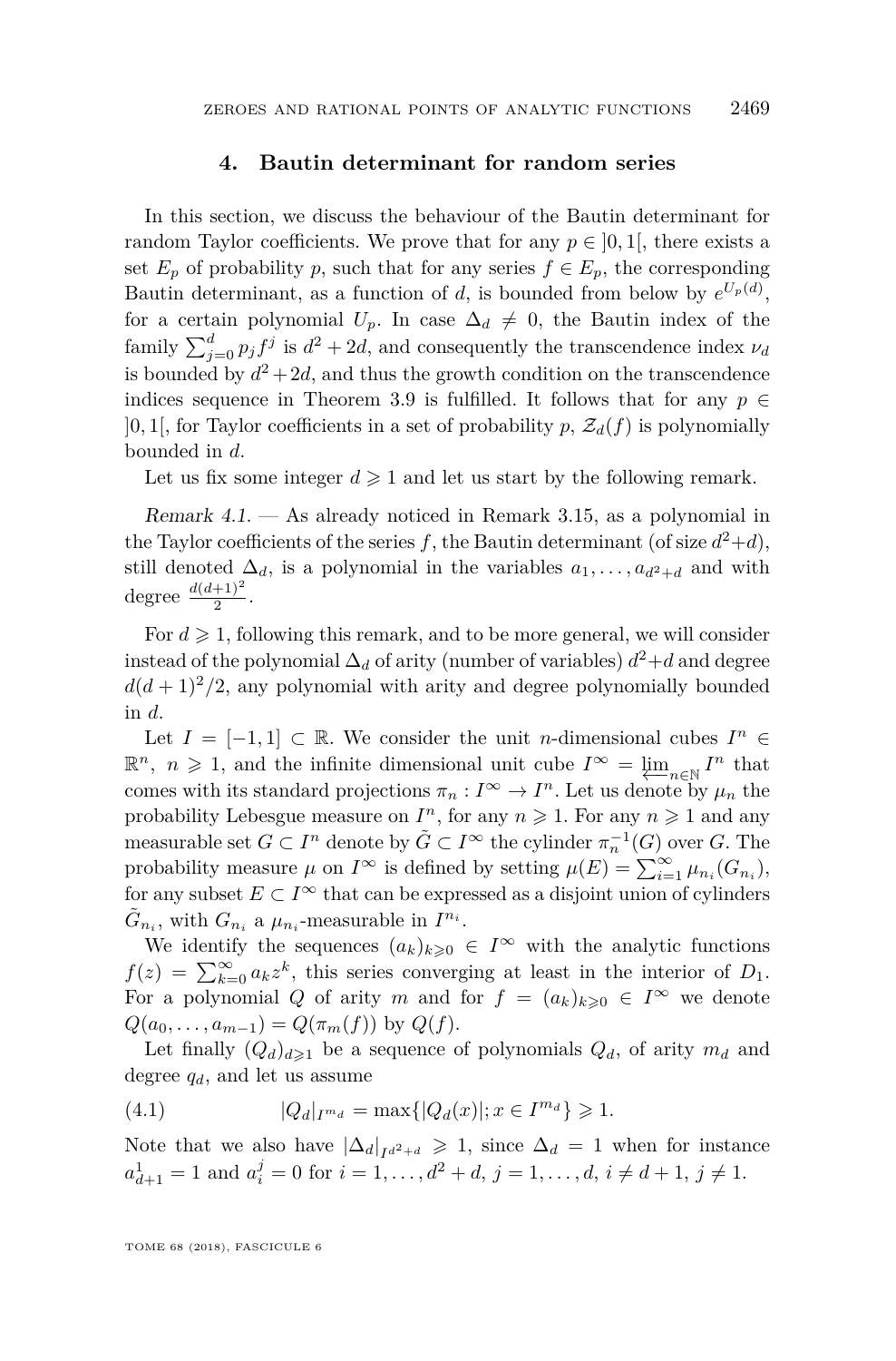<span id="page-26-0"></span>THEOREM 4.2. — With the above notation, for any  $p \in [0,1]$ , there exists a set  $E_p \subset I^{\infty}$  of measure p, such that for any  $f \in E_p$ , and for any  $d \geqslant 1$ ,

$$
|Q_d(f)| \geqslant \left(\frac{3(1-p)}{2\pi^2 d^2 m_d}\right)^{q_d}.
$$

In particular, for  $q_d$ ,  $m_d$  satisfying  $q_d \leq d^{\kappa_1}$ ,  $m_d \leq d^{\kappa_2}$ , for some  $\kappa_1, \kappa_2 \geq 0$ , we have, with probability at least *p*:

$$
|Q_d(f)| \geq e^{-(\gamma_p + \kappa_2)d^{\kappa_1 + 1}},
$$

where  $\gamma_p$  goes to  $+\infty$  as p goes to 1.

Proof. — Let  $p \in ]0,1[, d \ge 1$ , and  $\theta_d = \frac{6(1-p)}{\pi^2 d^2}$ . We define the real number  $\varepsilon_d$  as the maximum of the numbers  $\varepsilon$  such that the set

$$
V_d=\{u\in I^{m_d},\ |Q_d(u)|\leqslant \varepsilon\}
$$

satisfies  $\mu_{m_d}(V_d) \leq \theta_d$ . Now for  $V = \bigcup_{d=0}^{\infty} V_d \subset I^{\infty}$  and  $E_p = I^{\infty} \setminus V$  we have

$$
\mu(V) \leqslant \sum_{d=0}^{\infty} \theta_d = 1 - p, \text{ and thus } \mu(E_p) \geqslant p.
$$

Clearly, for any  $f \in E_p$ , for any  $d \ge 1$ , we have  $|Q_d(f)| \ge \varepsilon_d$ . It remains to estimate the numbers  $\varepsilon_d$ . We use for this purpose the following multivariate Remez inequality proved in [\[18\]](#page-31-15) (see also [\[14\]](#page-30-8)).

Let  $Z$  be a measurable subset of  $I<sup>n</sup>$ . Then for every real polynomial *P* in *n* variables and of degree *d*,

(4.2) 
$$
|P|_{I^n} < \left(\frac{4n}{\lambda}\right)^d |P|_Z,
$$

where  $\lambda = \mu_n(Z)$ .

Applying inequality [\(4.2\)](#page-26-1) to  $Z = V_d$  and  $P = Q_d$ , by our assumption [\(4.1\)](#page-25-1) we get

<span id="page-26-1"></span>
$$
1 \leqslant |Q_d|_{I^{q_d}} < \left(\frac{4m_d}{\mu_{m_d}(V_d)}\right)^{q_d} \varepsilon_d,
$$

or equivalently  $\mu_{m_d}(V_d) \leq 4m_d \varepsilon_d^{\frac{1}{q_d}}$ . In particular, for  $\varepsilon_d = \left(\frac{\theta_d}{4m_d}\right)^{q_d}$  $\left(\frac{3(1-p)}{2\pi^2 d^2 m_d}\right)^{q_d}$ , we have  $\mu_{m_d}(V_d) \leq \theta_d$ . This completes the proof of the first inequality of Theorem [4.2.](#page-26-0) Substituting into this inequality  $q_d = d^{\kappa_1}, m_d =$  $d^{\kappa_2}$ , we obtain for any  $f \in E_p$  and for any  $d \geq 1$ 

$$
|Q_d(f)| \ge \left(\frac{3(1-p)}{2\pi^2}\right)^{d^{\kappa_1}} d^{-2-\kappa_2 d^{\kappa_1}} = e^{-c_p d^{\kappa_1}} e^{-(2+\kappa_2 d^{\kappa_1}) \log d}
$$
  

$$
\ge e^{-c_p d^{\kappa_1}} e^{-(2+\kappa_2 d^{\kappa_1})d} \ge e^{-(2+c_p+\kappa_2)d^{\kappa_1+1}} = e^{-(\gamma_p+\kappa_2)d^{\kappa_1+1}}
$$

*,*

ANNALES DE L'INSTITUT FOURIER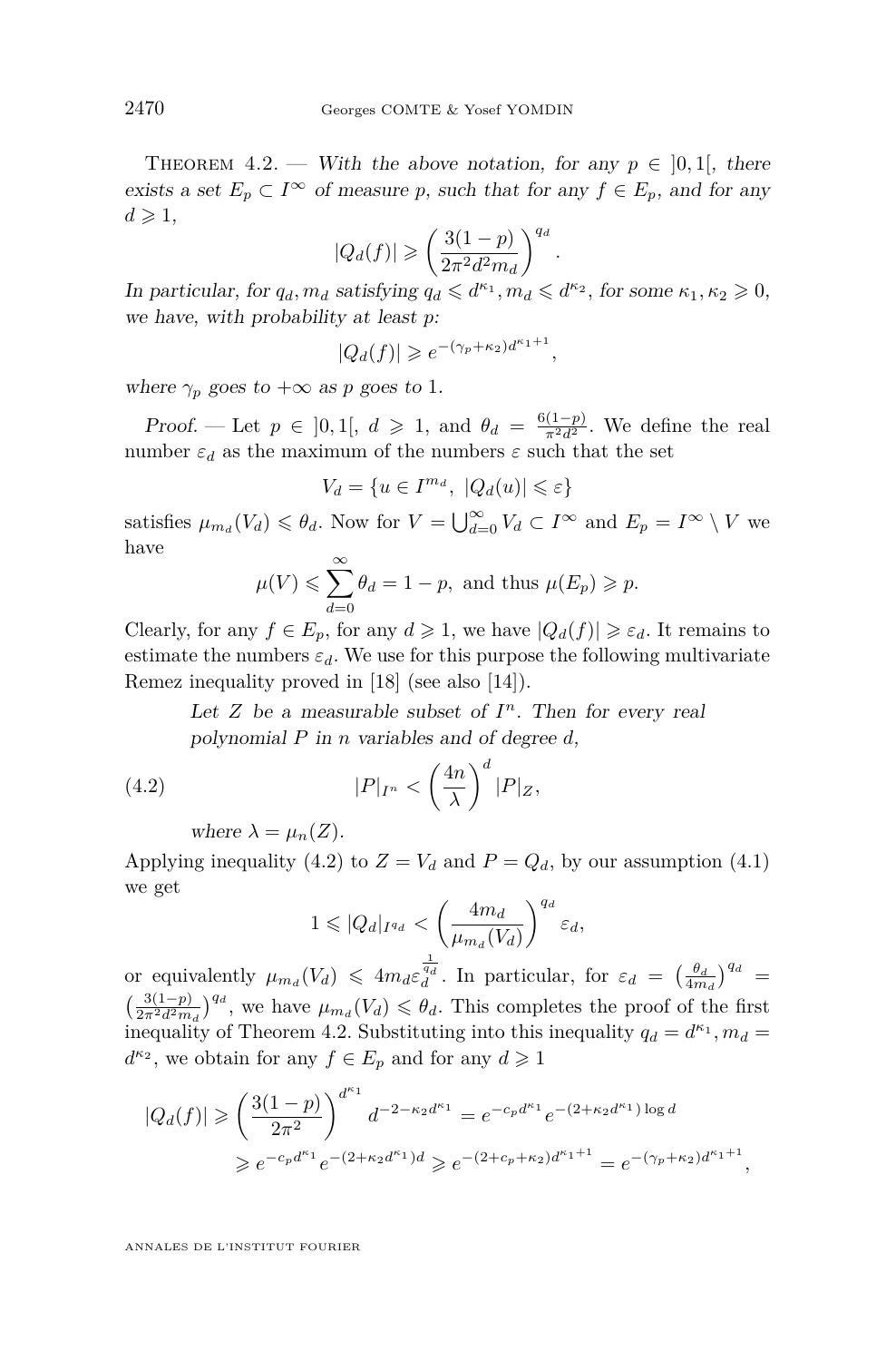where  $c_p = \log \left( \frac{2\pi^2}{3(1 - 1)} \right)$  $\left(\frac{2\pi^2}{3(1-p)}\right) > 0, \, \gamma_p = 2 + c_p.$ 

We apply Theorem [4.2](#page-26-0) to the case where  $Q_d = \Delta_d$ , then as a consequence of Theorem [3.9,](#page-15-1) we obtain the following statement.

<span id="page-27-0"></span>COROLLARY 4.3. — With the above notation, for any  $p \in [0,1]$ , there exists a set  $E_p \subset I^{\infty}$  of measure *p*, such that for any  $f \in E_p$ , on  $D_{\frac{1}{4}}$ ,  $\mathcal{Z}_d(f) \leqslant C_p d^8$ , where  $C_p \rightarrow +\infty$  as  $p \rightarrow 1$ . Or, in other words, with probability 1, random series satisfy polynomial Bézout bounds (with degree at most 8).

#### <span id="page-27-1"></span>**5. Analytic functions with few rational points in their graph**

We start this section by the following definition.

DEFINITION 5.1. — Let  $x = (x_1, \ldots, x_n) \in \mathbb{Q}^n$ . The height of *x* is the integer max $\{|a_i|, |b_i|; i = 1, \ldots, n\}$ , where  $x_i = a_i/b_i$  with  $a_i, b_i \in \mathbb{Z}$ ,  $a_i \wedge$  $b_i = 1, i = 1, \ldots, n$ .

Explicit bounds on the number  $\#X(\mathbb{Q},T)$  of rational points  $X(\mathbb{Q},T)$  of height at most *T*, in some given set  $X \subset \mathbb{R}^n$ , are usually related to Bézout bounds satisfied by *X*. Let us assume for instance that *X* is a transcendental set definable in some o-minimal structure expanding the real field, and to simplify, of dimension 1. Then following [\[36\]](#page-31-16), that generalizes the classical by now method of [\[10\]](#page-30-9), one knows that  $X(\mathbb{Q}, T)$  is contained in a certain number  $H_{X,T,d}$  of hypersurfaces of  $\mathbb{R}^n$  of degree *d*, this number being of the form  $C_{X,d}T^{\tau_d}$ , with  $\tau_d \to 0$  when  $d \to \infty$ . It follows that since the definable set *X* satisfies a Bézout bound (see [\[10,](#page-30-9) Theorem 1], [\[36\]](#page-31-16))

<span id="page-27-2"></span>(5.1) 
$$
\forall \epsilon > 0, \exists C_{X,\epsilon}, \forall T \geq 1, \#X(\mathbb{Q},T) \leq C_{X,\epsilon}T^{\epsilon}.
$$

Now in case the curve *X* is given by a system of convenient parametrizations (as mild parametrizations defined in [\[35\]](#page-31-17), or slow parametrizations defined in [\[23\]](#page-31-18)), or more simply, in case X is the graph  $\Gamma_f$  of some transcendental analytic function  $f$  on a compact interval of  $\mathbb{R}$ , a computation shows that the constant  $C_{\Gamma_f,d}$  is polynomially bounded in *d* and that  $T^{\tau_{\lfloor \log T \rfloor}}$  is a constant *K* independent of *T* (see [\[35,](#page-31-17) Proposition 2.4], [\[23,](#page-31-18) Proposition 2.18]). Therefore, for some polynomial *Q*, on gets

<span id="page-27-3"></span>(5.2) 
$$
\#X(\mathbb{Q},T) \leq Z_{\lfloor \log T \rfloor}(f)KQ(\lfloor \log T \rfloor).
$$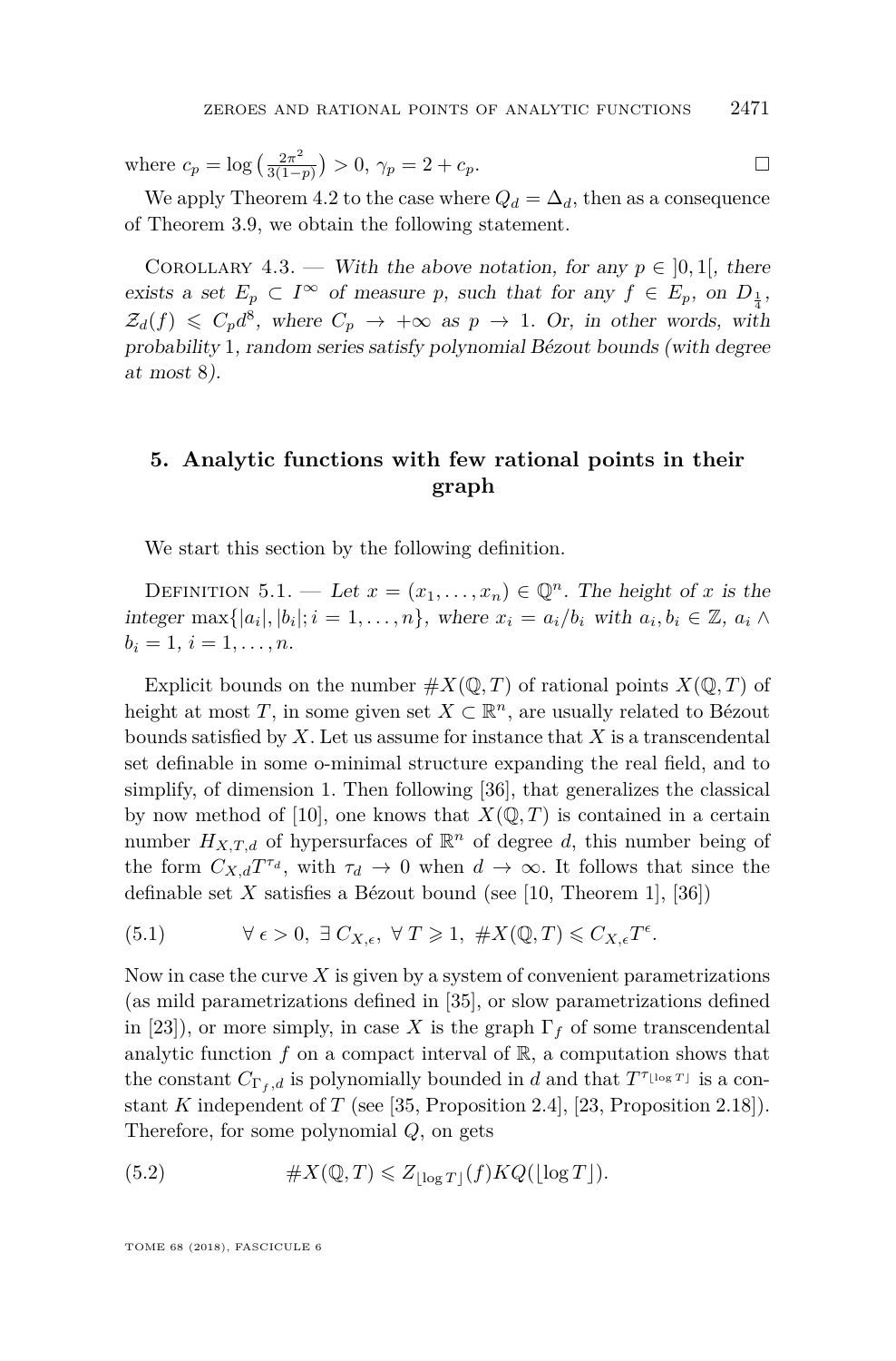Moreover, in this situation when *f* has a Bézout bound polynomial in *d*, one obtains the following improvement of the general bound [\(5.1\)](#page-27-2)

<span id="page-28-2"></span>(5.3) 
$$
\exists \beta, \exists \alpha > 0, \forall T \geq 1, \#X(\mathbb{Q}, T) \leq \beta \log^{\alpha} T.
$$

Recently several results appeared, establishing in different cases bounds for  $\#X(\mathbb{Q},T)$  as in [\(5.3\)](#page-28-2), some of them proving the existence of convenient parametrizations for certain families of sets *X* with respect to log-bounds as in [\(5.3\)](#page-28-2), the others proving polynomial Bézout bounds in some particular cases (see, among these results, [\[4,](#page-30-10) [5,](#page-30-11) [9,](#page-30-12) [7,](#page-30-2) [8,](#page-30-13) [13,](#page-30-0) [12,](#page-30-14) [19,](#page-31-19) [23,](#page-31-18) [28,](#page-31-20) [29,](#page-31-21) [30\]](#page-31-7)). In the same spirit we give hereafter direct Diophantine applications of the polynomial Bézout bounds obtained in previous sections of the paper.

Let f be an analytic function converging on  $D_1$  (on  $D_8$  for condition 3 of Theorem [5.2\)](#page-28-1) and let us denote by  $\Gamma_f$  its graph over  $D_{\frac{1}{4}}$ . As a consequence of Theorems [3.9,](#page-15-1) [3.14,](#page-17-1) [3.20](#page-21-0) and [3.25,](#page-24-0) and Corollary  $4.\overline{3}$ , one has

<span id="page-28-1"></span>THEOREM  $5.2.$  — Assume that one of the following conditions is satisfied

- <span id="page-28-4"></span>(1) The Taylor coefficients of *f* at the origin are rational and the growth conditions [\(3.3\)](#page-15-2) are satisfied,
- (2) *f* has rational Taylor coefficients at the origin satisfying the second growth condition of  $(3.3)$  on denominators and  $\eta_d$  is polynomially bounded,
- (3)  $f(z) = \sum_{k \geqslant 1} a_k z^{n_k}$ , the lacunarity condition [\(3.5\)](#page-21-1) is satisfied and for some  $p > 0$ , for any  $k \ge 1$ ,  $|a_k| \ge e^{-n_k^p}$ ,
- <span id="page-28-5"></span>(4) *f* is a solution of an algebraic differential equation with rational coefficients and initial conditions,
- <span id="page-28-3"></span>(5) *f* is a random series, in the sense of Section [4.](#page-25-0)

Then there exist  $\alpha, \beta > 0$  such that

$$
\#\Gamma_f(\mathbb{Q},T)\leqslant\beta\log^\alpha T.
$$

<span id="page-28-0"></span>Remark 5.3. — Not only for functions definable in some o-minimal structures, but also for analytic functions, the asymptotics of [\(5.1\)](#page-27-2) is sharp, since, for instance by [\[34,](#page-31-3) Example 7.5], [\[41\]](#page-32-1) or [\[42\]](#page-32-2), there exist functions analytic on a neighbourhood of a compact interval having asymptotically as many as possible rational points of height at most *T* in their graph with respect to [\(5.1\)](#page-27-2). For instance, for any  $\epsilon \in ]0,1[$ , more than  $\frac{1}{2}e^{2\log^{1-\epsilon}T}$ points, for an infinite sequence of heights *T*. In consequence one cannot expect polynomial Bézout bounds in all degree *d* for these analytic functions,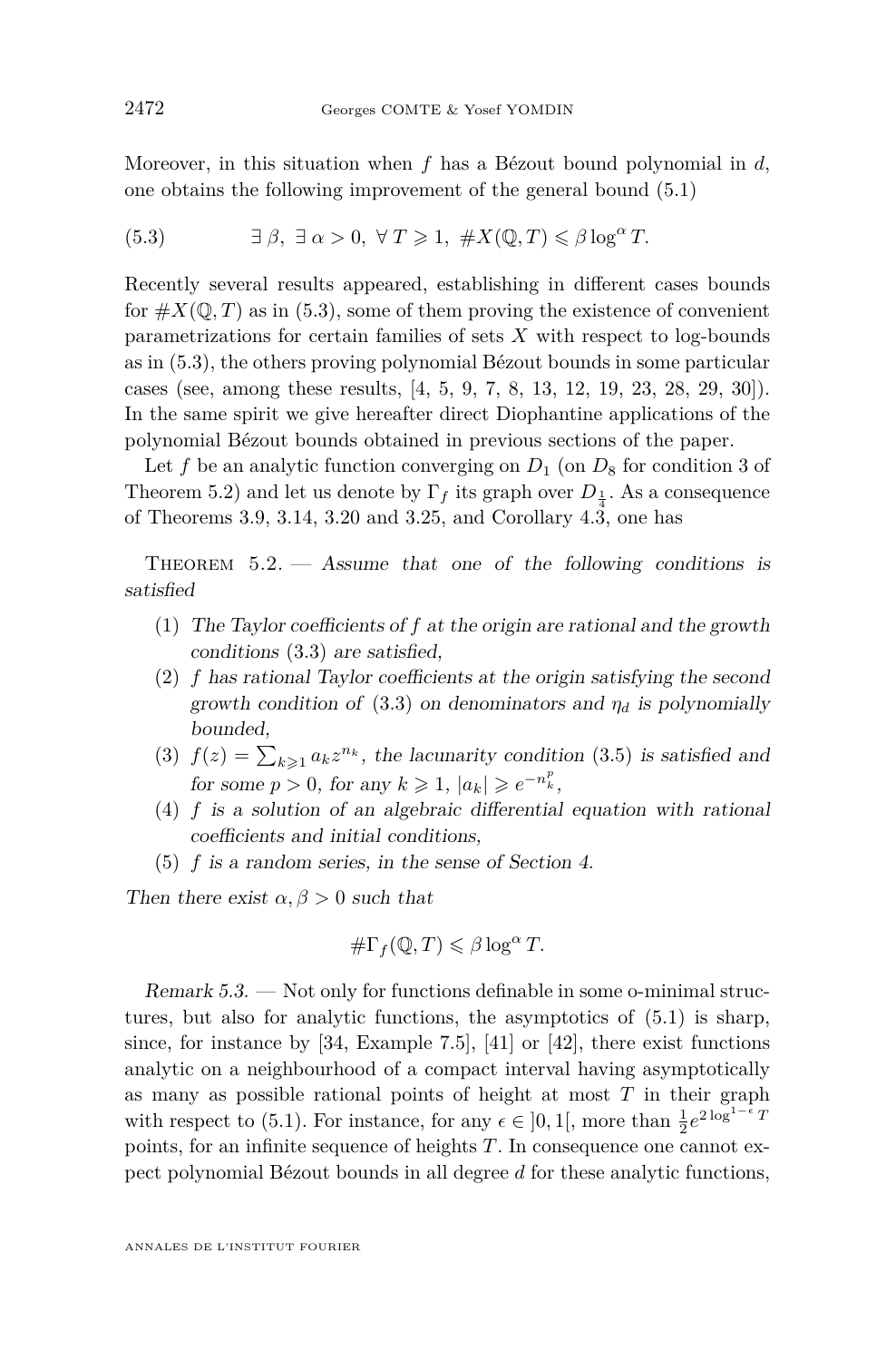since by [\(5.2\)](#page-27-3) one has

<span id="page-29-0"></span>
$$
\frac{1}{2}e^{2\lfloor \log T \rfloor^{1-\epsilon}} \leqslant \frac{1}{2}e^{2\log^{1-\epsilon}T} \leqslant Z_{\lfloor \log T \rfloor}(f)C_{\Gamma_f,\lfloor \log T \rfloor}T^{\tau_{\lfloor \log T \rfloor}}.
$$

And thus for any  $\zeta \in [0,1]$ , there exists a sequence of degrees *d* going to infinity and such that

(5.4) 
$$
\mathcal{Z}_d(f) \geqslant Z_d(f) \geqslant e^{d^{\zeta}}.
$$

As a consequence of [\(5.4\)](#page-29-0), the condition that  $\Delta_d \geq e^{-U(d)}$  for some positive polynomial *U*, may not be satisfied for particular analytic functions *f*. Indeed, when  $\Delta_d \neq 0$ , the transcendence index  $\nu_d$  is polynomially bounded in *d* and in case  $\Delta_d \geq e^{-U(d)}$ , by Proposition [3.6](#page-14-1)

$$
\mathcal{Z}_d(f) \leqslant 5\nu_{2d} \log \left( 4 + (\nu_{2d} + 1) \frac{e^{2(d+1)^3}}{\Delta} \right)
$$
  

$$
\leqslant 5\nu_{2d} [\log(5) + \log(\nu_{2d} + 1) + 2(d+1)^3 + U(d)].
$$

Remark 5.4. — The condition  $|a_k| \geqslant e^{-n_k^p}$  of Theorem [5.2](#page-28-1) (4) allows in particular order 0 for the lacunary series  $f(z) = \sum_{k \geqslant 1} a_k z^{n_k}$  when *f* is an entire function, since the order of *f* is given by  $\limsup_{n\to\infty} -\frac{n_k \log n_k}{\log |a_k|}$ (see  $[27,$  Theorem 14.1.1]), contrariwise to  $[13,$  Theorem 1.1] and  $[22,$  Section 7] where order 0 is not allowed. Furthermore the conditions of Theorem [5.2](#page-28-1) allow to consider analytic functions that are not entire.

Remark  $5.5.$  — Statement  $(5)$  of Theorem  $5.2$  can be seen as a conse-quence of [\[12,](#page-30-14) Theorem 2.7], that in fact shows that in case  $f(0)$  has a convenient transcendence measure, then the set  $\#\Gamma_f(\mathbb{Q},T)$  satisfies the conclusion of Theorem [5.2,](#page-28-1) and on the other hand the set of real numbers having this convenient transcendence measure is a full set of R.

Remark  $5.6.$  — Using the estimates of [\[23,](#page-31-18) Theorem 2.20] (see also [\[35,](#page-31-17) proof of Theorem 1.5]) and Corollary [4.3,](#page-27-0) on deduces that for random series, with probability one, the exponent  $\alpha$  in the bound of Theorem [5.2](#page-28-1) may be chosen as 8.

Remark 5.7. — The conditions 1 to 4 on *f* in Theorem [5.2](#page-28-1) are natural with the aim of showing that there are few rational points in  $\Gamma_f$ , since combinations of finer conditions are considered in order to obtain more remarkable Diophantine properties for  $\Gamma_f$ . For instance, in Siegel–Shidlovskii's theorem a combination of conditions comparable to conditions  $(1)$  and  $(4)$ of Theorem [5.2,](#page-28-1) among others, imply that there is at most one rational point in  $\Gamma_f$ . More accurately, let f be a E-function, that is a Taylor series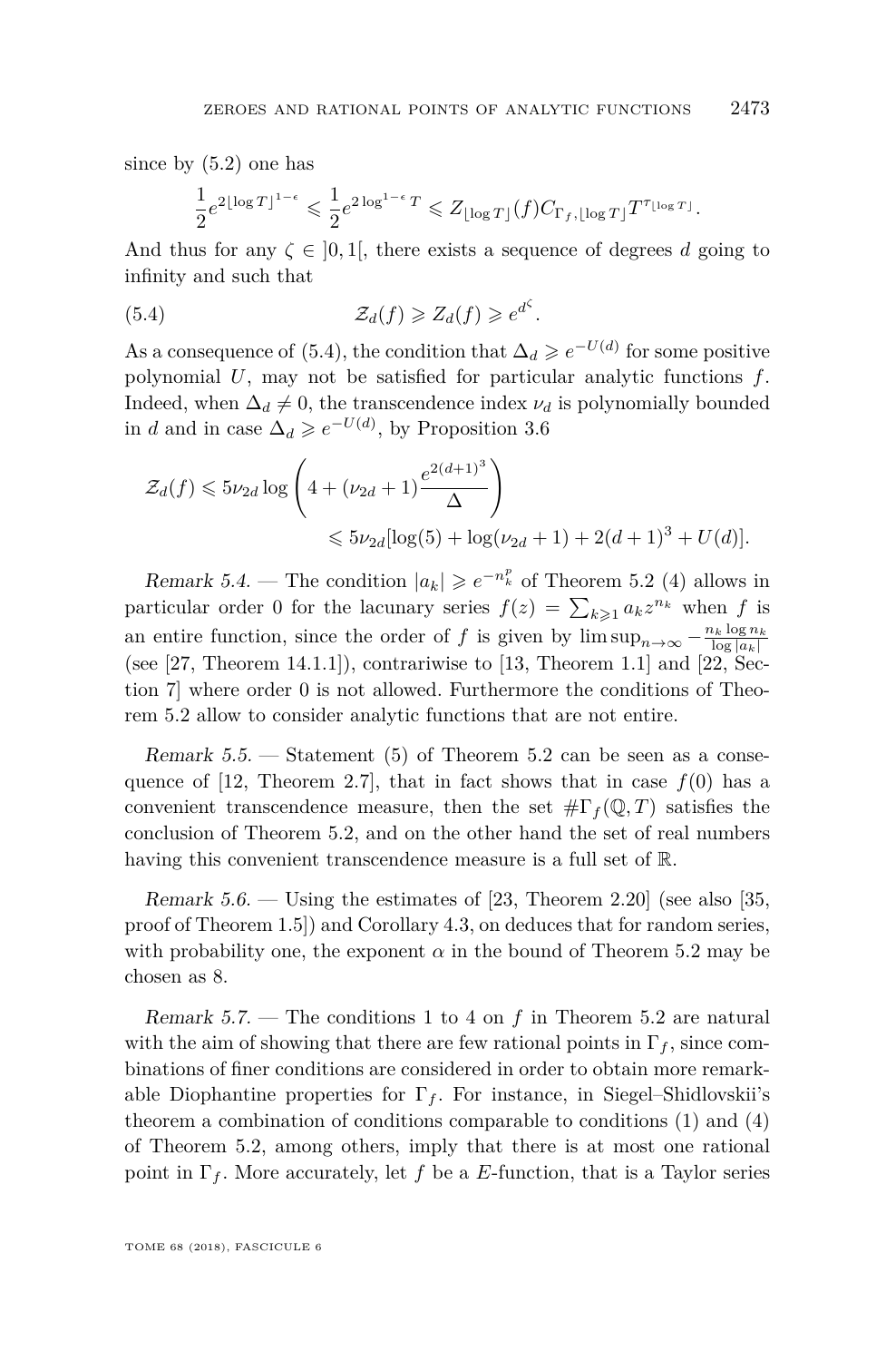$\sum_{k=0}^{\infty} a_k z^k$  with, for simplicity, rational coefficients  $a_k$  satisfying for any *ε >* 0

$$
|a_k| = O(k^{k(\varepsilon - 1)})
$$
 and  $|q_k| = O(k^{\varepsilon k})$ ,

where  $q_k$  is a common denominator for  $a_0, a_1, 2!a_2, \ldots, k!a_k$ . Assuming moreover that *f* is solution of a linear differential equation of order *n* with coefficients in  $\mathbb{Q}[z]$ , such that  $f, f', \ldots, f^{(n-1)}$  are algebraically independent over  $\mathbb{C}(z)$ , then for any algebraic number  $z_0 \neq 0$ , the numbers  $f(z_0), \ldots, f^{(n-1)}(z_0)$  are algebraically independent over  $\mathbb{Q}$ , and in particular  $f(z_0)$  is transcendental (see for instance [\[32,](#page-31-13) Theorem 2.1] or [\[40,](#page-32-6) Theorem 3, p. 123]).

#### BIBLIOGRAPHY

- <span id="page-30-6"></span>[1] G. A. BAKER, JR. & D. S. LUBINSKY, "Convergence theorems for rows of differential and algebraic Hermite-Padé approximations", J. Comput. Appl. Math. **18** (1987), no. 1, p. 29-52, Special issue on the 11th South African symposium on numerical mathematics (Umhlanga, 1985).
- <span id="page-30-3"></span>[2] N. N. Bautin, "Du nombre de cycles limites naissant en cas de variation des coefficients d'un état d'équilibre du type foyer ou centre", C. R. (Dokl.) Acad. Sci. URSS (N. S.) **24** (1939), p. 669-672.
- <span id="page-30-4"></span>[3] ——— , "On the number of limit cycles which appear with the variation of coefficients from an equilibrium position of focus or center type", Am. Math. Soc., Transl. **1954** (1954), no. 100, 19 p.
- <span id="page-30-10"></span>[4] É. Besson, "Sur le nombre de points rationnels de la fonction zêta de Riemann", 2011, Mémoire de Master 2. École Normale Supérieure de Lyon (France).
- <span id="page-30-11"></span>[5] ——— , "Points rationnels de la fonction gamma d'Euler", Arch. Math. **103** (2014), no. 1, p. 61-73.
- <span id="page-30-7"></span>[6] G. Binyamini, "Multiplicity estimates: a Morse-theoretic approach", Duke Math. J. **165** (2016), no. 1, p. 95-128.
- <span id="page-30-2"></span>[7] ——— , "Zero counting and invariant sets of differential equations", to appear in Int. Math. Res. Not., <https://arxiv.org/abs/1510.00120>, 2016.
- <span id="page-30-13"></span>[8] G. Binyamini & D. Novikov, "The Pila-Wilkie theorem for subanalytic families: a complex analytic approach", Compos. Math. **153** (2016), no. 10, p. 2171-2194.
- <span id="page-30-12"></span>[9] ——— , "Wilkie's conjecture for restricted elementary functions", Ann. Math. **186** (2017), no. 1, p. 237-275.
- <span id="page-30-9"></span>[10] E. Bombieri & J. Pila, "The number of integral points on arcs and ovals", Duke Math. J. **59** (1989), no. 2, p. 337-357.
- <span id="page-30-1"></span>[11] L. P. Bos, A. BRUDNY $\check{\mathcal{L}}$  N. LEVENBERG, "On polynomial inequalities on exponential curves in C*n*", Constr. Approx. **31** (2010), no. 1, p. 139-147.
- <span id="page-30-14"></span>[12] G. J. Boxall & G. O. Jones, "Algebraic values of certain analytic functions", Int. Math. Res. Not. (2015), no. 4, p. 1141-1158.
- <span id="page-30-0"></span>[13] ——, "Rational values of entire functions of finite order", Int. Math. Res. Not. (2015), no. 22, p. 12251-12264.
- <span id="page-30-8"></span>[14] A. BRUDNYĬ, "On local behavior of analytic functions", *J. Funct. Anal.* **169** (1999), no. 2, p. 481-493.
- <span id="page-30-5"></span>[15] ——— , "Cyclicity of zeroes of families of analytic functions", Geom. Funct. Anal. **13** (2003), no. 6, p. 1161-1188.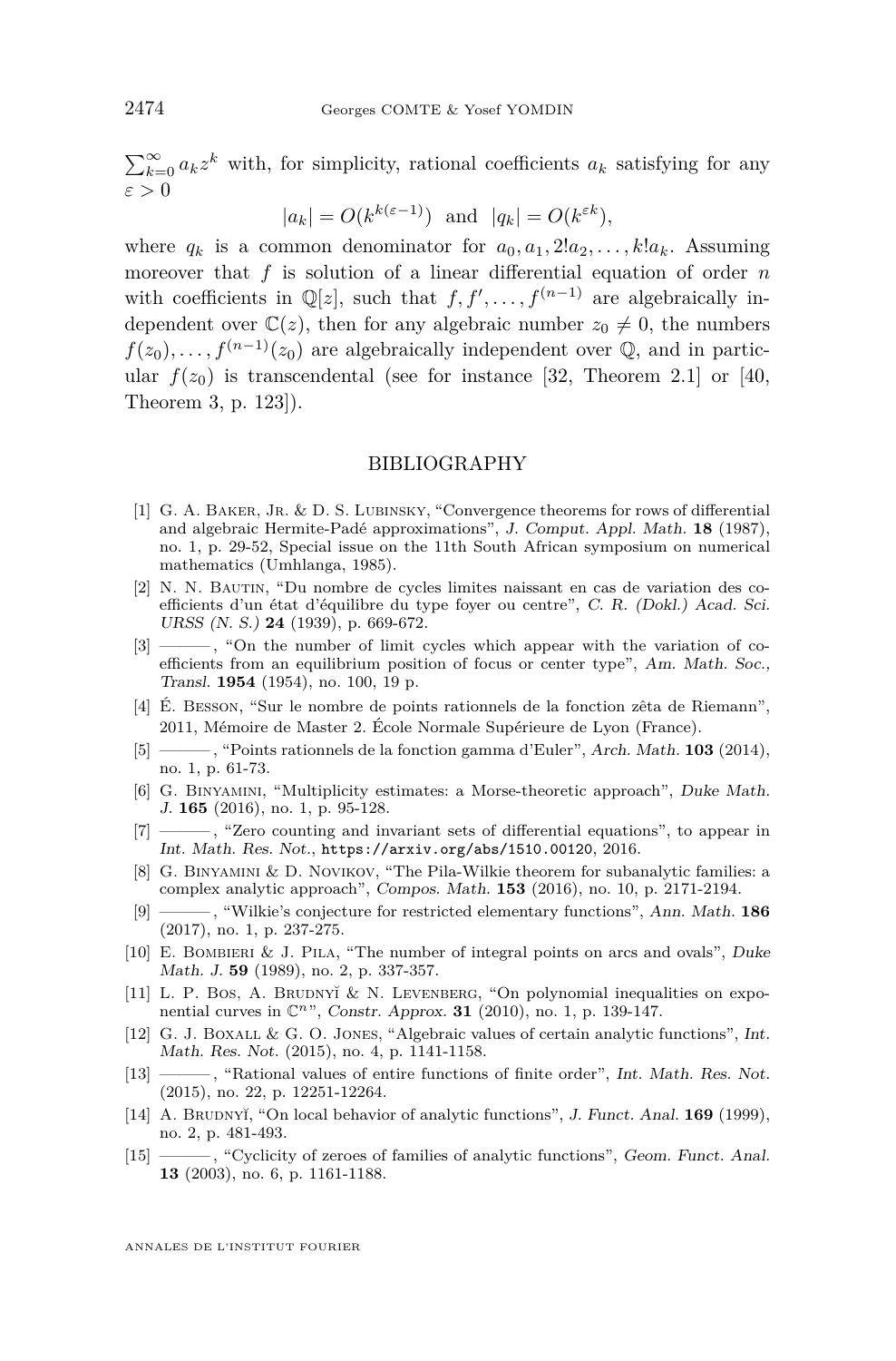- <span id="page-31-6"></span>[16] ——, "On local behavior of holomorphic functions along complex submanifolds of C*n*", Invent. Math. **173** (2008), no. 2, p. 315-363.
- <span id="page-31-8"></span>[17] ——— , "Rolle type theorem for cyclicity of zeroes of families of analytic functions", Isr. J. Math. **206** (2015), no. 2, p. 95-107.
- <span id="page-31-15"></span>[18] Y. A. BRUDNY $\check{\mathcal{L}}$  M. I. GANZBURG, "A certain extremal problem for polynomials in *n* variables", Izv. Akad. Nauk SSSR Ser. Mat. **37** (1973), p. 344-355.
- <span id="page-31-19"></span>[19] R. Cluckers, J. Pila & A. J. Wilkie, "Uniform parameterization of subanalytic sets and diophantine applications", <https://arxiv.org/abs/1605.05916>, 2016.
- <span id="page-31-11"></span>[20] D. COMAN  $&$  E. A. POLETSKY, "Bernstein-Walsh inequalities and the exponential curve in C2", Proc. Am. Math. Soc. **131** (2003), no. 3, p. 879-887.
- <span id="page-31-0"></span>[21] ———, "Measures of transcendency for entire functions", Mich. Math. J. **51** (2003), no. 3, p. 575-591.
- <span id="page-31-4"></span>[22] ——, "Transcendence measures and algebraic growth of entire functions", Invent. Math. **170** (2007), no. 1, p. 103-145.
- <span id="page-31-18"></span>[23] G. Comte & C. Miller, "Points of bounded height on oscillatory sets", to appear in Q. J. Math., <https://arxiv.org/abs/1601.03033>, 2017.
- <span id="page-31-9"></span>[24] O. Friedland & Y. Yomdin, "(*s, p*)-valent functions", in Geometric aspects of functional analysis, Lecture Notes in Mathematics, vol. 2169, Springer, 2017, p. 123- 136.
- <span id="page-31-12"></span>[25] A. GABRIELOV, "Multiplicity of a zero of an analytic function on a trajectory of a vector field", in The Arnoldfest (Toronto, ON, 1997), Fields Institute Communications, vol. 24, American Mathematical Society, 1999, p. 191-200.
- <span id="page-31-5"></span>[26] J. Gwoździewicz, K. Kurdyka & A. Parusiński, "On the number of solutions of an algebraic equation on the curve  $y = e^x + \sin x$ ,  $x > 0$ , and a consequence for o-minimal structures", Proc. Am. Math. Soc. **127** (1999), no. 4, p. 1057-1064.
- <span id="page-31-22"></span>[27] E. Hille, Analytic function theory. Vol. II, Introductions to Higher Mathematics, Ginn and Company, 1962, xii+496 pages.
- <span id="page-31-20"></span>[28] G. O. Jones, D. J. Miller & M. E. M. Thomas, "Mildness and the density of rational points on certain transcendental curves", Notre Dame J. Formal Logic **52** (2011), no. 1, p. 67-74.
- <span id="page-31-21"></span>[29] G. O. JONES & M. E. M. THOMAS, "The density of algebraic points on certain Pfaffian surfaces", Q. J. Math. **63** (2012), no. 3, p. 637-651.
- <span id="page-31-7"></span>[30] D. Masser, "Rational values of the Riemann zeta function", J. Number Theory **131** (2011), no. 11, p. 2037-2046.
- <span id="page-31-14"></span>[31] Yu. V. Nesterenko , "Estimates for the number of zeros of certain functions", in New advances in transcendence theory (Durham, 1986), Cambridge University Press, 1988, p. 263-269.
- <span id="page-31-13"></span>[32] ———, Algebraic independence, Narosa Publishing House, 2009, viii+162 pages.
- <span id="page-31-10"></span>[33] E. M. NIKISHIN & V. N. SOROKIN, Rational approximations and orthogonality, Translations of Mathematical Monographs, vol. 92, American Mathematical Society, 1991, Translated from the Russian by Ralph P. Boas, viii+221 pages.
- <span id="page-31-3"></span>[34] J. Pila, "Integer points on the dilation of a subanalytic surface", Q. J. Math. **55** (2004), no. 2, p. 207-223.
- <span id="page-31-17"></span>[35] ——— , "Mild parameterization and the rational points of a Pfaff curve", Comment. Math. Univ. St. Pauli **55** (2006), no. 1, p. 1-8.
- <span id="page-31-16"></span>[36] J. PILA & A. J. WILKIE, "The rational points of a definable set", Duke Math. J. **133** (2006), no. 3, p. 591-616.
- <span id="page-31-1"></span>[37] N. ROYTWARF & Y. YOMDIN, "Bernstein classes", Ann. Inst. Fourier 47 (1997), no. 3, p. 825-858.
- <span id="page-31-2"></span>[38] A. Sadullaev, "Plurisubharmonic measures and capacities on complex manifolds", Usp. Mat. Nauk **36** (1981), no. 4, p. 53-105.